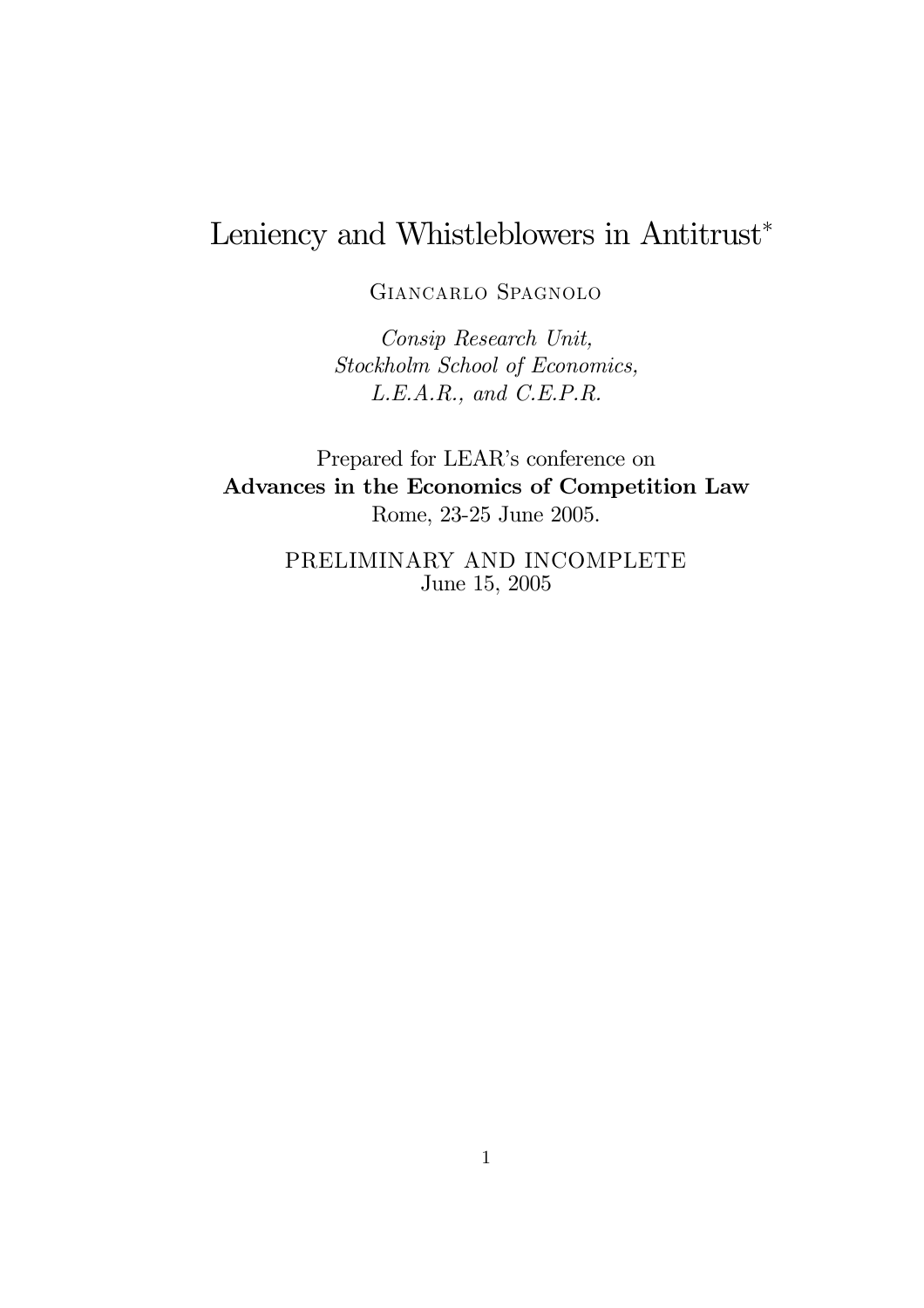#### Abstract

We review the recent evolution of leniency programs for cartels in the US and EU, survey their theoretical analyses, and summarize/evaluate the scarce empirical and experimental evidence available. We then look at the related experience of protecting and rewarding whistleblowers in other fields of law enforcement, survey the economic literature on these schemes, and assess likely costs and benefits of introducing them in antitrust besides leniency programs. We conclude with a list of desiderata for leniency programs, simple suggestions how to improve current ones and how to introduce whistleblower schemes, and an agenda for future research. The issues discussed are relevant to the fight of other forms of multiagent organized crime - like auditor-manager collusion, financial fraud, or long-term corruption - that share with cartels the crucial features that well designed leniency and whistleblower programs exploit.

JEL CLASSIFICATION: K31, K42, L13, L44

Keywords: Amnesty; Antitrust; Cartels; Collusion; Corruption; Competition policy; Deterrence; Fraud; Immunity; Leniency; Organized crime; Risky cooperation; Snitches; Self-reporting; Whistleblowers.

<sup>∗</sup>Financial support from the Swedish Competition Authority is gratefully aknowledged. The views expressed are only the author's own and do not necessarily coincide with the views of CONSIP SpA.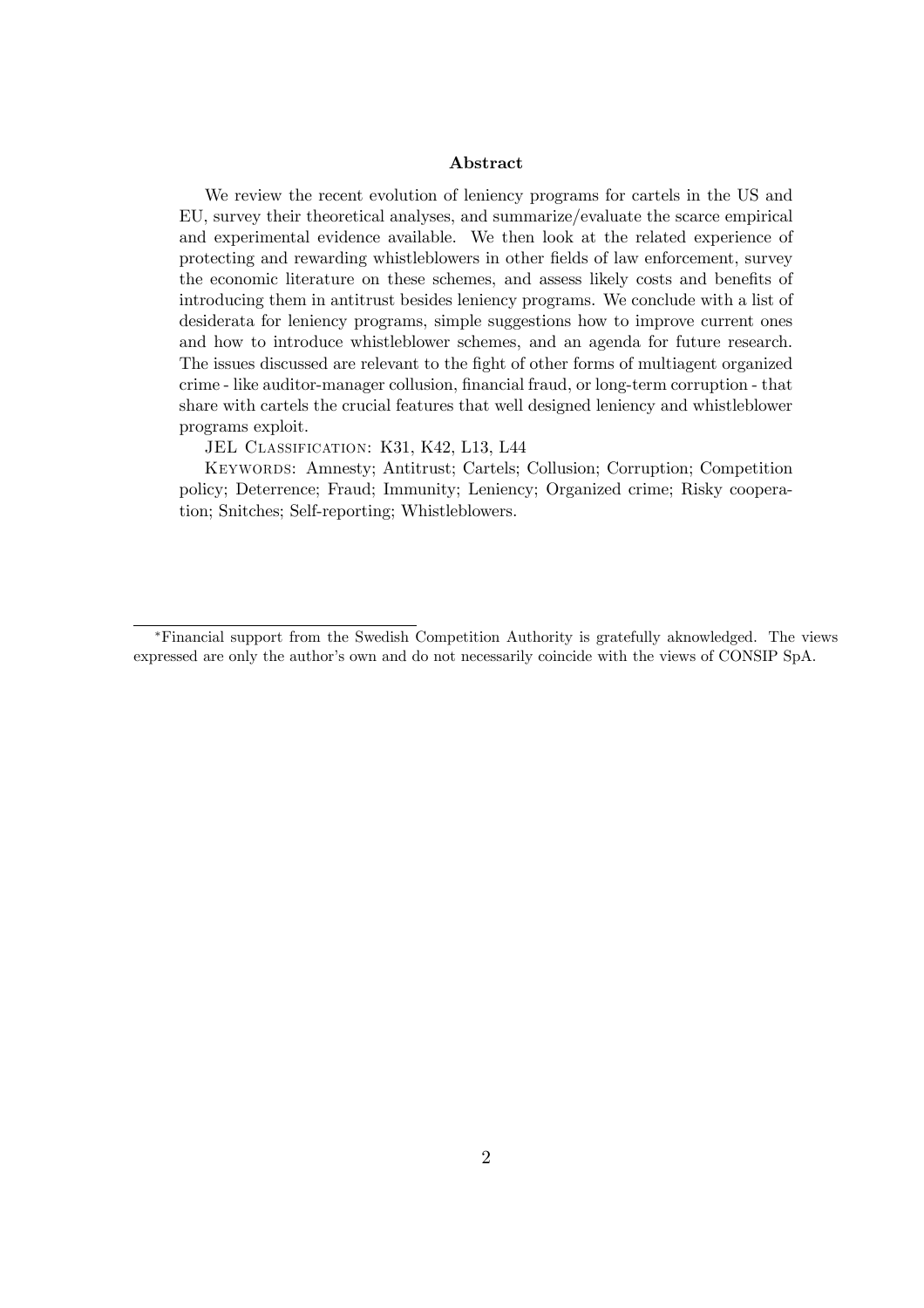# 1 Introduction

The last ten years have witnessed what one could call, with no exaggeration, a revolution in competition policy and antitrust enforcement, "the leniency revolution". Since the DoJ's new leniency policies where introduced in 1993 (the *Corporate Leniency Policies*) and 1994 (the Individual Leniency Policy), and they began displaying their effects, antitrust authorities' "normal way" to detect and hopefully deter cartels has radically changed, from buyers' complaints, audits and down raids, to well designed leniency policies and self-reporting cartel participants.

The achievements of the US leniency policies are described in a number of public speeches by the DoJ staff (available at  $http://www.usdoj.gov/atr/public/criminal.htm)$ ) and in several international reports (e.g. OECD 2002, 2003). Since their introduction, an unprecedented number of cartels has been detected and successfully prosecuted, enormous fines have been levied against participants, and several top executives from different countries have served jail sentences in the US. This led Australia, Canada, the European Union, France, Germany, New Zealand, the UK, Sweden and other countries to introduce analogous programs.

The leniency revolution also led an increasing number of somewhat more prudent and skeptical economists to try go beyond the surface of number of cartels detected and amount of fines levied, to try understand in depth how these programs actually work, what are their likely (positive and possibly negative) economic effects, and whether they can be improved upon in a way or another.

In this paper we review the recent evolution of leniency programs, in particular in the US and the EU; we survey theoretical economic analyses of leniency programs; and we summarize and evaluate the scarce empirical and experimental evidence available on the subject. Following recent proposals, we then look at the related experience of protecting and rewarding whistleblowers in other fields of law enforcement; survey the economic literature on these schemes; and assess the case for introducing them, beside leniency programs, in antitrust. We conclude with a list of desiderata for leniency programs, some suggestions how to improve current ones and introduce whistleblower schemes, and an agenda of open issues for future research.

The discussion is relevant to the fight of many other forms of multi-agent organized crime - including financial fraud, auditor-manager collusion, and corporate crime in general - because, we will argue, these share with cartels the crucial features that well designed leniency and whistleblower programs allow to exploit. In fact, the debate in antitrust has been paralleled, or followed at short distance, by a debate on the design of whistleblowers schemes against financial crime sparkled by the recent episodes of corporate mismanagement, from Enron to Parmalat, and by the consequent introduction of the Sarbane-Oxley  $Act.<sup>1</sup>$ 

<sup>&</sup>lt;sup>1</sup>We will refer to this debate when analyzing whistleblower schemes.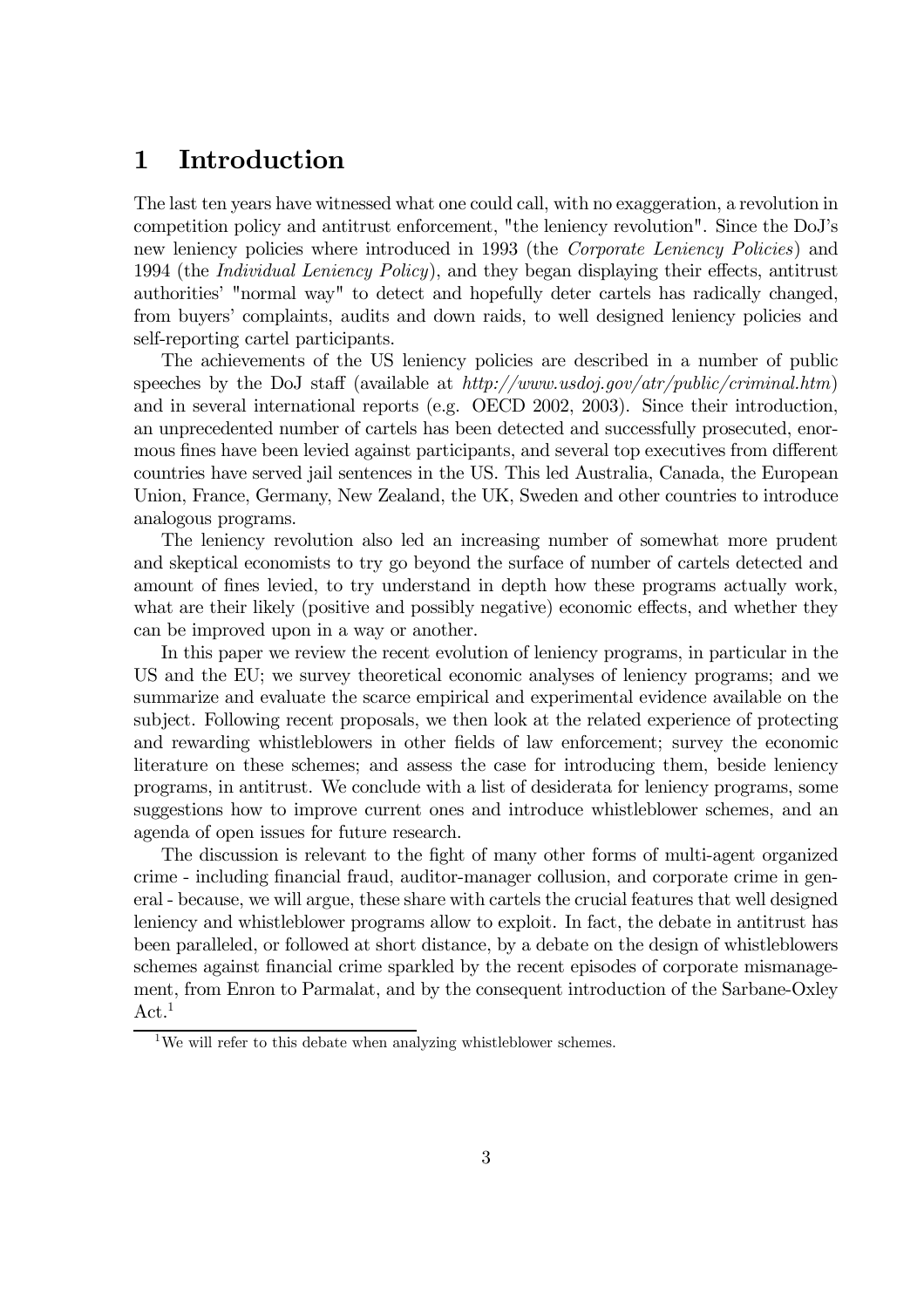# 2 Important preliminaries

# 2.1 What is special about cartels, corporate crime, and organized crime in general?

Cartels are a form of illegal activity involving the joint, coordinated effort of many agents. In this sense, cartels can be considered as a mild form of organized crime, certainly not the most harmful. Analogous form of organized crime where multiple agents interact in time are long-term corruption, collusion between agents and supervisors (e.g. between auditors and management, regulators and regulated firm, etc.), large scale frauds (like financial ones), most kinds of illegal trade (in drugs, arms, people...), and terrorists', mafias', and gangs' activities. As emphasized in Spagnolo (2000a,b), cartels and these forms of organized crime share three fundamental features that distinguish them from the standard, isolated criminal acts committed by an individual wrongdoers that is at the core of the economic literature on public law enforcement stemming from Becker's (1968) seminal contribuition<sup>2</sup>.

- The first feature is that cooperation among several agents is required to perform the illegal activity, so that problems of free riding, "hold-up", "moral hazard in teamsî, and opportunism in general are pervasive (each individual wrongdoer could "run away with the money" and must be prevented from doing it). These problems are especially severe in criminal organizations because these suffer of an intrinsic ìgovernance problemî: to curb opportunism of its individual members and ensure internal cooperation they cannot rely on explicit contracts enforced by the legal system as legal organizations do. Stigler (1960) made forcefully this point for cartels, arguing that they are intrinsically unstable because of the individual cartel member's incentive to profit from "cheating" on the cartel, i.e. to undercut others cartel members by offering profitable secret price cuts to their customers.
- The second important feature is that organized criminal activity typically takes the form of "ongoing relationships": instead of isolated criminal acts with given benefit and harm, familiar from models a là Becker, organized crime delivers *flows* of present and expected future benefits and costs. This is a direct consequence of the first feature. Since free riding and individual opportunism cannot be limited by explicit contracts enforced by the legal system, internal cohesion of the criminal organization must be ensured by the agents themselves. That is, the illegal agreements that sustain the criminal organization must be "self-enforcing". And the typical way to ensure this is long term interaction, i.e. developing in time a reputation for being tough and/or establishing relational contracts sustained by the expectation of future gains from continued cooperation. In both cases, a dynamic, continued activity is essential. Again, Stigler (1964) made this point for cartels, arguing that besides being profitable, to be feasible a cartels must, among other things, be able

<sup>2</sup>Polisnky and Shavell (2000) offer a rich survey of this literature. See also Garoupa (1997).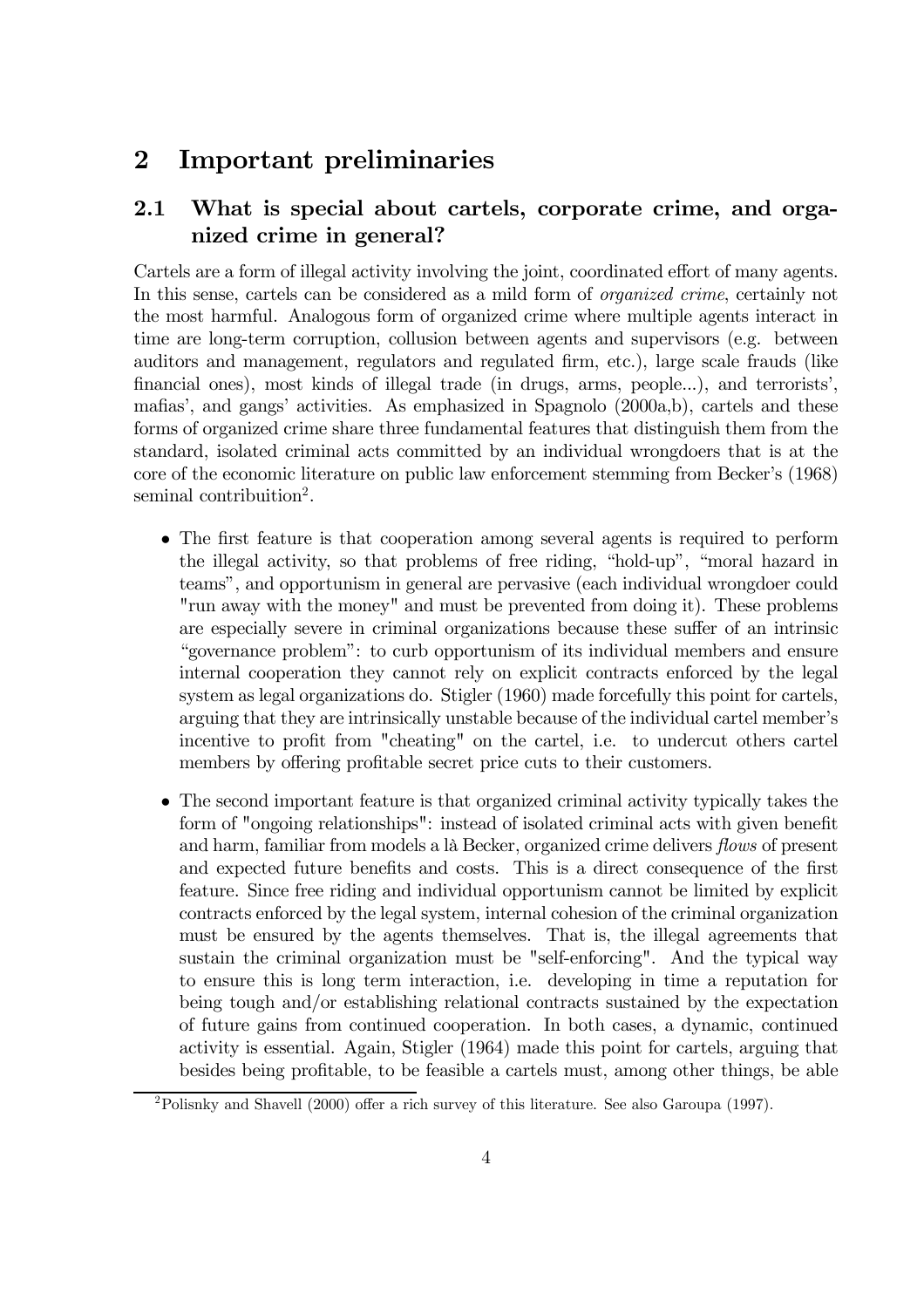to monitor cartel membersí compliance with the collusive agreement and credibly threaten to to react with analogous price cuts, so that these will not to "cheat" by undercutting the others. And, as we know from Friedman (1971, 1976), Shapley (1978), and Rubinstein (1980), in a dynamic relationship a credible punishment against a firm that defects today is the return to competition in the future, i.e. loss of future gains from the illegal activity. This is why, as cartels, many other forms of organized crime must take the form of - or be conducted within - long-term dynamic criminal relationships. 3

• The third, crucial feature is that cooperating wrongdoers, by acting together, inevitably end up having information on each others' misbehavior that could then be reported to third parties. This third feature is in turn a consequence of the first two, and is at the very hart of the effects of leniency programs. When crime is committed by a single agent, this is the only individual that has information, and unless he talks to others or there were witnesses, nobody can betray him. With cartels and organized crime, instead, each wrongdoer possesses information on the othersí wrongdoing and can potentially can be induced to reveal it. How to extract this freely available information is the main issue in the optimal design of leniency programs.

These three peculiar features of cartels and organized crime generate analogous, dynamic incentive structures for the agents involved, and are crucial to the optimal design of law enforcement policies (that in turn requires a dynamic analytical framework able to identify the effects of law enforcement policies on sustainability of self-enforcing illegal relationships).

# 2.2 Leniency programs: "nothing new under the sky"?

Leniency policies, or programs, reduce sanctions against colluding firms that report information on their cartel to the Antitrust Authority and cooperates with it along the prosecution stage ensuring that former partners are convicted. Copies of the US Leniency Policies and of the EU 2002 leniency Notice are attached at the end of this chapter. Among their common features are that only the first party that self reports is eligible to automatic, full immunity from sanctions; that parties self-reporting second can still obtained reduced forms of leniency4; and that benefits from reporting are higher if the report takes place before an investigation has begun, and rapidly fall the later the report takes place during the investigation.

<sup>&</sup>lt;sup>3</sup>In some countries and periods, Mafias have played the role of illegal state, of "legal system for illegal" deals", developing a reputation of (real) toughness and using it to act as third party enforcement agency for non-self-enforcing illegal transactions. See Gambetta and Reuter (1995) for a nice description of how Sicilan Mafia enforced compliance with illegal bid-rigging agreements among "legal" firms in the procurement construction industry.

<sup>4</sup> In the EU the second party that collaborates may obtain a partial reduction in sanctions if it provides additional information that is valuable to prosecution; in the US firms that did not report first can still obtain reductions in sanctions by pleading guilty.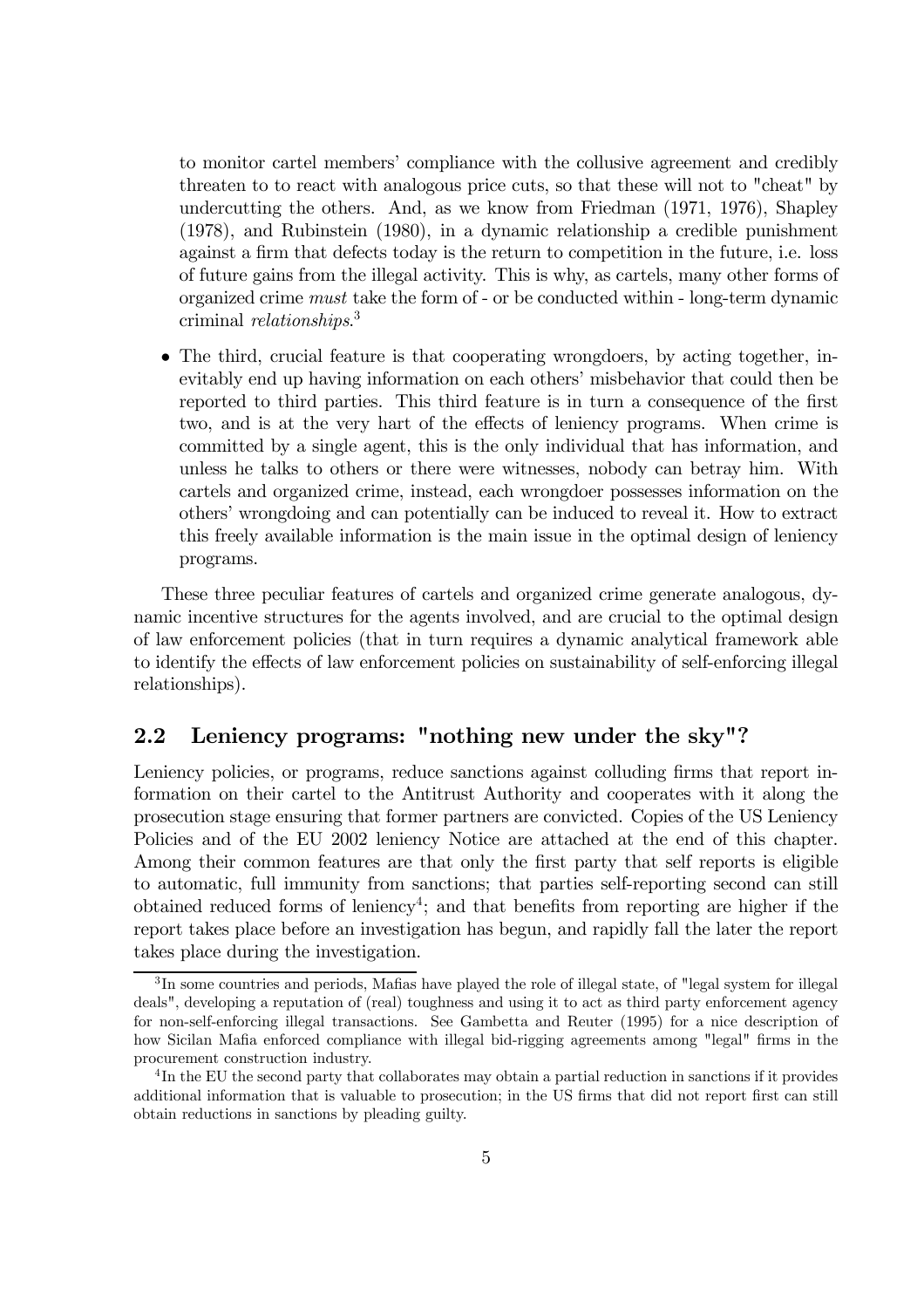Schemes "of this kind" have always been used in war situations. Julius Cesar's mot Divide et Impera reflects his strategy to win and rule his empire by weakening coalitions of resisting tribes by striking deals with few of them and inducing them to break the front. Similarly, Nazi occupants used rewards to "snitches" or leniency for them or their relatives, to fight resistance in France and Italy. And very recently, Saddam Hussein and his sons, as well as some Al Quaida terrorists, have been located with the same system.

In law enforcement, offering captured wrongdoers a lenient treatment in exchange for information valuable to prosecution has been a standard tool used for centuries practically everywhere. The tool was particularly useful in the fight of multi-agent organized crime, as of course information from one wrongdoer is then more valuable, it may imply the detection and conviction of many others. The fact that leniency/information exchanges at the prosecution stage as been "standard practice" for centuries is also witnessed by how natural it appeared to Albert Tucker in 1950 that casting in terms of Prisoner's Dilemma the strategic situation studied by Merrill Flood and Melvin Dresher at the Rand Corporation would easy its understanding by a Stanford psychology class.

Promises of prizes or leniency before the prosecution stage has also often been used. Bounties for "wanted" criminals have been common in many different countries and historical periods, and often did not distinguish whether it was a gang member or an innocent witness (or a bounty killer) to turn in the wanted. More recently, promises of leniency and protection against collaboration to not-yet-detected individuals have been used in the US and Italy to fight Sicilian Mafia, again in Italy to fight Red Brigades' terrorists, and are still routinely used (and misused) in the US to fight drug-dealing and related crimes.<sup>5</sup> And, as we will see in detail later on, schemes that reward whistleblowers with part of recovered funds have been used to reduce the cost of law enforcement agencies since the thirteen century England.

#### So what's new about leniency programs in antitrust?

In our view, the feature that makes antitrust leniency problems somewhat special, apart from the new field of law enforcement they are directed to, is their being "general" and "public". They are "general" in the sense that they apply to anybody who is in a certain situation and behaves in a certain way. They are "public", in the sense that, even in the US, where prosecutorial discretion has always allowed for exchanges of leniency against evidence, they take the form of codified and publicly advertised policies. Codification is actually instrumental to both generality and publicity, and helps reducing uncertainty and discretionality, two aspects that greatly discourage self-reports. Publicity is crucial for leniency programs because their principal aims, in my view, are:

i) to elicit information on (and from) cartels not under investigations and nor yet detected in other ways; and

ii) to deter (prevent) cartel formation by reducing trust among potential coconspirators

<sup>&</sup>lt;sup>5</sup>The misuse occurs when prosecutors and courts rely exclusively (or mainly) upon a testimony obtained in exchange for leniency. A useful introduction to this incredible practice is at http://www.pbs.org/wgbh/pages/frontline/shows/snitch/. Throughout the paper we will assume that the party applying for leniency must report "hard information" against his partners to obtain it, and that his testimony is not required/admitted.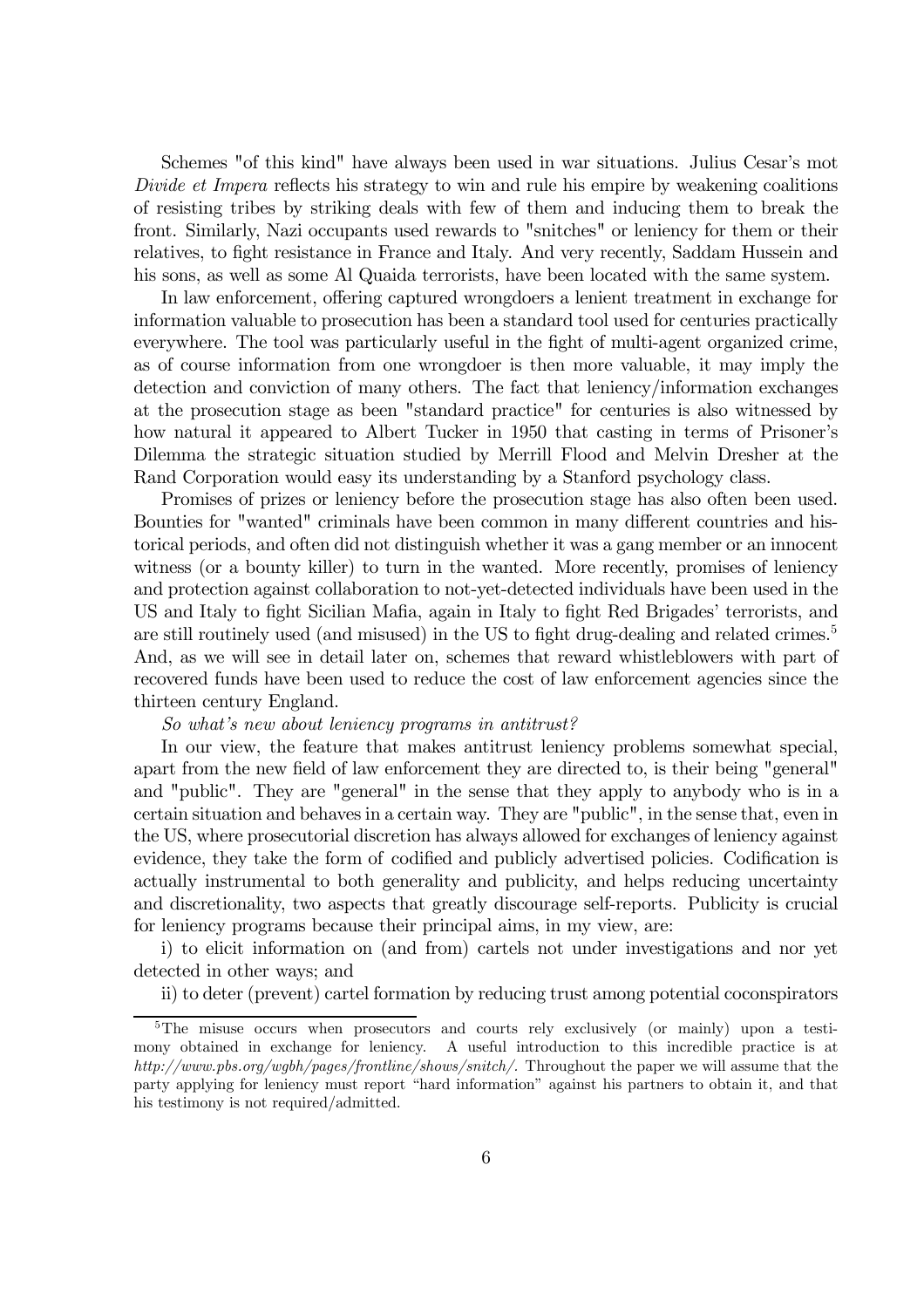with the increased likelihood that one of them could turn the others in.

Both these objectives require that the programs is public, transparent, and very well advertised in the legal and - above all - business community. This is perhaps one reason why DoJ officials are (and should) be spending so much time going around at business and lawyers meetings to present the results of these programs in terms of detected cartels. The third function of leniency programs, facilitating prosecution through exchanges of leniency against information after a cartel has been detected in other ways and put under investigation, does not require so much publicity; post-detection leniency/information exchanges can be done, as they have always been done (with plea bargaining in Anglo-Saxon countries and Prisonerís Dilemma style promises in other systems), with direct, private taylor-made agreements between prosecutors and the specific individual wrongdoers. In this regard, LPs bring little novelty to law enforcement.

# 2.3 The objective of (antitrust) law: what is a "success" in law enforcement?

Most antitrust practitioners, prosecutors and lawyers, and most casual observers have celebrated leniency programs as a terrific success. Can we be really sure that leniency programs are such a success? We believe they are, but we donít know it. To answer this simple question, that few have asked in the policy debate, we have to clarify what exactly is a success in antitrust law enforcement against cartels, and to do this we must start from the objectives of antitrust laws. The discussion may appear redundant to many readers, but our personal experience is that there is a lot of confusion around, in particular between instruments and objectives, that makes a short introductory discussion worthwhile.

As for most other laws, the main objective of antitrust law enforcement against cartels is avoiding that the outlawed course of action - collusive product market agreements takes place (there are secondary objectives though, like victim compensation, fairness, etc.). This general objective can take two forms:

- the first and most important one is ex ante deterrence, i.e. preventing cartel formation with the threat of sufficiently heavy expected sanctions against violators, and with other mechanisms that make cartels either unprofitable, or not sustainable;

- the second and secondary one is ex post deterrence (or desistance), i.e. ensuring that those among the cartels that could not be deterred ex ante that are then detected by law enforcers are induced to interrupt the illegal practice, either by the threat of even higher sanctions for repeat offenders or other tougher mechanisms, or by incapacitation through imprisonment.

Ex ante deterrence is the morst important objective because it may be achieved for a very large number of potential law infringements and at a much lower social cost. Cartels that are not detected ex ante will either go undetected, in which case they directly reduce social welfare for the time of their existence; or they are detected at some point by law enforcers, who then prosecute them, so that the direct cost of society is reduced by the shorter life of the cartel (provided ex post deterrence is achieved), but the additional,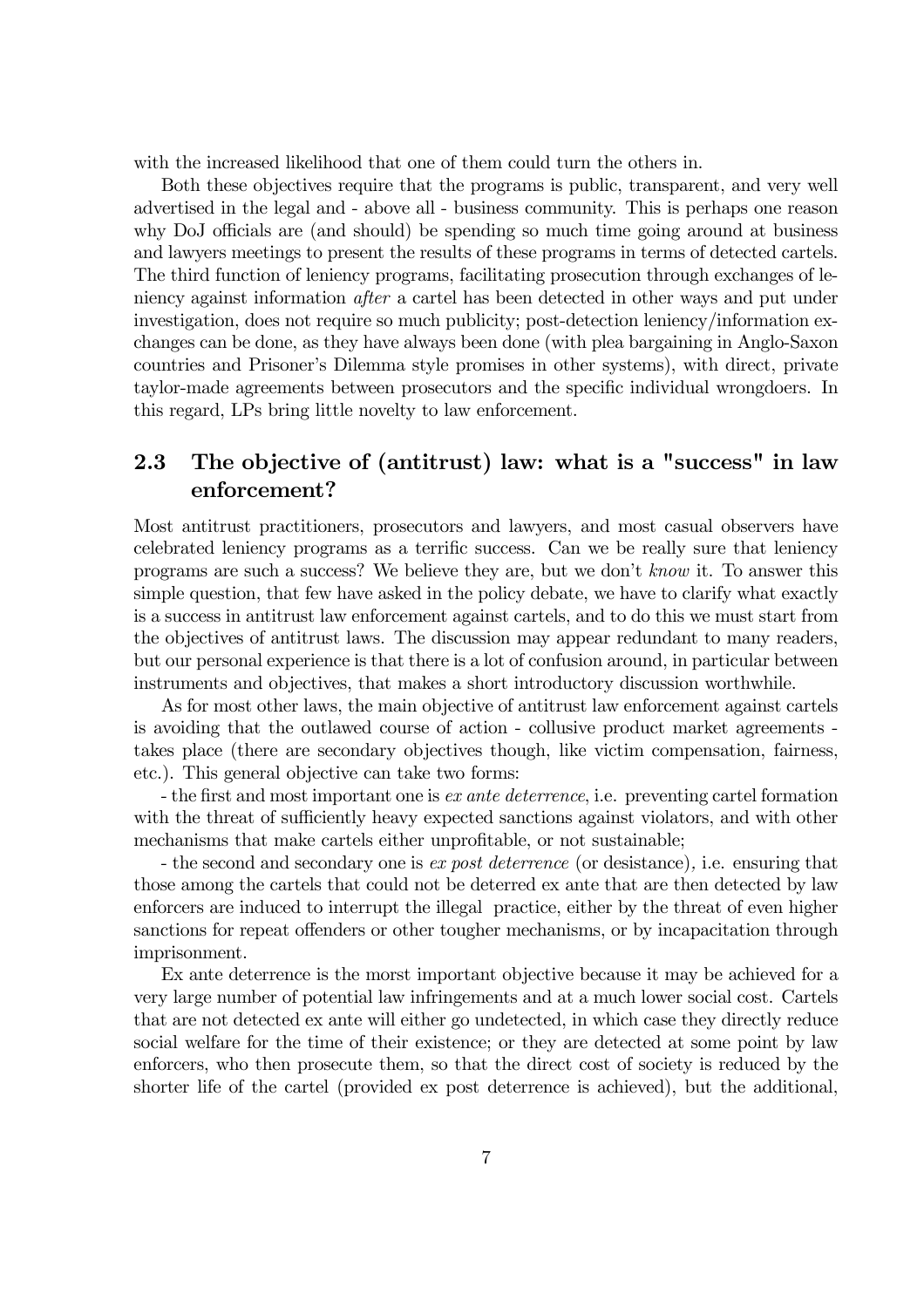substantial social costs of prosecution are incurred.<sup>6</sup>

Potential cartels that law enforcement deter ex ante (prevents from forming) do not imply these costs, and ex ante deterrence does not require that law enforcement agencies detect each particular potential violators, as is the case for ex post deterrence. Ex ante deterrence acts generally, hence on a much large number of potential infringements. For these reasons, ex ante deterrence is, and must be the by far primary objective of law enforcement.

Note that if we abstract from its effects on deterrence, prosecution is a pure cost to society. The main reason why a "rational" society should systematically and consistently prosecute detected law violators is to achieve deterrence, possibly ex ante one, by determining the credibility and size of the threat in term of expected sanctions. If prosecution had no deterrence effects, e.g. because sanctions are extremely low (e.g. lower than gains from the infringement), from a purely economic/rational point of view it should simply be avoided.7

The preceding discussion should have clarified that since law enforcement is a costly activity for the society, the success of a (antitrust or other) law enforcement policy should be principally measured by the welfare increase from its deterrence effects, particularly ex ante ones, relative to its costs. A general problem, therefore, in evaluating the appropriateness and effectiveness (success) of law enforcement policies, is that it is hard (though not impossible) to estimate their deterrence effects, as it requires identifying and measuring the costs of events that did not take place but that would have taken place in the absence of the law enforcement policy.

Going back to our leniency revolution, what we observed in the last decade is a steep increase in the number of detected and successfully prosecuted cartels and in the size of sanctions. This tells us something about the change in prosecution costs (their total increased substantially), and perhaps about expected fines, but little about changes in deterrence. We are quite confident and optimistic about the fact that in the US this increase in convictions and prosecution costs fed up into increased deterrence, but clearly we don't *know* this.<sup>8</sup>

For example, consider a situation in which sanctions are so low that cartels would continue be formed even if the probability of being convicted was close to one. Suppose now that the probability of conviction before the introduction of leniency programs was

<sup>&</sup>lt;sup>6</sup>These costs include, among other things: the budget of involved courts and agencies, plus the cost of distortionary taxation required to finance them; the costs of prosecution/litigation not included in those budgets, like the cost of defence lawyers and the time loss of their clients; the social costs of Type I mistakes, i.e. of convictions of innocents; and the costs of imposing sanctions on (rightly or wrongly) convicted parties.

<sup>&</sup>lt;sup>7</sup>Again we are exaggerating to clarify. Of course there are other reasons to prosecute criminals, including pursuing "justice", which directly produces utility in a society of justice-lovers; and obtaining compensation to victims. But the main motive is of course deterrence, and in case of cartels this objective appears even more dominant.

<sup>8</sup>Perhaps the strongest indication that US Antitrust Policy is having deterrence effects (and that the EU one is not) is the observation that some recently uncovered international cartels chose to collude and meet in all markets around the world but the US one (see Hammond, 2004).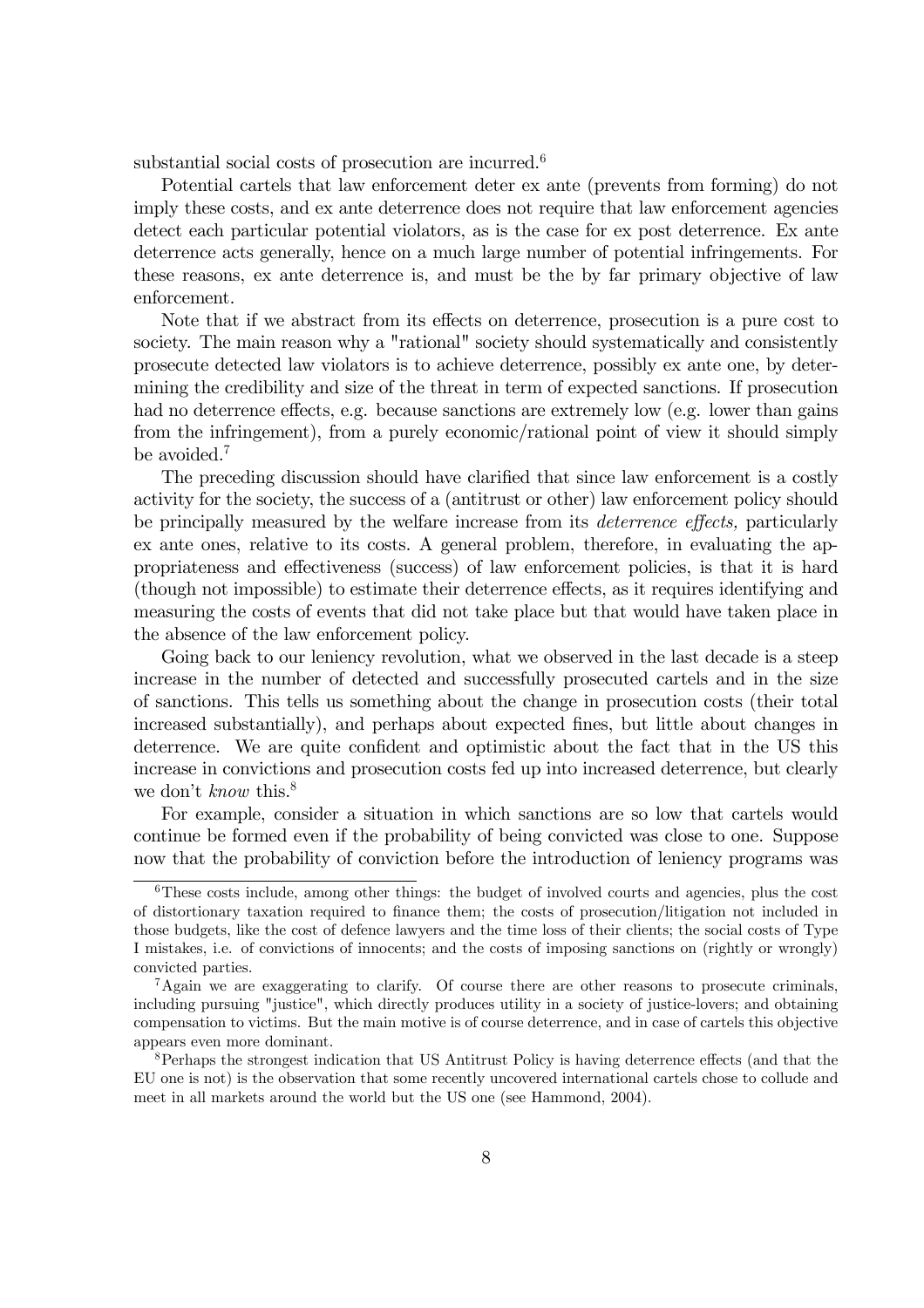one-sixth, and that the introduction or a well designed, effective leniency program doubles the fraction of convicted cartels to one-third, and even reduces per-conviction prosecution costs of one-forth. In this case, assuming that convicted cartel start again colluding after conviction because of the low fines, the introduction of the effective leniency programs causes a net social loss, as it increases prosecution costs of about half their pre-leniency amount. In such a situation, if sanctions cannot be drastically raised, the second best policy is not to introduce leniency programs, but rather to stop wasting resources in trying enforce cartel prohibitions with risible sanctions. Note that although this example may appear somewhat extreme, someone who does not know that the sanctions are too low to deter cartels would observe exactly what we observe today, a sharp increase in the number of detected and convicted cartels. And if he is as optimistic as we are, this observer will also conclude that yes, deterrence and welfare must have increased with such effective programs.

To conclude, although fighting enemies inducing "betrayal" is a consolidated practice, we still cannot be sure that current leniency policies are the success they are claimed to be. The optimistic view that the increase in convicted cartels reflects an increase in cartel deterrence is highly plausible, but the actual change in active cartels caused by the Corporate Leniency Policy is not directly observable, so that in principle the observed increase in convicted cartels could be due to an increase in cartel activity (in fact, this is a conclusion of the only econometric analysis of leniency programs we are aware of, Brenner (2005), for the EU between 1996 and 2002). And even if we were sure that current leniency programs do increase cartel deterrence, we do not know whether differently designed ones would have done better. This calls for theoretical, experimental, and econometric analysis.

# 2.4 The social costs of cartels

In the remainder of this paper we will write under the assumption that the cartels we are talking about are bad for society and should ideally all be deterred. We assume this to simplify, and because in most cases cartels are indeed welfare reducing. It is important to keep in mind though, that most cases are not all cases. There are situations in which competition harm consumers, and agreements to restraint competition, as cartels, may end up increasing welfare. In particular, when non-contractible and not immediately observable qualitative aspects are very important in terms of gains from trade, competition may do more harm than good. Lande (1983) first provides examples of cartels that should not be deterred because their social benefits outweight social costs. Stiglitz (1989) notes that investments in high product quality supply backed by reputation are worth if there are supracompetitive profits to win in the future thanks to a good reputation. Otherwise, 'cheating' on quality and reputation is always preferred by firms; but future rents are incompatible with perfect competition! Kranton (2003) and Fershtman and Pakes (2000) present formal models of dynamic oligopolies where reducing competition by fixing prices is beneficial for both producers and consumers. In a dynamic procurement framework, Spagnolo and Calzolari (2005) find that when non-contractible quality is sufficiently important, a collusive agreement among competing suppliers may deliver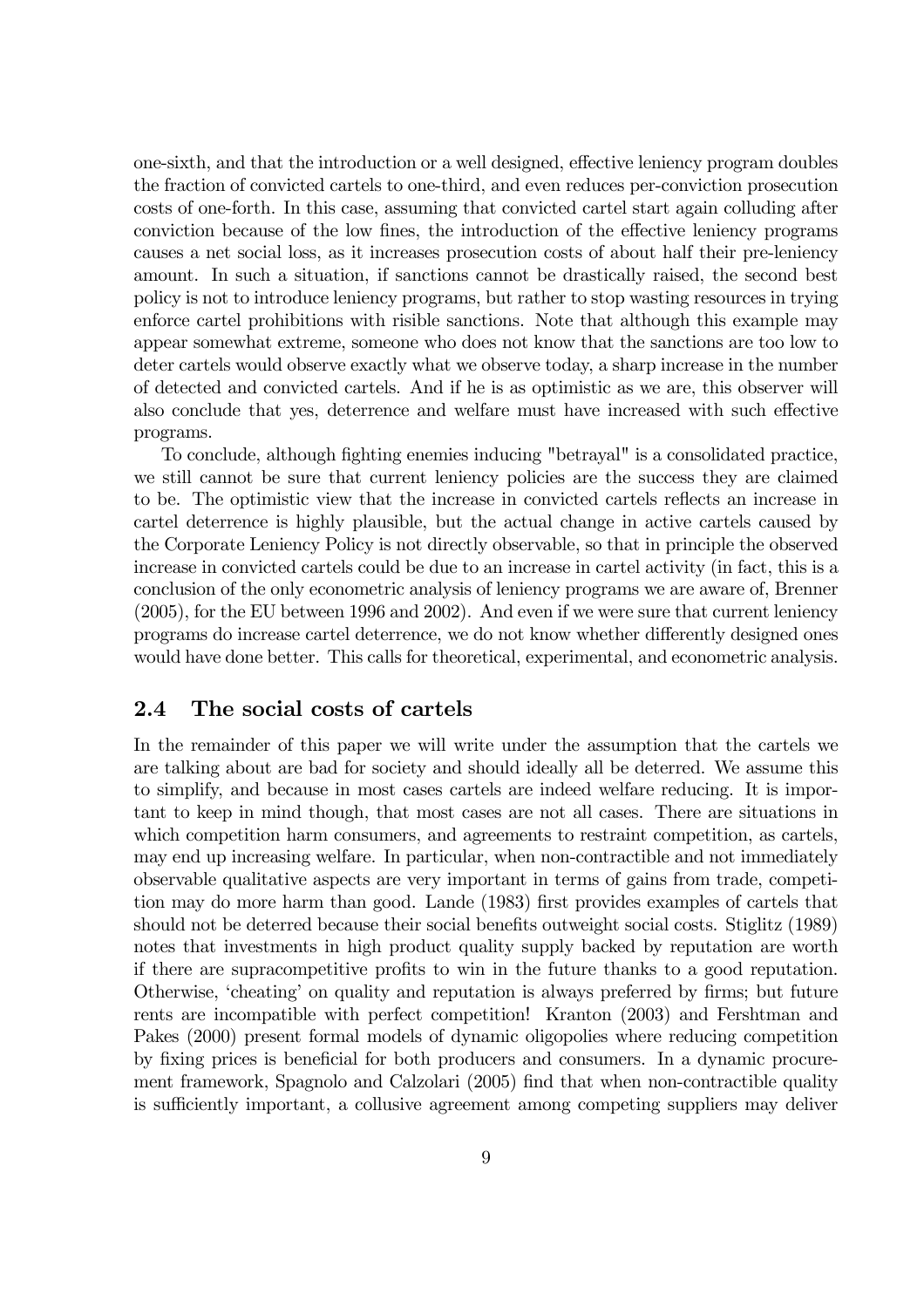the first best, leaving both buyer and sellers better off. And many years ago, Schumpeter suggested that too much competition in a market (rather than for the market) may be bad for investment and innovation, while in contemporary society growth is more and more about innovation.

# 3 Leniency programs: stylized facts

# 3.1 The evolution of US LPs

The US DoJ introduced a leniency policy for cartels already in 1978, but the old policy was much less generous than the new one, both in terms of reductions in sanctions awarded to spontaneously reporting firms, and to the possibility to apply when firms are already under investigation. It was also not very transparent, not at all "automatic", leaving the DoJ with much discretion, and prospective applicant with a lot of uncertainty on the likely outcome of an application. As a result, very few firms applied for leniency.

In 1993, the programme was changed significantly, making the scope of amnesty clearer and broader. In particular, Section A of the new Corporate Leniency Program made the awarding of complete amnesty automatic under the condition that no investigation is underway before the applicant comes forward, and possible even after an investigation has begun as long as at the time of the report the DoJ does not have already sufficient evidence. Also, as long as reporting is a "truly corporate act", amnesty is granted to all individual officers, directors, and employees of the applicant firm who cooperate with the investigation.

These revisions had a profound impact on the programme. The number of applications multiplied twentyfold and was accompanied by a dramatic increase in the magnitude of the penalties imposed, leading to fines totalling over \$1.5 billion being imposed just between 1998 and 2002. Leniency applications appear directly responsible for successful prosecutions in several high profile cases, ranging from anticompetitive behavior in fine art auctions over marine construction and graphite electrodes to vitamins. According to the OECD (2002, 2003), the dramatic increase in leniency applications is also due to the substantial increase in sanctions, both corporate and individual fines and jail sentences, that took place in recent years. But the two forces clearly operate together, reinforcing each other. The improved evidence from leniency programs allowed to obtained higher sanctions, and these increased the effects of leniency programs in terms of better evidence. The combination of high sanctions and guaranteed amnesty has created strong incentives for corporations to come forward spontaneously.

Since the introduction the new leniency policy, an unprecedented number of cartels has been detected and successfully prosecuted, enormous fines have been levied against participants, and several top executives from different countries have served jail sentences in the US. Moreover, according to Scott Hammond, Director of Criminal Enforcement of the DoJ Antitrust division, more than 50% of the leniency applications are now spontaneous reports before an investigation is opened, falling within Section A of the Corporate Leniency Policy (personal communication). In his words, "over the last five years, the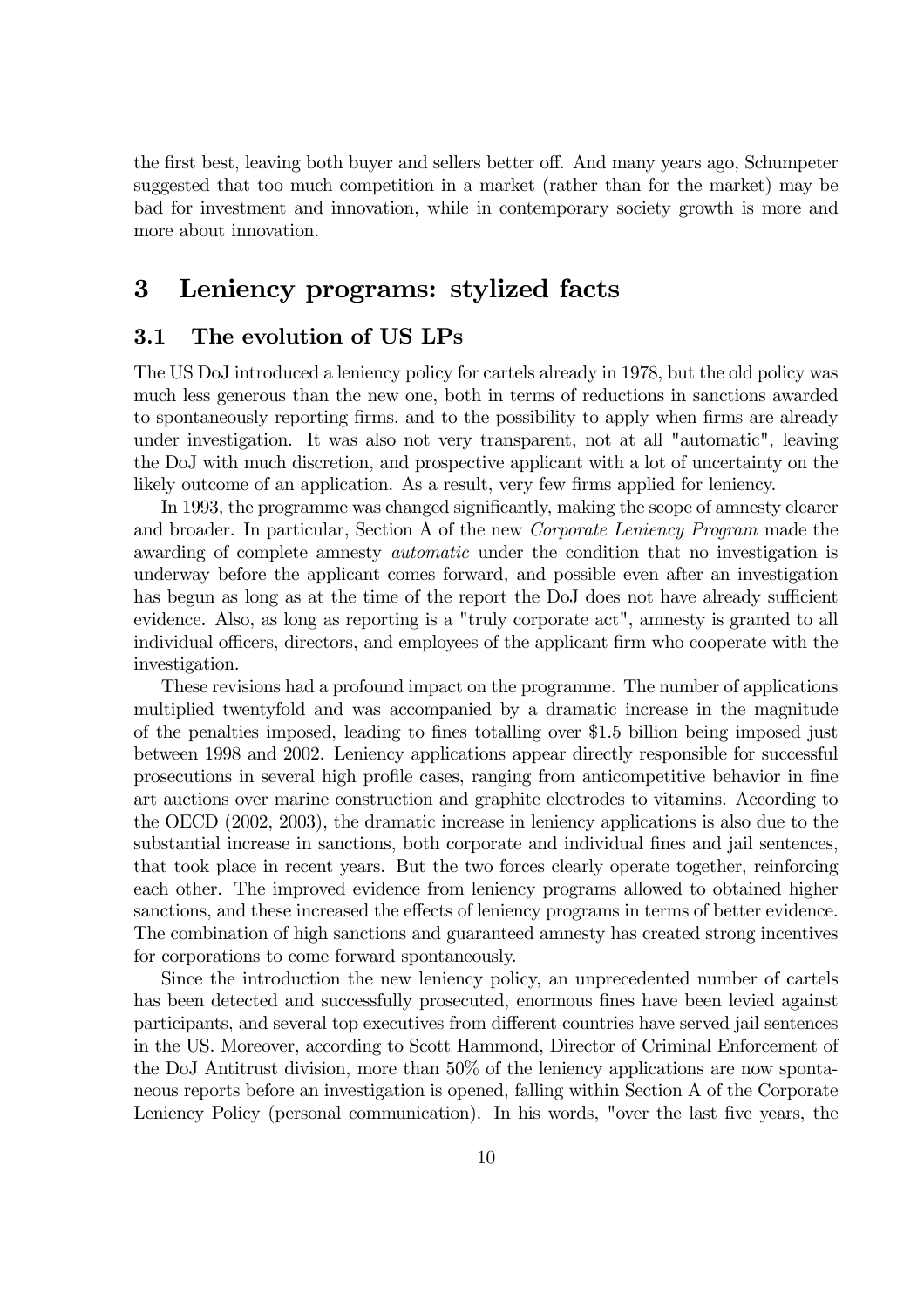Amnesty Program has been responsible for detecting and prosecuting more antitrust violation than all of our [other investigating tools]" (2001). Similar statements can be found in Spratling (1998, 1999).

UPDATE The Division has obtained fines of \$10 million or more against U.S., Dutch, German, Japanese, Belgian, Swiss, British, Luxembourgian, Norwegian, and Liechtensteinbased companies. In 34 of the 40 instances in which the Division has secured a fine of \$10 million or greater, the corporate defendants were foreign-based, whereas previously, in 1993, only one percent of corporate defendants were foreign-based and there were no prosecutions involving international cartel activity. According to the Department of Justice, these numbers reflect the fact that the typical international cartel likely consists of a U.S. company and three or four of its competitors that are market leaders in Europe, Asia, and throughout the world.

Prison sentences also increased radically. In FY 02, defendants in cases prosecuted by the Division were sentenced to a record number of jail days, more than 10,000 in all, with the average jail sentence reaching more than 18 months. In the last four years, over 80 years of imprisonment have been imposed on antitrust offenders, with more than 30 defendants receiving jail sentences of one year or longer, more than in the previous decade combined.

Even after all this success, concerns remained in the Antitrust Division and among commentators (e.g. Rey 2001; Spagnolo 2000a,b) that the prospect of treble-damage civil lawsuits was dissuading some antitrust wrongdoers from participating in the programme. In particular, cartel participants had to weigh the benefits of immunity from criminal prosecution against the strong likelihood of federal and state treble-damage claims based on their admitted wrongdoing. Furthermore, leniency programme participants might find themselves liable not only for triple the damages suffered by customers that they dealt with, but also for three-times the damages of their coconspirators' customers under joint and several liability rules.

Perhaps to address these concerns, on June 22, 2004, President Bush signed into law H.R. 1086, which includes the Antitrust Criminal Penalty Enhancement and Reform Act that has substantial implications for cartels and related civil actions; criminal penalties for antitrust violations; and the process by which courts approve Department of Justice consent decrees.

The new legislation limits the total private civil liability of corporations that have entered into leniency agreements with the Antitrust Division (combined with that of their officers, directors, and employees who are covered by the agreement) to actual damages ìattributable to the commerce done by the applicant in the goods or services affected by the violationî plus attorneysí fees, costs, and interest. That is, corporations that meet the specified conditions are no longer liable for treble but only single damages. Under the new legislation, leniency programme participants are no longer jointly and severally liable for damages suffered by their coconspirators' customers. The legislation will, conversely, increase the potential liability for cartel participants that do not obtain leniency because they may be jointly and severally liable for twice the actual damages suffered by customers of the leniency applicant, which that wrongdoer has avoided through its cooperation.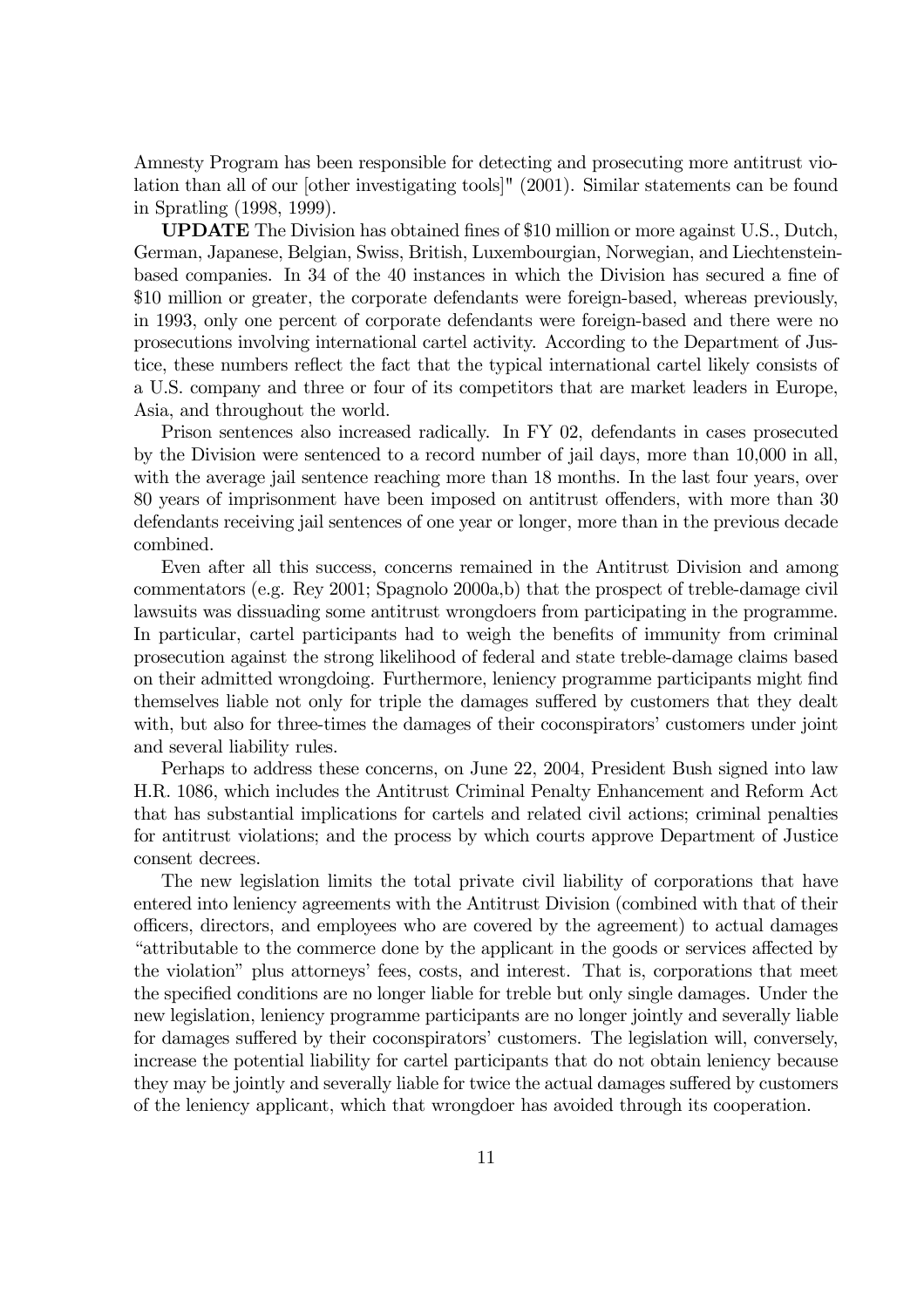The legislation also dramatically increases potential criminal penalties for violations of Section 1 of the Sherman Act. Congressís stated purpose here was to make criminal penalties for antitrust offenses more consistent with the severe penalties for white collar offenses. Maximum statutory penalties are increased as follows:

- $\bullet$  criminal fines for corporations from \$10 million to \$100 million;
- criminal fines for individuals from \$350,000 to \$1 million; and
- prison sentences from three to ten years.

# 3.2 Evolution of the EU LPs

The European Commission was probably the first Jurisdiction to follow the example of the DoJ, introducing a Leniency program in 1996. As happened with the first US Leniency Policy, this first program was not very effective in eliciting spontaneous reports from cartel members, as the amount of fine reduction was uncertain and discretional. In February 2002 the Commission revised its six year old Leniency Program and also started offering automatic immunity from fines to the first member of a cartel that self-reports before an investigation is opened. In the year following the February 2002 revision a clear "structural break" occurred in the path of reports, as more than twenty application for leniency were filed, most of which were immunity applications made spontaneously before any investigation was started (Van Barlingen, 2003). In contrast, in the six years between 1996 (when the first EU Leniency Program was introduced) and 2002 only 16 applications for leniency were filed, of which just three led to the granting of immunity (Van Barlingen, 2003). This trend forced DG Competition to undertake an internal reorganization in 2004, without which it would not have been able to handle all the cartel cases that are being spontaneously reported.

Mario Monti: "Since adoption of the revised Leniency Notice in 2002, the Commission received 92 immunity applications and applications for reduction of fines which so far led to over 38 conditional immunity decisions. As to the distinction between the different types of applications, it should be noted that only one application for full immunity can be granted for each cartel. Apart from that several applications are usually received in the same case, sometimes competing ones. While many of these applications lead to inspections as they provide the first evidence of a cartel infringement, the Commission has also received applications on the occasion of inspections launched on the Commission's own initiative. In these cases, the application  $-$  if  $s$ uccessful – enables the Commission to determine the exact scope of a cartel infringement (for example its geographic scope, where previous information related only to cartel activities in a particular Member state)." (Answer given by Mr Monti on behalf of the Commission to EU Parliament (written question: P-2432/04), 17 November 2004; bold mine).

More recent evidence: Under the new Notice, in the three years since its entry into force on 14 February 2002, DG Comp has received about 140 leniency applications. Of these, about 75 were for immunity, i.e. before an investigation started, and about 65 for a reduction of fines. Of the 75 immunity applications, about 55 have been granted. Most of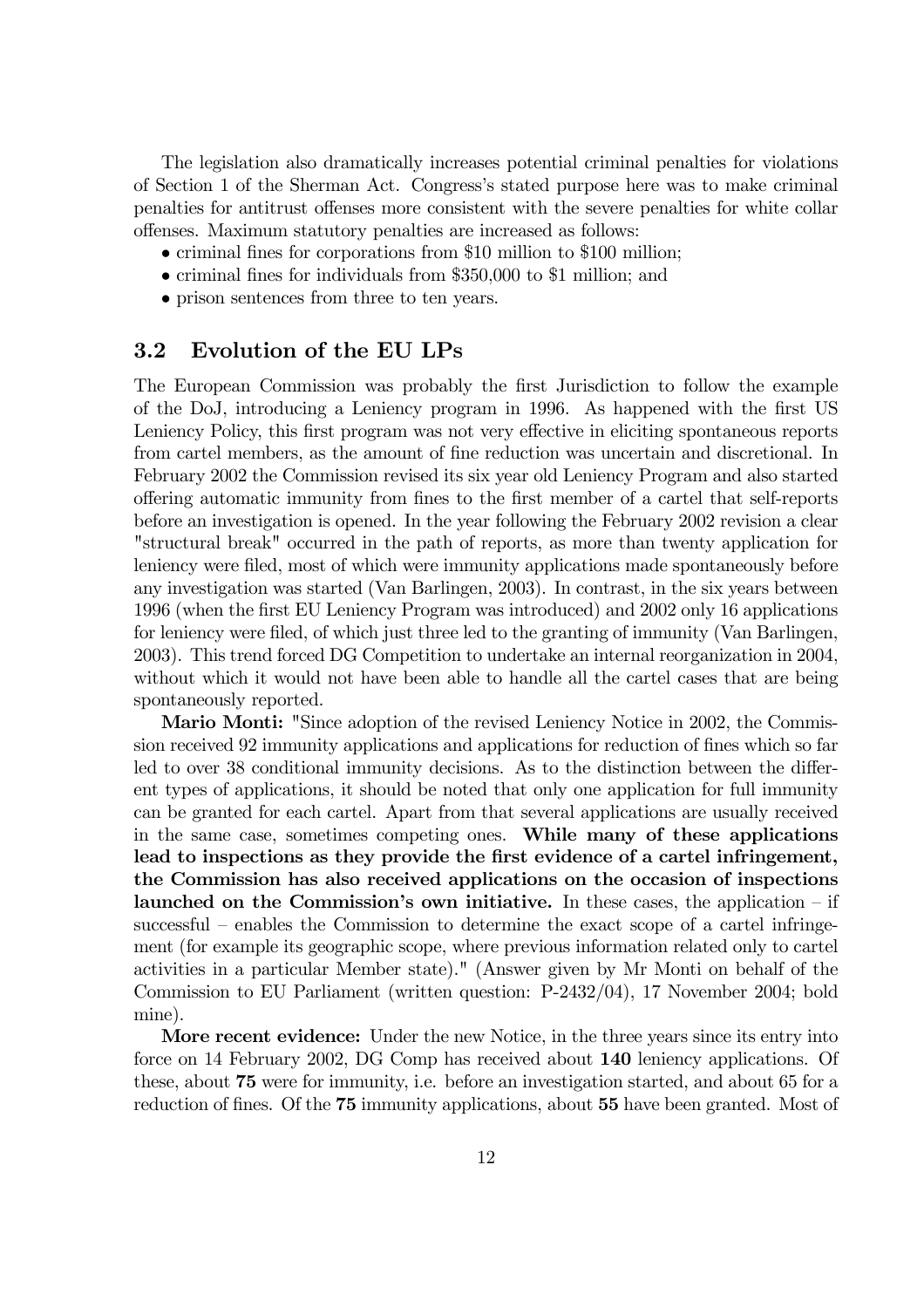these have led to investigatory measures. Most of the remaining 20 immunity applications are still being processed, some others have not been granted. (Personal communication, Bertus Van Barlingen, DG Comp, 13 June 2005).

# 3.3 The Italian experience with the "Pentiti" program

Achievements, problems, and mistakes in the design...

........... .....

# 3.4 The view of law enforcers

According to the staff of competition authorities, and in particular of the most experienced one, the DoJ, the main issue about leniency programs is how to "...build a leniency program that will cause a company to come forward and voluntarily report its participation in a cartel that has gone previously undetected". (Hammond 2004, p. ...)

Summarize Hammond 2004 on Optimal LPs

Main effect: direct, increased rate of cartel detection, accompanied by easier prosecution and higher fines

Interpretation by DoJ: race to the courthaus - reducing trust  $-\frac{1}{2}$ 

Leniency (and whistleblower) stronger potential benefits are direct, in term of increase detection and deterrence through reduction in trust and stability.

# 4 Economic theories of leniency

From a theoretical viewpoint, the Prisoner's Dilemma game is perhaps the first and best known model of a leniency/information exchange: the sanctions for a detected wrongdoer are reduced to induce him to confess and prove guilty his former partner(s). The Prisonerís Dilemma refers to a situation in which the joint law violators have already been detected, and leniency seeks to elicit additional information to facilitate prosecution, much like what happens in plea bargaining.

As argued before, the distinctive feature of leniency policies is instead their potential to directly deter organized crime by a) inducing undetected wrongdoers to spontaneously selfreport and "turn in" their partners when the law enforcement agency has no information about the crime; and b) discouraging cartel formation with the increased likelihood that our point a) will be their conclusion, i.e. "undermining trust" between wrongdoers with the increased risk that one of them will unilaterally report to enjoy the benefits of the leniency program, which are typically restricted to the first reporting party.

Despite the prominence of the Prisoner's Dilemma game in economics and the importance of organized crime in society, until very recently there was no systematic economic investigation of the effects of leniency programs on long-term, dynamic forms of organized crime like large scale frauds or cartels. Focusing on individual wrongdoers committing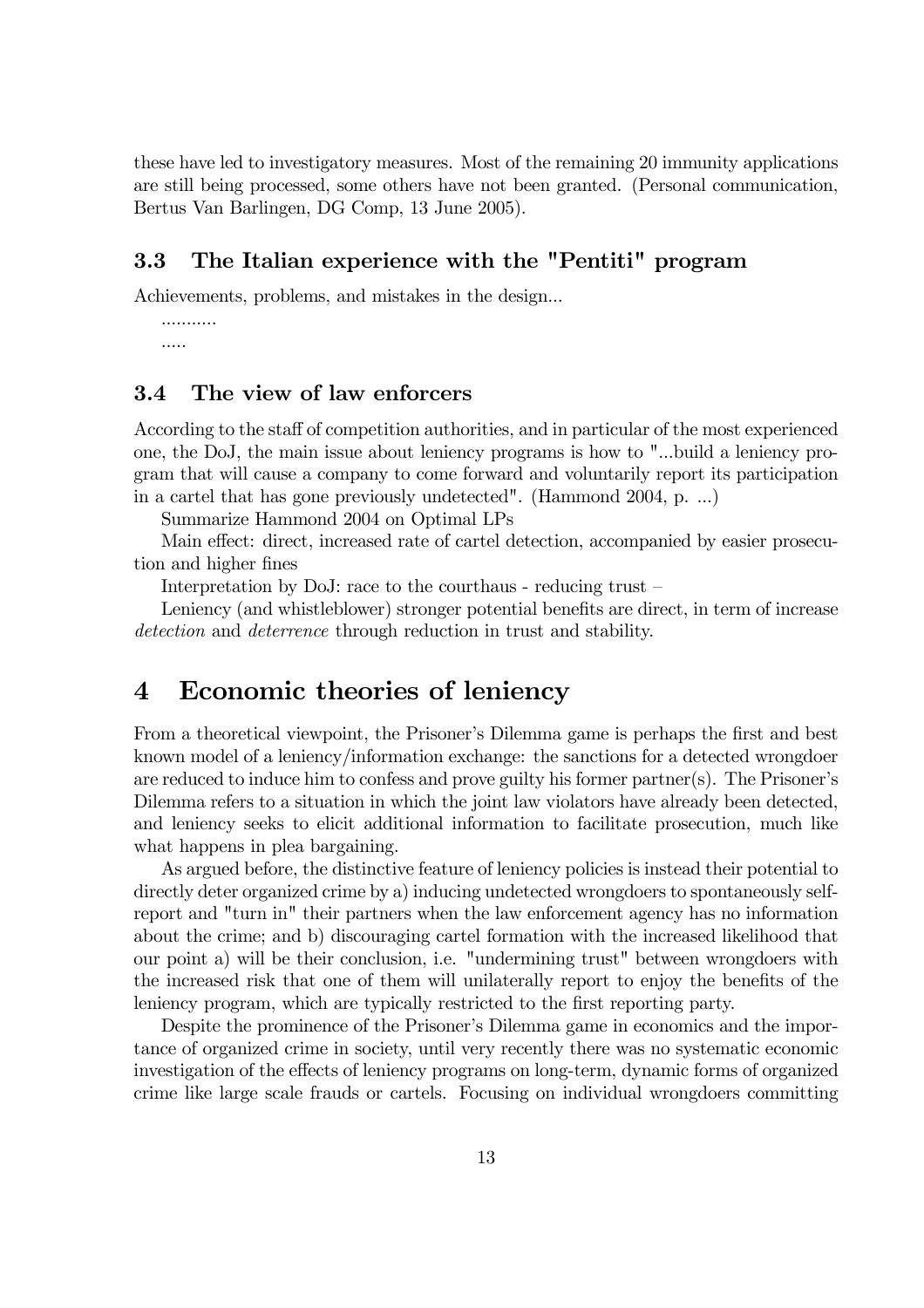occasional crimes, Louis Kaplow and Steven Shavell (1994) elegantly show how reducing sanctions against wrongdoers that spontaneously self-report lowers law enforcement costs by reducing the number of wrongdoers to be detected. These authors also show that when agents are risk averse, offering leniency to wrongdoers that self-report increases welfare by reducing the overall risk agents bear. Both these insights apply to leniency policies in general. Arun Malik (1993) discusses the role of self-reporting in reducing auditing costs in environmental regulation; while Robert Innes (1999) discusses the value of the early remediation of damages that fine reductions for self-reporting wrongdoers allow for. Fred Koffman and Jacques Lawarrée (1996) offer a first model how collusion can be prevented setting up a Prisoner's Dilemma: in a static principal-supervisor-agent model à la Jean Tirole (1986), they propose to bring in a second supervisor and structure the two supervisors' incentives as a Prisoner's Dilemma, so the second supervisor has incentives to report the first one in case he entered a collusive agreement with the agent.

These papers highlight important benefits that a lenient treatment of self-reporting wrongdoers may bring about, but they are static models, most of them of single agent crime, that cannot capture the potential and dynamic effect of leniency on cartels linked to their three crucial features discussed in section 2.1. Most importantly, collusive agreements between price fixing firms, like those between auditors and managers or CEO and captured directors, are typically long-term, dynamic, and self-enforcing, and a correct understanding of a dynamic phenomenon requires an analogously dynamic analysis.<sup>9</sup>

# 4.1 Leniency programs and cartel prosecution

The first, seminal paper explicitly addressing the effects of leniency policies on cartels in an appropriately dynamic analytical framework is Massimo Motta and Michele Polo (2003). In their rich model, an Antitrust Authority with limited budget allocates resources between inspection and prosecution activities. A leniency program can be introduced that is or is not open to colluding firms that begin collaborating only during prosecution.

Motta and Polo's model is much in the spirit of the plea bargaining literature. The model focuses on the design of current leniency programs, hence it limits attention to fine reductions. There is an exogenous budget of the Antitrust authority, that can be allocated to its different tasks, detection and prosecution of detected cartels. Detection of a cartel by the Antitrust Authority leads to conviction only with some probability.

#### EXPAND DESCRIPTION

The model is designed to answer a specific question: whether firms that report information when being already under investigation should or not be also eligible to some leniency. Their main focus, therefore, is on the value of Section B of the Corporate Leniency Policy, relative to firms already under investigation, and their central result is that

<sup>9</sup>Using a static model to analyze an intrisically dynamic phenomenon as cartels, perhaps substituting endogenous self-enforcement constraints with exogenous assumptions, neglects what Stigler (1960), Friedman (1971), Rubinstein (1980) and many others taught us, and misses the core of the problem: how law enforcement affects the (endogenous) sustainability of the cartel.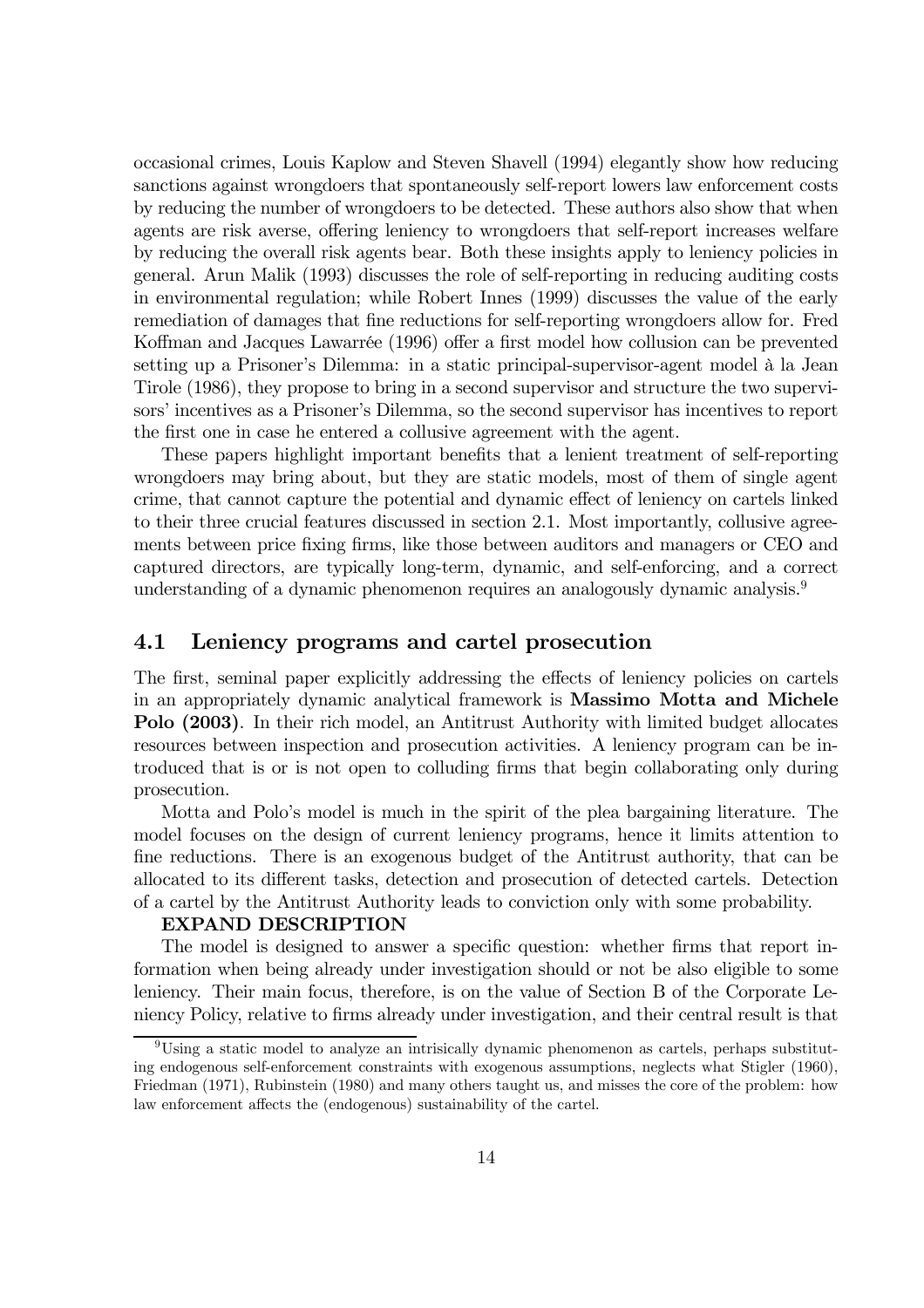allowing firms under prosecution to obtain some leniency in exchange for collaboration may indeed increase deterrence by making prosecution more effective, thereby allowing to free resources from the prosecution stage and allocate them to the inspection activity (they assume that the Antitrust Authority is benevolent and would not sit on the laurels of the increased number of successfully prosecuted cartels).

To obtain this central result, on which we fully agree, Motta and Polo assume that firms sustain collusive agreements with grim trigger strategies, and that a defecting firm cannot be convicted for having taken part to a cartel nor can report information on former partners. Under these assumptions, leniency programs appear unable to induce agents to spontaneously self-report. This leads Motta and Polo to draw other three, less intuitive conclusions:

(a) that to have any effect a leniency program must be open to firms under investigation;

(b) that the same lenient treatment should be offered to all firms that apply for leniency, independent of which one reports first (under their assumptions removing the "first comer rule" – the benefit of being the first firm to report – has no cost); and

(c) that leniency programs are second-best, so that if the Antitrust Authority has sufficient resources to deter cartels through fines and inspections, it should not introduce leniency programs.

These three conclusion, besides being in our view counterintuitive, are in contrast with the DoJ statements on what are the crucial aspect of a good leniency program discussed earlier. Moreover, these results neglect what we think is core issue in the design of leniency problems, their potential to cleanly, directly deter organized crime by 1) inducing undetected wrongdoers to spontaneously self-report and "turn in" their partners, and 2) preventing cartel formation by undermining trust between wrongdoers with the increased risk that one of them then reports to enjoy the benefits of the leniency program; a potential deterrence effect that, contrary to leniency offered during prosecution, has no countervailing negative effects on expected fines.

Indeed, a crucial new feature of the Corporate Leniency Policy, in our view the most crucial new feature, is its "Amnesty Program"  $-$  Section A  $-$  that "automatically" awards full immunity from sanctions to the first, and only the first cartel member that spontaneously reports information before an investigation is opened or before the DoJ has sufficient evidence that is likely to result in a sustainable conviction. (Together to the "Amnesty Plus", the first scheme with monetary rewards. EXPLAIN)

According to DoJ officials, it is precisely this new feature that has led so many companies to spontaneously come, and often rush forward with information on their cartel in the last years. According to Scott Hammond, Director of Criminal Enforcement of the DoJ Antitrust Division, more than 50% of the leniency applications to the DoJ are spontaneous reports before any investigation is opened, falling within Section A of the Corporate Leniency Policy (personal communication). In his words, "over the last five years, the Amnesty Program has been responsible for detecting and prosecuting more antitrust violation than all of our [other investigating tools]" (2001). Similar statements can be found in Spratling (1998, 1999). This view appears consistent with the exponen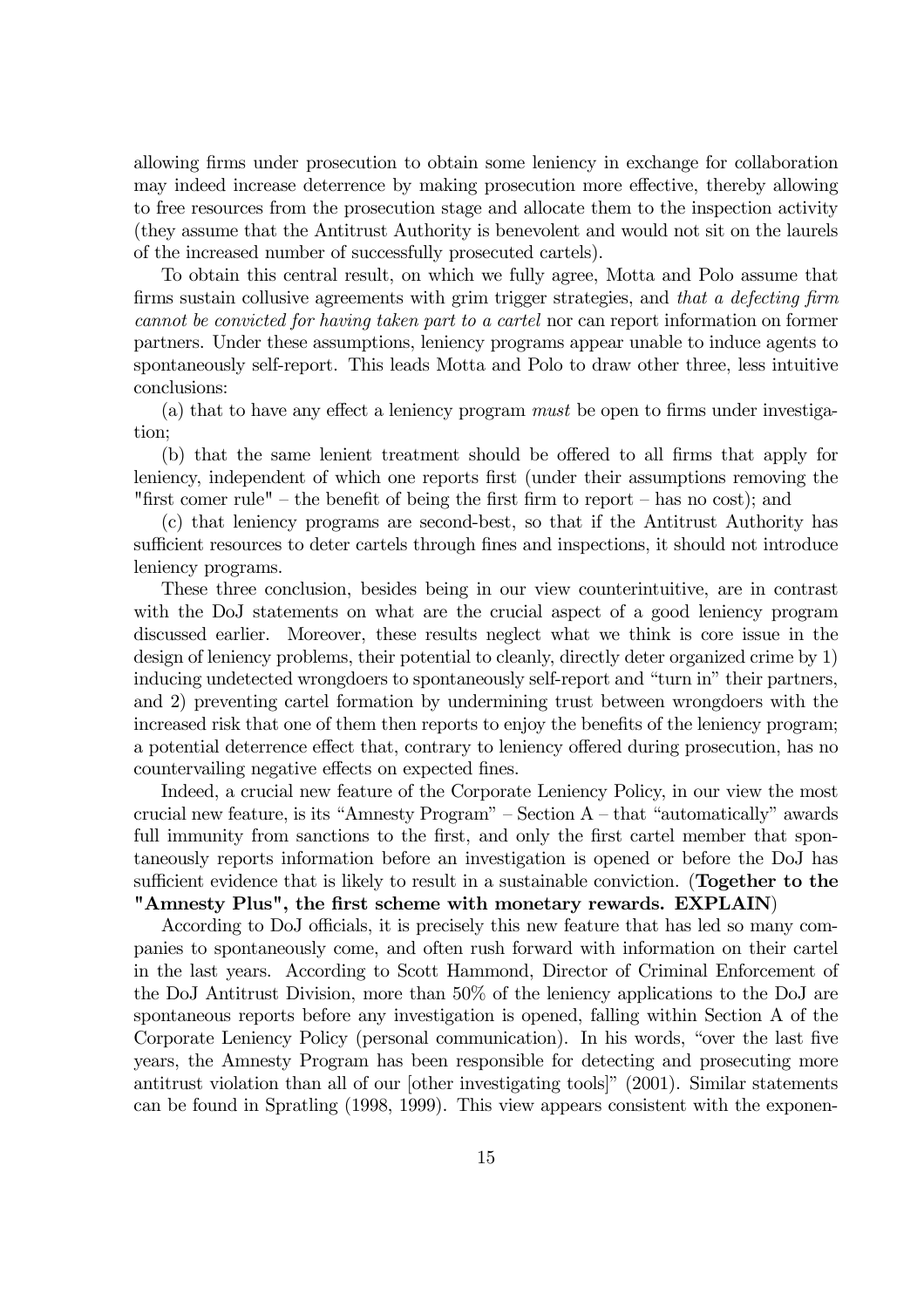tial increase in reported cartels that has taken place in Europe since the Commission, in February 2002, revised its six years old Leniency Program and also started offering full automatic immunity to the first member of a cartel that self-reports before an investigation is opened (see Section XX on Evidence).

## 4.2 Leniency programs and cartel deterrence

## SHORTEN!!!

Spagnolo (2000a) was a (somewhat emotional and admittedly rough) reaction to Motta and Polo's results (a), (b), and (c). To verify their robustness, Spagnolo (2000a) studies a stylized dynamic model of self-enforcing collusive/criminal agreements within a law enforcement system, that builds on Motta and Polo (1999), but focuses on deterrence and on spontaneous self reports, in the spirit of Gary Becker (1968) and Kaplow and Shavell (1994), rather than on leniency/information exchanged at the prosecution stage.

To better focus on Motta and Poloís conclusion (b), Spagnolo (2000a) excludes the possibility to obtain leniency after an investigation has been opened, purposely abstracting from the costs and benefits of this practice identified by Motta and Polo, and restricts focus only to the sections of LPs reserved to firms reporting spontaneously when their cartel has not been detected. The focus, therefore, is on the main effects of leniency program according to DoJ staff: their ability to undermine trust between coconspirators and induce "races to report".

The first version of the model, Spagnolo (2000a), builds on Motta and Polo's work and inherits what we regard as its most troublesome assumption, largely responsible for the three conclusions above: that if a cartel member unilaterally defects, undercutting the cartel price, he cannot be convicted for his past collusive activities anymore. This rather unrealistic assumption directly hides one of the most immediate effects of leniency and leads to a doubtfull "irrelevance result" derived both in Spagnolo (2000a), Motta and Polo (2003), and Rey (2003)...

#### State the "irrelevant result"....

Real world...EU-DoJ Policy...Hinloopen (2003)...Cyrenne (1999)...Buccirossi-Spagnolo In the revised and extended versions Spagnolo (2004) this assumption is dropped and several possible situations regarding the sanctions expected by a defecting firm are considered. Allowing for a positive expected fine for a firm that defects from its cartel, the paper uncovers a number of previously unnoticed effects of leniency policies.

• The paper shows that absent leniency programs, law enforcing agencies should commit not to target agents that unilaterally defect from collusive strategies, and should make this policy public. The reason is close to the logic of leniency: if agents know that they will not be fined for their past wrongdoing if they defect from the collusive agreement, they are more prone to do it, which makes such agreements harder to sustain.<sup>10</sup>

 $10$ The result is different but closely related to that of Cyrenne (1999). Cyrenne shows that if antitrust Authorities use price wars as signals of the presence of a cartel, they may end up stabilizing cartels by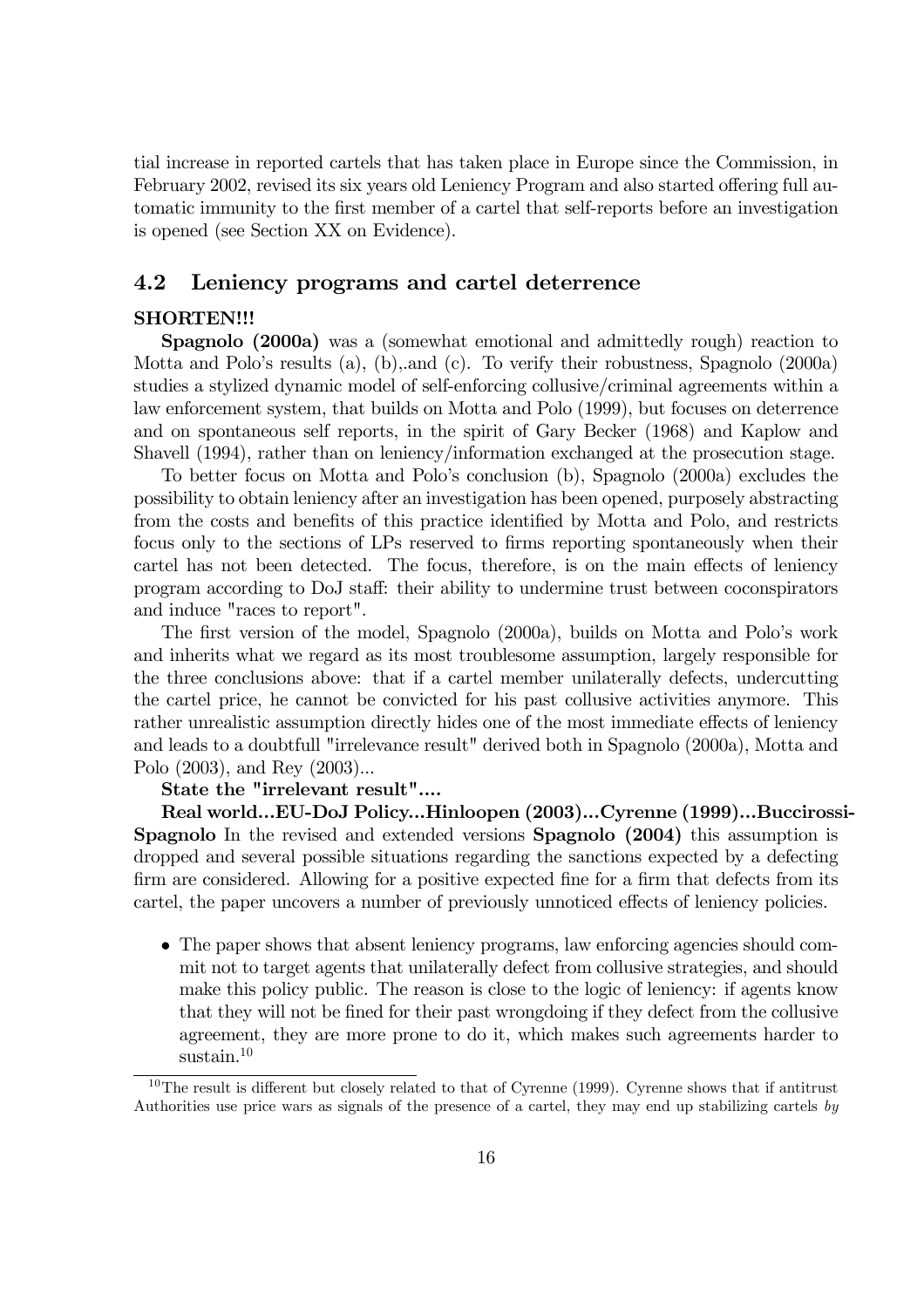- Contrary to Motta and Polo's conclusion (b), the paper shows that an optimal leniency policy is indeed restricted to the first party that reports, as in real world leniency programs. Allowing more agents to obtain leniency reduces deterrence by reducing the number of wrongdoers that must pay the full fine, without having any countervailing positive effect.
- The optimal policy of course also maximizes fines. High fines are now valuable not only because they reduce the expected value of collusive-criminal relations, as in Becker (1968), but also because they allow to offer higher rewards to agents that self-report by both financing the reward and preventing agents to exploit it.
- $\bullet$  Spagnolo (2000a) and (2004) allow for positive rewards for parties that self report, and show that unless fines are exogenously constrained to be very small, the optimal policy offers the first reporting agent a reward equal to the sum of all fines paid by his former partners. Maximal rewards to the first reporting party maximize the deterrence effect of the law enforcement policy, and finite fines and rewards are shown to implement the first best, complete and costless deterrence.

Since political and institutional constraints may prevent offering rewards, it is important to also analyze "moderate" leniency programs, where only reduced fines are allowed, but no rewards, as in reality. Moderate leniency programs are "low powered" incentives, and as such they may not achieve the first best, but they are definitely not innrelevant. Spagnolo (2004) identifies three, previously unnoticed, direct and clean deterrence effects of (current) moderate leniency programs, all based on increasing incentives for firms to defect from their cartel:

- The first is a *protection from fines* effect, present as long as the reduced fines of the moderate leniency program are below the expected fine of a defecting agent that does not report. By increasing the expected payoff of an agent that defects and reports above that of an agent that just defects, the moderate leniency program tightens wrongdoers' incentive constraints.
- $\bullet$  The second is a protection from punishment effect, present when collusive/criminal agreements are sustained by optimal two-phase, stick-and-carrot punishment strategies à la Dilip Abreu (1986) and repeated offenders are punished harder than first time ones. A report then raises fines and reduces expected profits from further collusion, which in turn limits the costs agents are willing to incur  $-$  the strength of the punishment they are willing to implement  $-$  to discipline defections in the first place.

increasing the strength of the punisment phases that deter unilateral defections (se also Harrington 2004). Relatedly but differently, Spagnolo (2004) shows that by prosecuting firms that uniaterally defected from a cartel, Antitrust Authorities may end up stabilizing cartels by reducing firms' expected gains from unilaterally defecting.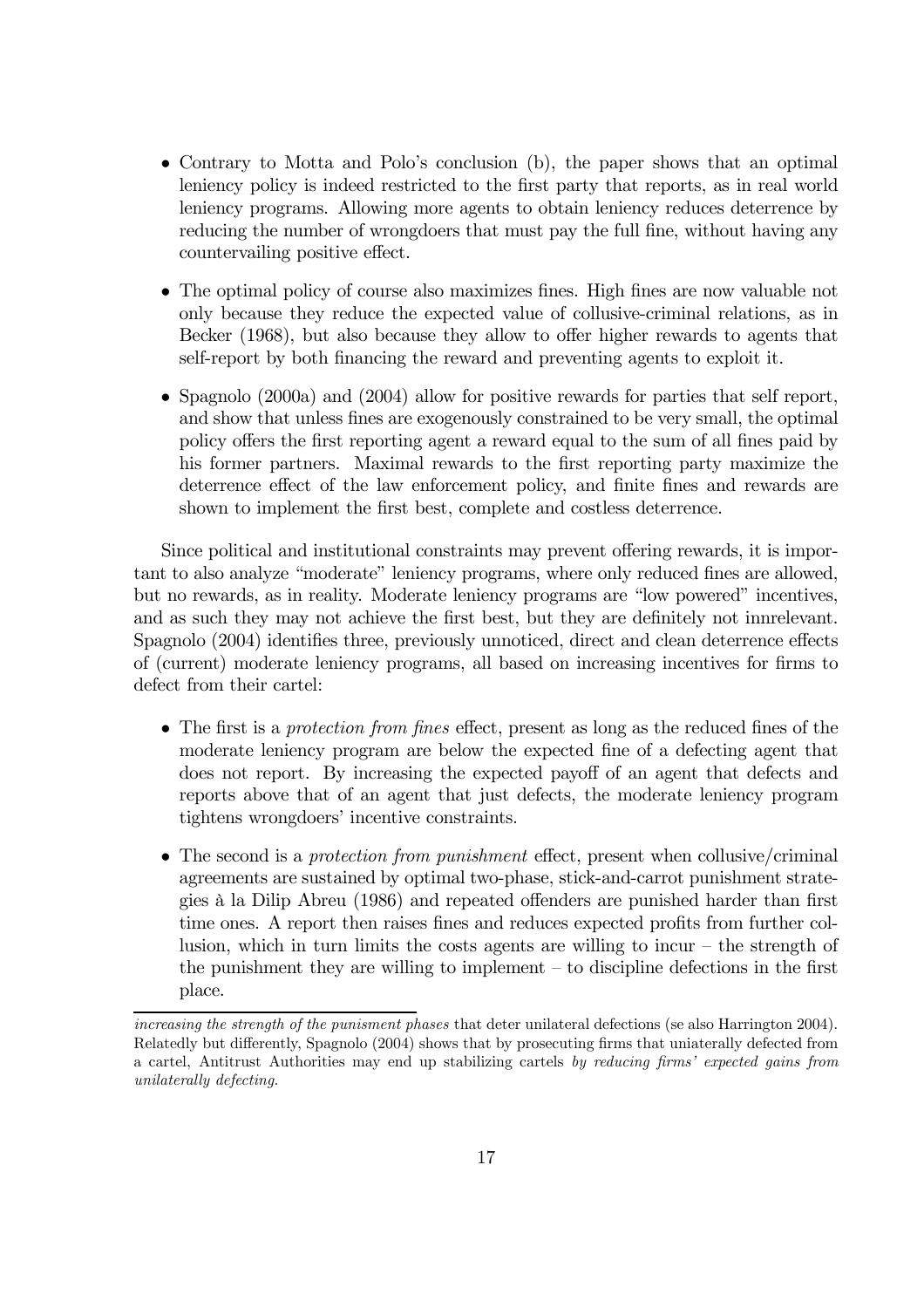• The third and most important identified reason why even moderate leniency programs may have deterrence effects is that they can make the illegal agreement more risky. As often stressed by DoJ officials, leniency may generate "breakdowns in trust" among wrongdoers. To capture this effect, we introduce *strategic risk* considerations in the spirit of John Harsanyi and Reinhardt Selten (1988). It is shown that moderate leniency programs always strictly increase the riskiness of entering/sticking to a given collusive/criminal agreement relative to abandoning it. Moreover, we find that riskiness increases strictly more when eligibility to the program is restricted to the first reporting party, offering further support to DoJ officials' claim that the first comer rule is crucial in generating breakdowns of trust in cartels and the consequent rushes to report.

Aubert, Kovacic and Rey (2004) follow Spagnolo's modelling choices, addressing crucial issues linked to the internal organization of firms and its relation with leniency and whistleblower schemes. Spagnolo (2004) does not distinguish between collusion individuals and organizations, and his abstract models can be applied to gangs, cartels of individual professionals, or collusion among firms indistinguishiably. Aubert et al. (2004) also considers rewards for (guilty or innocent) whistleblowers in Antitrust enforcement, but dig deeper on the consequences of these schemes when colluding parties are multiagent organizations, and each agent can individually report information on its organization's wrongdoing.

They study a somewhat simpler model that allows them to address an important complementary issues: the social costs potentially linked to individual leniency programs where the employees of a firm can blow the whistle against their own firm and cash a reward.

They consider the costs and benefits of creating an agency problem between firms and their employees by allowing the latter to directly cash rewards when they blow the whistle and report their own firmís collusive behavior to the law enforcing agency.

#### EXPAND,

#### DETAILS

The authors note, among other things, that many of the inefficiencies attributed to rewarding whistleblowers, such as forcing firms to reduce employees' rate of turnover or to adopt a more "innocent" internal image, are additional costs linked to collusive behavior that end up increasing cartel deterrence.

They also discuss several explanations for the puzzling fact that firms continue keeping much "hard" information on their cartel at the risk of being detected by competition authorities. Among the explanations considered are that firms want to have instruments to obtain leniency in case the cartel breaks down because of an exogenous (e.g. productivity) shock, and to persuade cartel partners that they did not undercut the agreement in situations of uncertainty and imperfect information.

## RESTRUCTURE DRAW POLICY IMPLICATIONS

........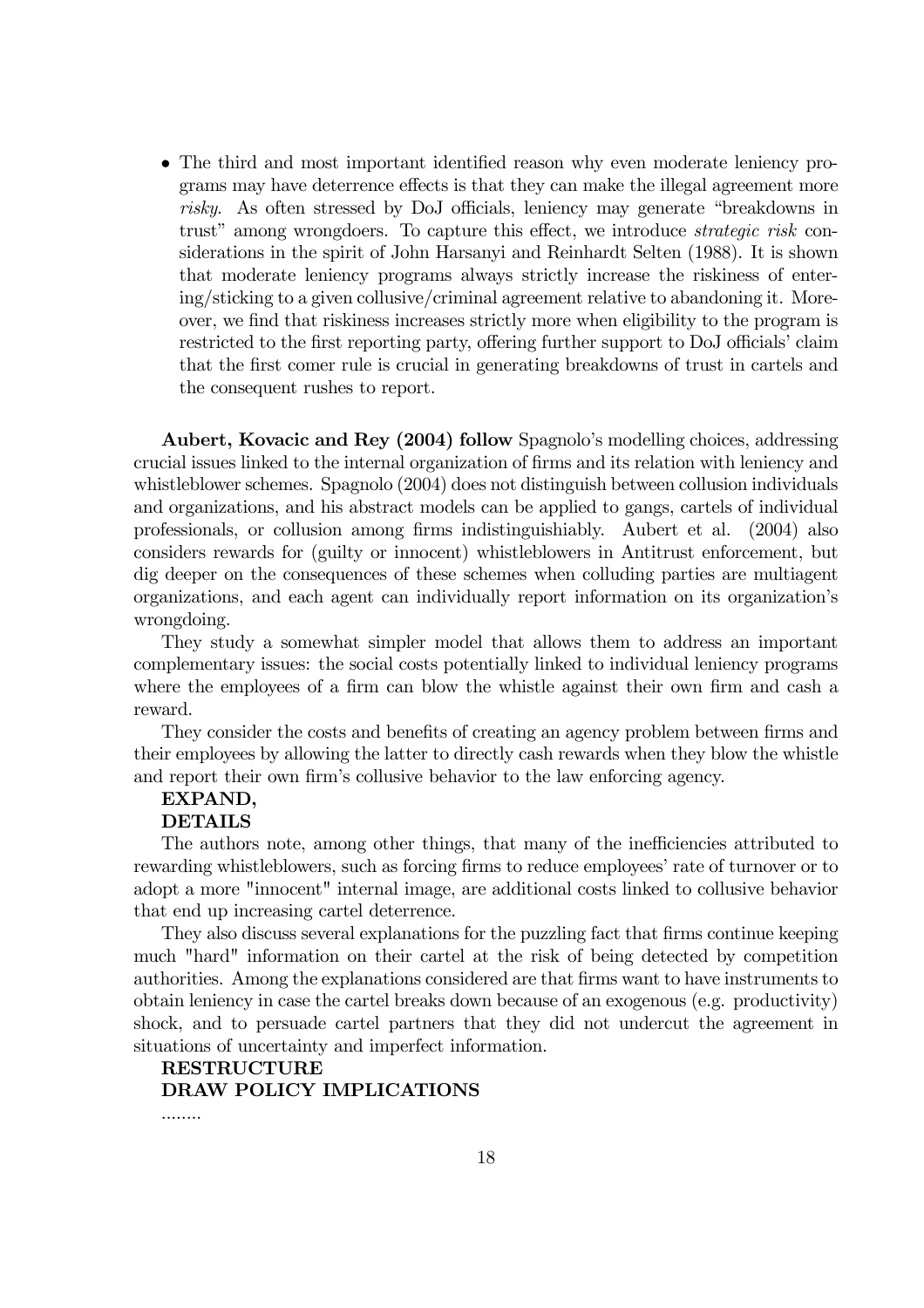# 4.3 Plausible negative side effects

Buccirossi and Spagnolo (2001) develop the first model of the effects of pure leniency on fraudulent sequential asymmetric transactions, such as corruption, manager/auditor collusion etc. They characterize the effects of different levels of reduced sanctions on sequential illegal transaction (e.g. an exchange of bribe against an illegal favour) between two asymmetric parties. In their model the illegal partners can optimally choose both the level of the bribe, the amount of hard evidence produced, and the timing of the transaction (who delivers first) after having observed the parameters of the law enforcement systems. They show that the moderate forms of leniency typically implemented in the real world could have the counterproductive effect of facilitating illegal transactions. The possibility to obtain a reduced sanction by self-reporting can be used as a credible threat to enforce otherwise unenforceable illegal deals. The parties can voluntarily produce and store hard information on their illegal agreements, and the first party that perform can force the second party to comply and reciprocate by credibly threatening to report the crime in case of non-compliance. Moreover, they show that even in corrupt relationships where transactions are frequently repeated, moderate leniency programs increases the parties ability to punish deviations thereby stabilizing the illegal arrangements.

Spagnolo (2000b) shows that when leniency programs are introduced in the antitrust legislation in the form they currently take, there are occasional market games like the Bertrand oligopoly and multi-unit auctions where the threat of reporting the cartel to the Antitrust Authority in case one member of the cartel defects from collusive strategies becomes a credible one. The leniency program can then be used as a discipline device to enforce price-fixing agreements in occasional simultaneous competitive situations where no collusion could be sustained in the absence of Antitrust law. This effect is shown to be much reinforced by procurement regulation that separates the auction stage from the contracting stage. The separation between the two stages ensures that when after a defection from a cartel other firms report under the leniency program, the auction is nullified an re-run under closer supervision. Then there are absolutely no gains from defections that could induce firms to break the occasional cartel.

This effect can easily be eliminated by...

#### **COMPLETE**

Cristopher Ellis and Wesley Wilson (2002) develop a model of the current leniency programs in Antitrust that offers a new perspective. They show that a moderate leniency program may induce firms to report information in order to damage competitors and obtain a strategic advantage.

#### EXTEND DESCRIPTION.

Their result, together with our, helps explain the rush of cartel breakdowns with spontaneous reports that has taken place in the US these last years.

They also find that leniency programs may end up having the perverse effect of stabilizing those cartels that it could not deter.

#### EXTEND DESCRIPTION,

This effect is different from....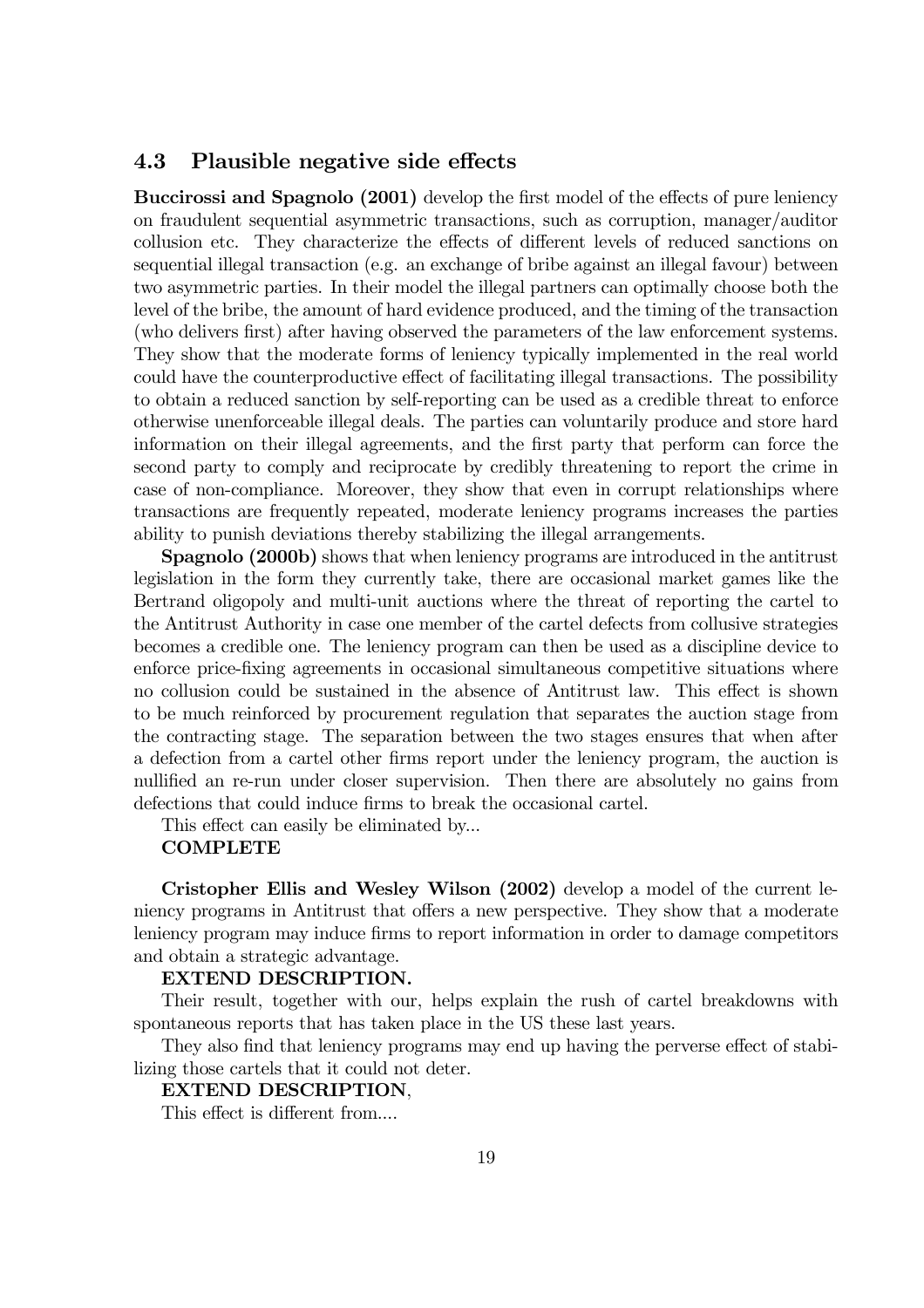......but it reinforces the results in and Buccirossi and Spagnolo (2001) and Spagnolo (2000a) that badly designed leniency programs may be somewhat "dangerous".

# 4.4 New developments and alternative methodologies

- Equilibrium reports: Harrington 2005, Alexander and Reiffen 2004 (static) Observing or non observing reports in equilibrium: anticipated programs, unanticipated ones, exogenous shocks in benefits and probabilities, learning, mistakes, Abreu vs. Green and Porter
- Timing games: Motchenkova 2005a,b
- Agency and leniency: Festerling 2005, Buccirossi-Spagnolo 2005
- Leniency and price path: Harrington and Chen 2005,
- Others: Hinloopen ??, Fees and Walzl 2004a,b (static, collusion not endog...)

# 5 The "evidence"

Almost no empirical and experimental analyses!!!

# 5.1 Two natural experiments

# 5.1.1 US 1993

# Change in number of applications:

- Before 1993, one application for leniency per year
- After 1993 changes, up to three per month, a twenty-fold increase on average

# Main 1993 changes in the LP:

- 1. Increased generosity/transparency: more certain leniency of the program for prospective applicants, automatic full amnesty for the first applicant, making clear in advance the benefits of cooperation to the amnesty-seeker;
- 2. Extended coverage I: amnesty made available to the first reporting party even after an investigation has been opened, provided the DoJ does not yet have evidence likely to result in a sustainable conviction;
- 3. Extended coverage II: amnesty obtained by the first reporting firm (if it reports as a corporate act) applies now to all its directors, officers, and employees that collaborate.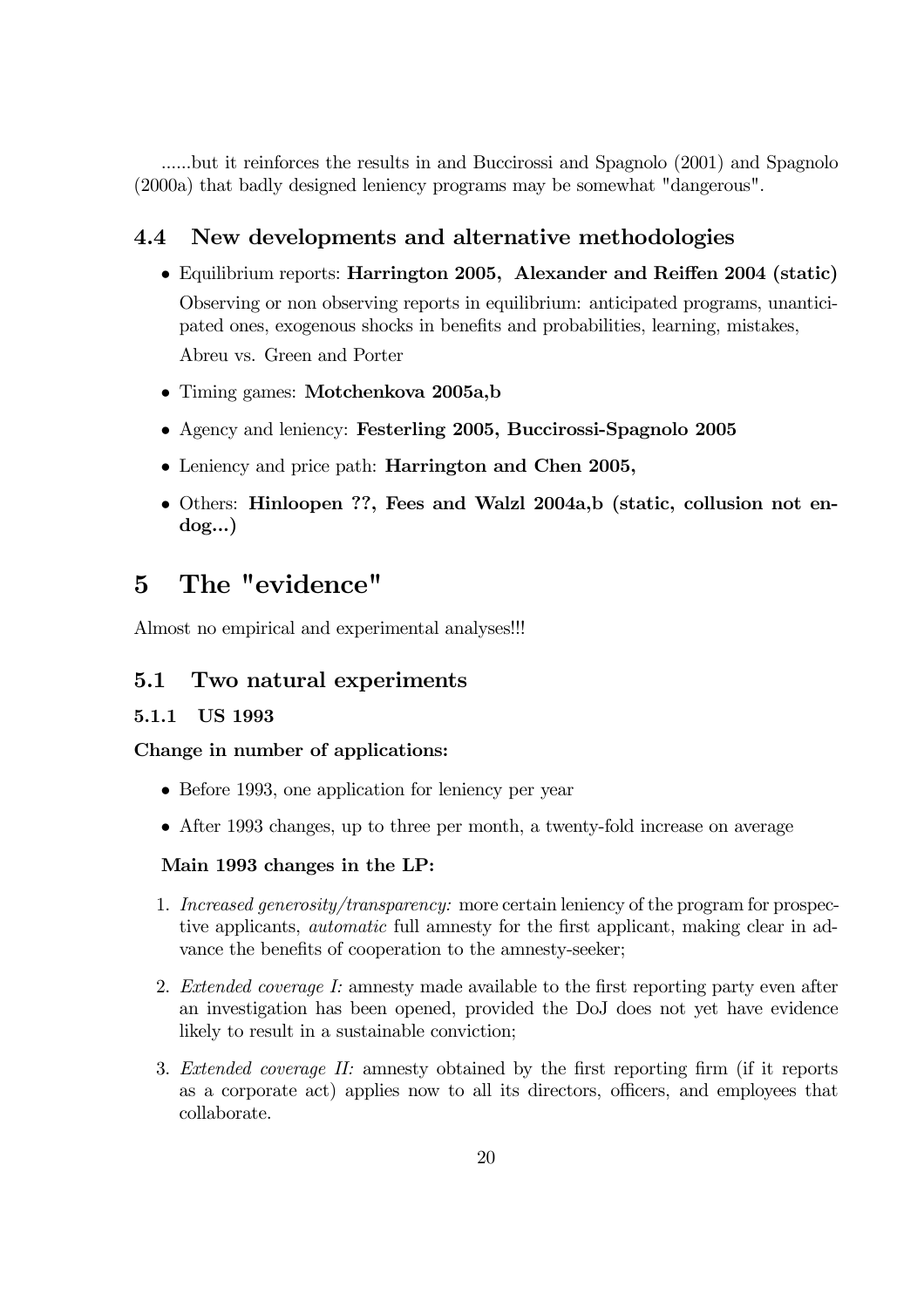4. Positive rewards: under the "Amnesty Plus" program, firms/managers under prosecution for one cartel are invited to unveil other cartels they are or were involved; if they reveal a new cartel, not only they receives full amnesty with respect to this second cartel, they also gets a reduction in sanctions on the first cartel, a net reward.

## Other important information:

- Simultaneously, increasingly large criminal fines and lengthy prison sentences
- More than half leniency applications come in before an investigation has began (personal communications, Scott Hammond and Gregory Werden)

Conclusion: it is not easy to distinguish the relative contribution of these four factors, all of which probably contributed in determining the twenty-fold increase in leniency applications after 1993; but the more than half applications made before an investigation is opened, leading to the detection of previously unknown cartels, should be linked to changes 1, 3 and 4.

## 5.1.2 EU 2002

In the six years between 1996, when the first EC Leniency Program was introduced, and 2002, only 16 applications for immunity were filed, of which just three led to the granting of immunity. Under the new Notice, in the three years since its entry into force on 14 February 2002, DG Comp has received about 140 leniency applications. Of these, about 75 were for immunity, i.e. before an investigation started, and about 65 for a reduction of fines. Of the 75 immunity applications, about 55 have been granted. Most of these have led to investigatory measures. Most of the remaining 20 immunity applications are still being processed, some others have not been granted. (Personal communication, Bertus Van Barlingen, DG Comp, 13 June 2005).

- In summary: Leniency applications and cases of immunity granted increased tenfolds (1000%) with the 2002 Notice.
- 2002 Main Change: The main change between the two Notices is the increased fine reduction, certainty, and automatism of section A, reserved to firms that report before an investigation is opened. (Both the 1996 and the 2002 Notices allowed for leniency applications from firms already under investigation.)
- Conclusion: The EU natural experiment suggests that the crucial part of a leniency program is the one reserved to spontaneous applications from cartels not yet under an investigation, that must be credible and transparent; the second section of the leniency programs, relative to firms that apply after an investigation, appears somewhat less important.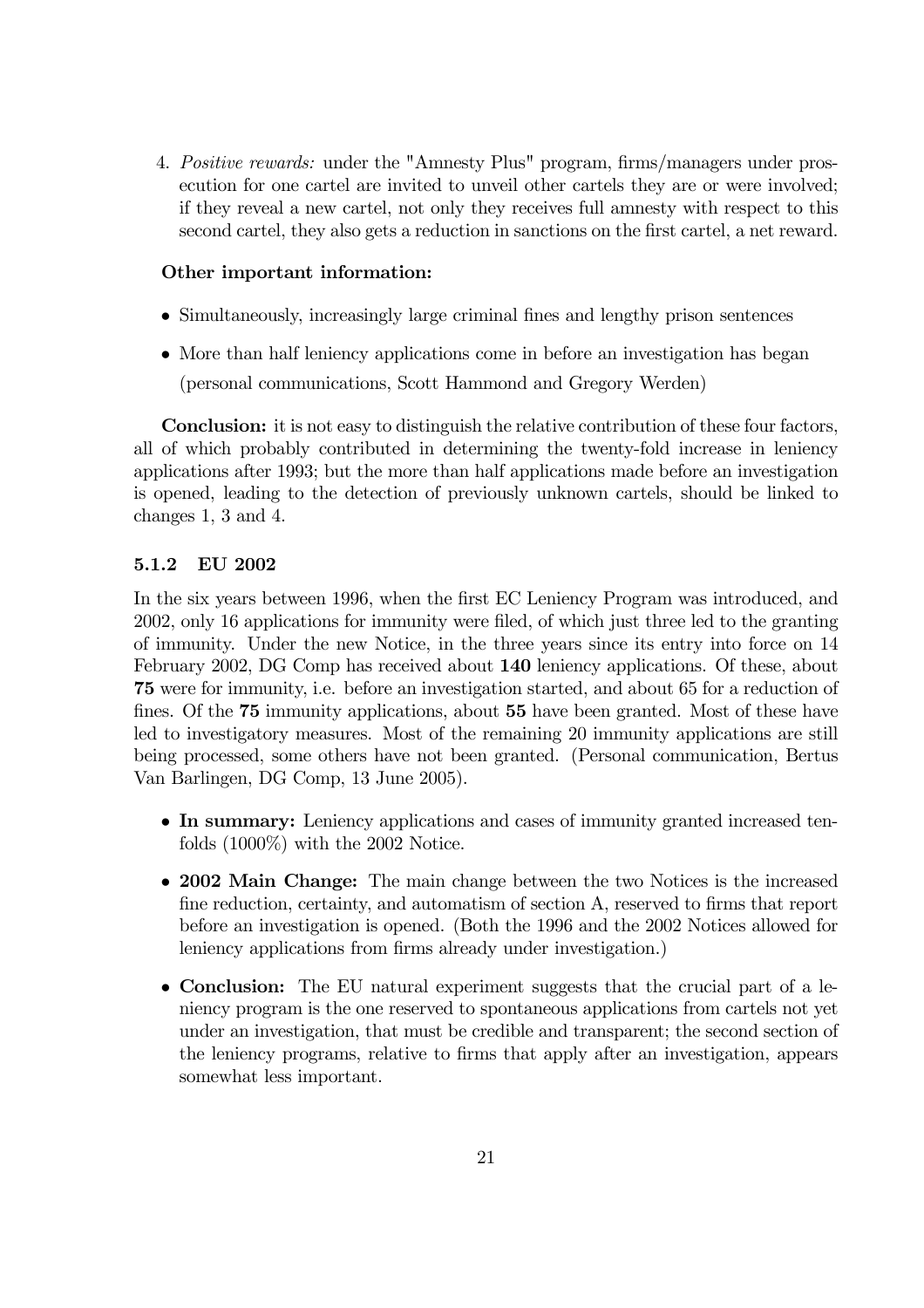## 5.2 Laboratory experiments and econometric studies

Experiments. A recent paper by Josè Apesteguja, Martin Duwfemberg and Reinhard Selten (2004) compares experimentally the performance of moderate leniency and rewards in a one-shot Bertrand setting analogous to Spagnolo (2000b).

#### DESCRIBE WELL

The authors conclude that moderate leniency appears to work better than rewards as a cartel deterrence mechanism, although for unclear reasons. This study is a very important first step in the experimental direction. Unfortunately, its results are somewhat hard to interpret and relate to the literature and particularly to real world competition policy against long term cartels, because of two drawbacks of the experimental design.

The first, minor drawback is that subjects were not allowed to 'learn the game' by playing it repeatedly, so that misunderstandings and mistakes may have affected outcomes, as happened in early experimental studies of public good contribution (). Indeed, the dynamic equilibria of the games they are playing are not immediate for non-trained

The second, more fundamental drawback of the experimental design is the simple, elegant, but rather unrobust and unrealistic set up chosen:

a) one-shot game;

b) homogeneous Bertrand competition;

c) extreme/unrealistic rules for setting fines...

Equilibria and interpretation of results change completely with infinitesimal changes in the games' parameters, with  $\epsilon$  product differentiation, with  $\epsilon$  minimum fines, with  $\epsilon$ stickiness of consumers.

Alternative robust interpretation....

## DESCRIBE WELL

In my reading, therefore, this experiment confirms that subjects do understand the subtle reasoning required to use of reporting as a threat to enforce collusion in *occasional* interactions, as in Spagnolo (2000b) and Buccirossi and Spagnolo (2005), which is an interesting and important insight. However, because of the mentioned problems, the experiment cannot tell us anything about the effectiveness of leniency or bonus schemes against long term, hard-core cartels.

More experimental work, therefore, appears highly needed, particularly with repeated interaction.

Econometrics. The only attempt we are aware of to evaluate the effects of LPs econometrically is that of Steffen Brenner (2005)...

DESCRIBE WELL

# 6 A role for rewards to whistleblowers?

Spagnolo (2000a) and (2004) and Aubert et al. (2004) suggest that rewarding conspirators that blow the whistle and turn in their former partners would greatly increase cartel deterrence and reduce the cost of antitrust law enforcement. Others have shown skepticism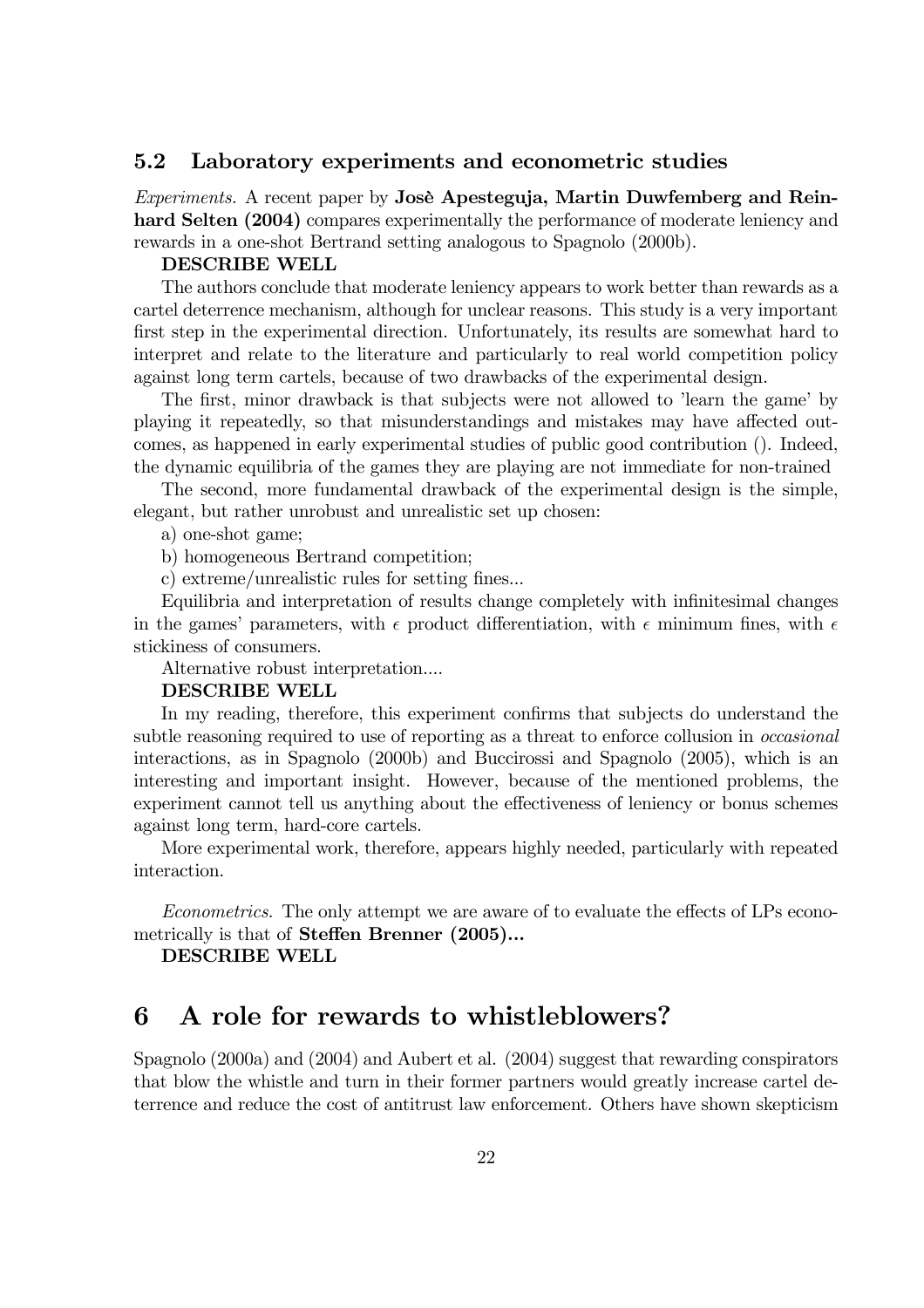about this possibility, because of the possible increase in various types of costs rewards could bring about. As already mentioned, rewards and protection for whistleblowers are common in other field of law enforcement, but are somewhat different from the schemes proposed in the above mentioned papers. Whistleblowers programs, at least those we are aware of, are protection and (possibly) compensation schemes aimed at eliciting information from employees or other persons that come to know of the existence of a crime, but who did not take part to it. Leniency programs and the reward/bounty schemes proposed for cartels by Spagnolo and Aubert et al., are instead (also) directed to firms and individuals that did take part to the cartel or a similar illegal conspiracy, they are aimed at eliciting also the information that guilty parties possess.

For the sake of clarity, in reminder of this chapter we will name pure whistleblowers schemes those programs directed only at innocent individuals that happen to become informed about a crime, but that did not take part to it. In the next section we look briefly at two famous pure whistleblower schemes, the False Claims Act and the recent Sarbanes-Oxley Act.

## 6.1 Whistleblowers programs in other fields

#### 6.1.1 Qui tam provisions under the US False Claim Act

History (SHORTEN) While several schemes that protect and reward whistleblower are in place<sup>11</sup>, the most famous and successful of these programs is the US False Claim Act against frauds to the federal government (the Sarbanes-Oxley Act, discussed later one,.is probably catching up with fame, but not with performance). It states that "Whether or not the Government proceeds with the action, if the court finds that the action was brought by a person who planned and initiated the violation of section 3729 upon which the action was brought, then the court may, to the extent the court considers appropriate, reduce the share of the proceeds of the action which the person would otherwise receive under paragraph (1) or (2) of this subsection, taking into account the role of that person in advancing the case to litigation and any relevant circumstances pertaining to the violation. If the person bringing the action is convicted of criminal conduct arising from his or her role in the violation of section 3729, that person shall be dismissed from the civil action and shall not receive any share of the proceeds of the action. Such dismissal shall not prejudice the right of the United States to continue the action, represented by the Department of Justice."

The words Qui tam come from  $'Qui \tan pro$  domino rege quam pro se ipso', which means 'he who brings an action on behalf of the King, as well as for himself'. Qui tam provisions allow whistleblowers to file lawsuits against companies and individuals who defraud the government, in order to recover damages on the government's behalf. The organized use of whistleblowers in law enforcement in terms of Qui Tam suits appears to originate in 13th century England, when, due to the lack of an organized police force,

 $11$ In the US, a reward of 10% recovered funds is/was offered to individuals that report episodes of tax evasion.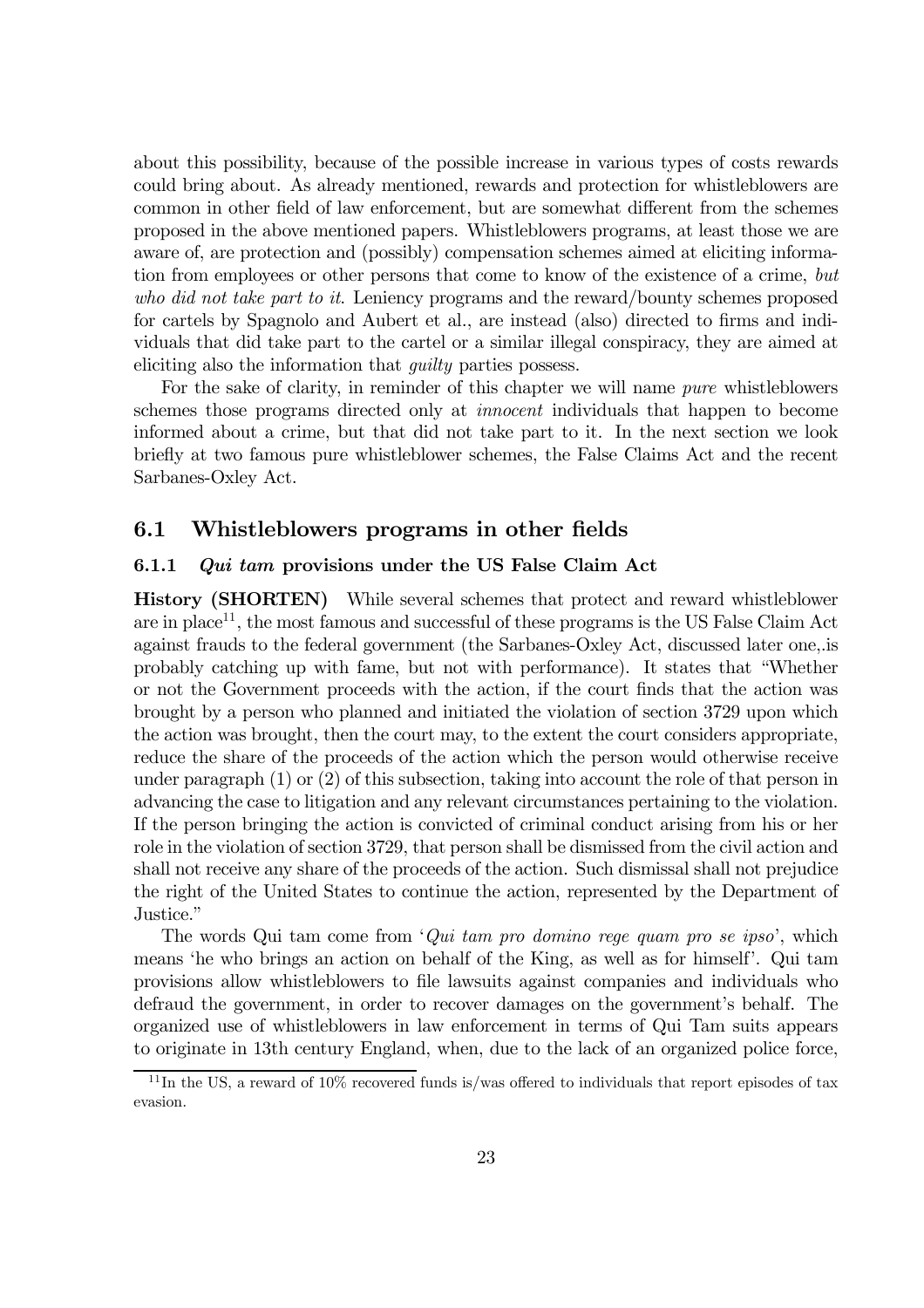English common law adopted various qui tam provisions in order to enforce the Kingís laws. To make such actions attractive, a bounty was paid to the private party who enforced the law. The founders of the United States followed the English example and included qui tam provisions into most of the penal statutes enacted by the Continental Congress, Americaís first ruling body. On March 2 1863, the False Claims Act, also known as the 'Lincoln Law', was passed by Congress at the urging of President Abraham Lincoln, following the report of widespread military contractor fraud at the expenses of the Union Army. The law applied not only to military, but all government contractors. The False Claims Act was designed to motivate whistleblowers to come forward by offering them a share of the money recovered, and provided both criminal and civil penalties.

The statute remained almost unchanged until 1943, when the Congress modified the qui tam provisions in reaction to what were considered 'parasitic' relators. As a result of these changes, whistleblowers could not bring claims that were based on evidence that was already known to the government, regardless of whether the government would bring a claim and of the fact that the whistleblower was the original source of the evidence. In addition, the whistleblower's share in the gains of a successful trial was reduced to a maximum of 10% if the government helped with the litigation, and a maximum of 25% if it did not help. As a consequence, very few cases were brought forward or could be sustained by whistleblowers, and the False Claims Act fell into almost complete disuse.

In the mid-1980s the False Claims Act was revised by Congress, following reports of large-scale fraud against the government, especially by defence contractors. Particularly prominent in the press were examples of contractors charging prices like \$640 for toilet seats, \$7600 for coffee makers, and \$1075 for bolts. In 1985, the Department of Defence stated that 45 of the largest 100 defence contractors, including 9 of the top 10, were under investigation for multiple fraud offences. At the same time, the effectiveness of government enforcement strategies was greatly reduced by the lack of resources and the unwillingness of citizens with knowledge of fraud to blow their whistle for fear of losing their jobs. In 1986, Senator Charles Grassley and Howard Berman persuaded Congress to react. In order to give more incentives for whistleblowers to come forward and for private attorneys to use their own resources to investigate fraud, the False Claims Act was amended to include the provision of treble damages, mandating the defendant to pay a successful qui tam relator's his or her legal expenses, increasing the relator's share to 15-30% of total recovery, and protecting relators from retaliation. The 1986 amendments to the False Claims Act have proved very effective in terms of generated government recovery. It is now working to discourage fraud in many other areas, such as prescription drug purchases, natural resource contracts and low-income housing.

How does it work and statistics (UPDATE AND SHORTEN) Cases that can be filed as qui tam actions regard false claims that are either directly or indirectly presented to the Government for "paying or approval". A "claim" is defined as: "...any request or demand which is made to a contractor, grantee, or other recipient if the United States Government provides any portion of the money or property which is requested or demanded, or if the government will reimburse such contractor, grantee, or other recipient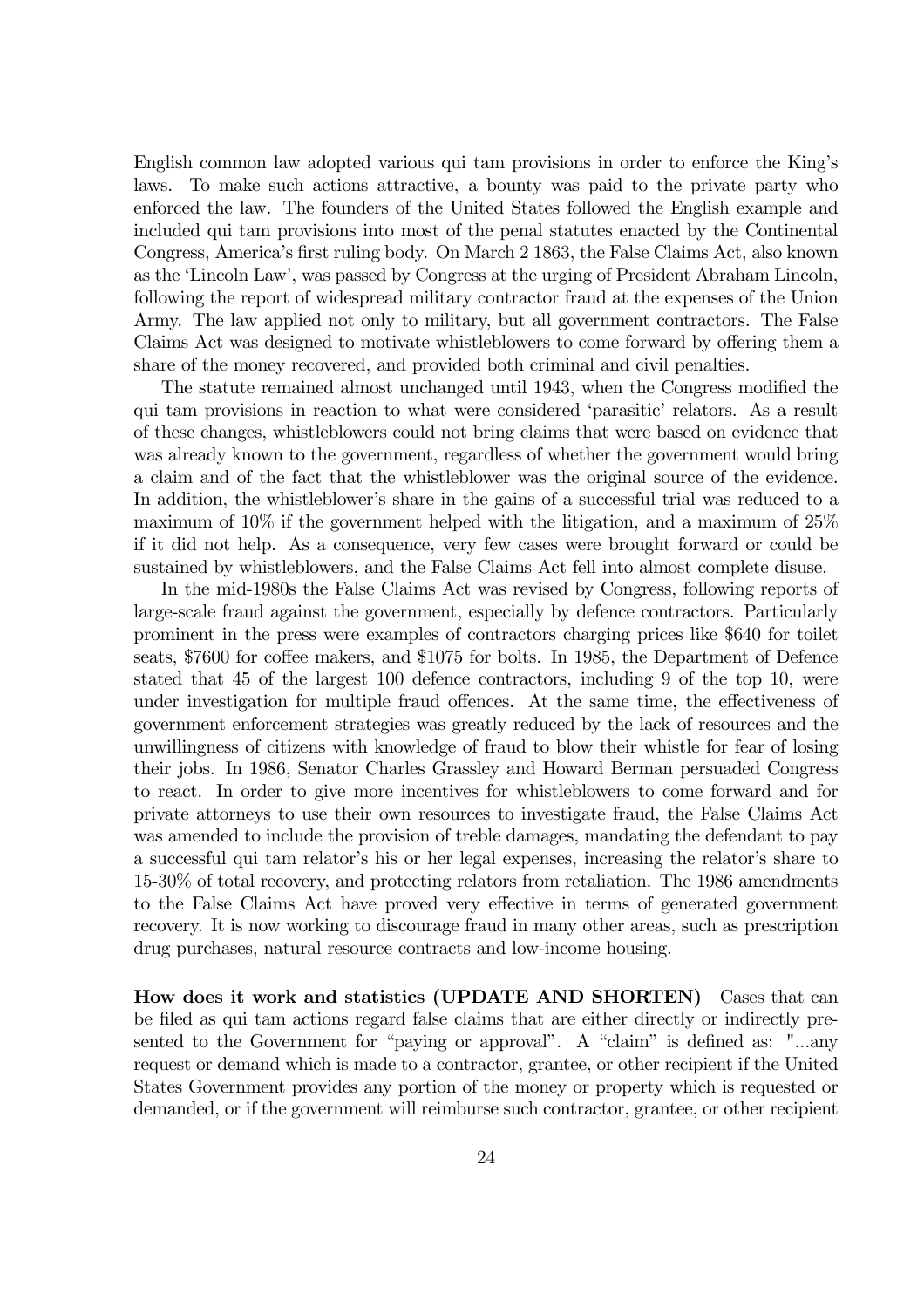for any portion of the money or property which is requested or demanded." Along with a complaint the qui tam relator must also file a "written disclosure of substantially all material evidence and information the person possesses." To determine if the case will join in the lawsuit, the department of Justice (DOJ) has 60 days to investigate. The DOJ can also request the court grant extensions to give more time (cases have been kept under seal even for two or three years before the DOJ made a decision), although a relator has the right to challenge extension requests and to have the seal lifted. Once a complaint is filed, the DOJ will assign the case to an investigative agency that has jurisdiction over the allegations. The Government investigators will conduct a preliminary investigation based on the information disclosed by the relator, during the period of time the complaint is under seal. This usually includes: a comprehensive interview of the relator and review of the relator's records (if any exist), an interview of any corroborative witnesses, review of appropriate government records and interviews of government officials. Once the preliminary investigation is completed, the results are analyzed by the DOJ in order to determine whether it will join the lawsuit. In this preliminary period, the DOJ has a number of options among which to choose: it may or not join in the lawsuit, it may try to dismiss the action, or to settle it before a formal investigation. Though, usually the DOJ restricts its choice between joining or not. If the DOJ declines to join in a qui tam action, the relator has the right to investigate and prosecute the case. If the Government does not join and the relator is successful in pursuing the case, the relator, generally, will receive a larger percentage of the award.

As for its effects, Table 1 shows the development of the number of qui tam cases filed in the period from 1987 to 2003. Since 1987, the number has increased from 33 first to 533 in 1997, where it peaks, after which it decreased to settle at 326 in 2003, roughly ten times the 1986 figure.

| Year | Number of cases filed |
|------|-----------------------|
| 1987 | 33                    |
| 1988 | 60                    |
| 1989 | 95                    |
| 1990 | 82                    |
| 1991 | 90                    |
| 1992 | 119                   |
| 1993 | 132                   |
| 1994 | 222                   |
| 1995 | 277                   |
| 1996 | 363                   |
| 1997 | 533                   |
| 1998 | 470                   |
| 1999 | 482                   |
| 2000 | 367                   |
| 2001 | 310                   |
| 2002 | 320                   |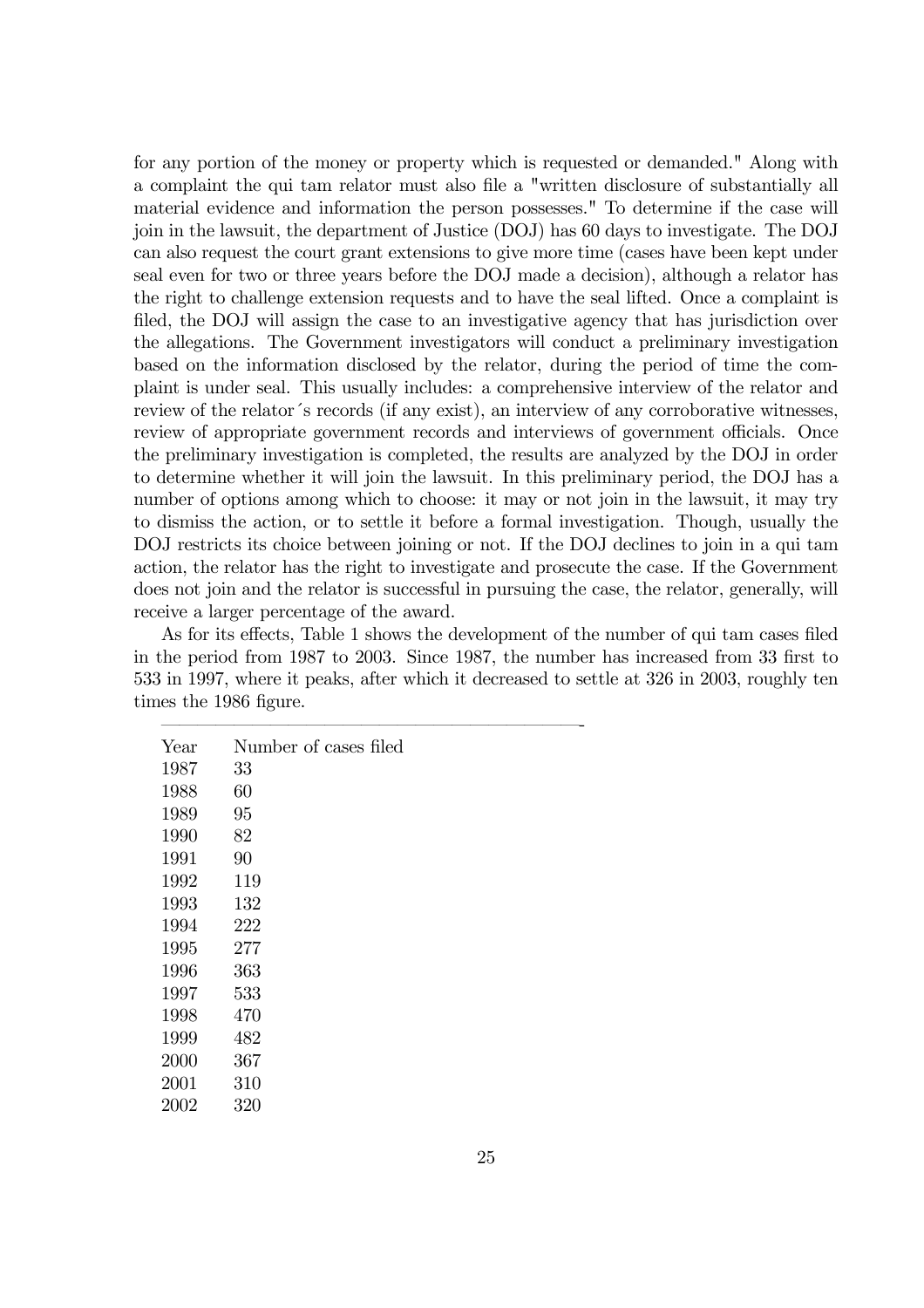2003 326 Table 1: Qui tam cases filed (by fiscal year) (Source: Department of Justice, through 9/30/03)

ñññññññññññññññññññññññññ

Table 2 illustrates the recoveries in those qui tam cases pursued by the government. The sum of recoveries increased more or less steadily from \$355,000. 1997 is a peak year, both for number of cases filed and for recoveries, which reach \$622.7 million.

| Year | Recoveries                                                           |
|------|----------------------------------------------------------------------|
| 1988 | \$355,000                                                            |
| 1989 | \$15 million                                                         |
| 1990 | \$40 million                                                         |
| 1991 | \$70 million                                                         |
| 1992 | \$134 million                                                        |
| 1993 | \$171 million                                                        |
| 1994 | $$379.6$ million                                                     |
| 1995 | \$245 million                                                        |
| 1996 | \$125 million                                                        |
| 1997 | $$622.7$ million                                                     |
| 1998 | $$432.7$ million                                                     |
| 1999 | \$454 million                                                        |
| 2000 | \$1.2 billion                                                        |
| 2001 | $$1.16$ billion                                                      |
| 2002 | \$1.06 billion                                                       |
| 2003 | $$1.39$ billion                                                      |
|      | Table 2: Recoveries in qui tam cases pursued by DOJ (by fiscal year) |

Immediately after 1997 recoveries fall again, before rising dramatically to \$1.2 billion in 2000, while the total number of cases filed decreased. The highest level of recoveries yet was achieved in 2003, at \$1.39 billion, and was achieved at a comparatively low level of cases filed, which shows that rewards for whistleblowers are reaching astronomical numbers without causing much of a problem.

ññññññññññññññññññññññññññññ

ññññññññññññññññññññññññññññó

Recoveries in cases declined by the U.S. Department of Justice and pursued by relators start at \$35,431 in 1998, roughly 10% of the recoveries in cases pursued by the government, and in 2003 are at \$85 million, 6.12% of the recoveries helped by the government. In between these dates they fluctuate greatly. In general, recoveries in cases declined by the Department of Justice fluctuate much more than those accepted and are also much lower, which implies that sustaining and winning a case without the government's support is very hard, and/or the screening activity of the Department is precise in selecting most important cases (we will talk extensively about the importance of an intermediary agency screening out weak or crazy cases).

Year Recoveries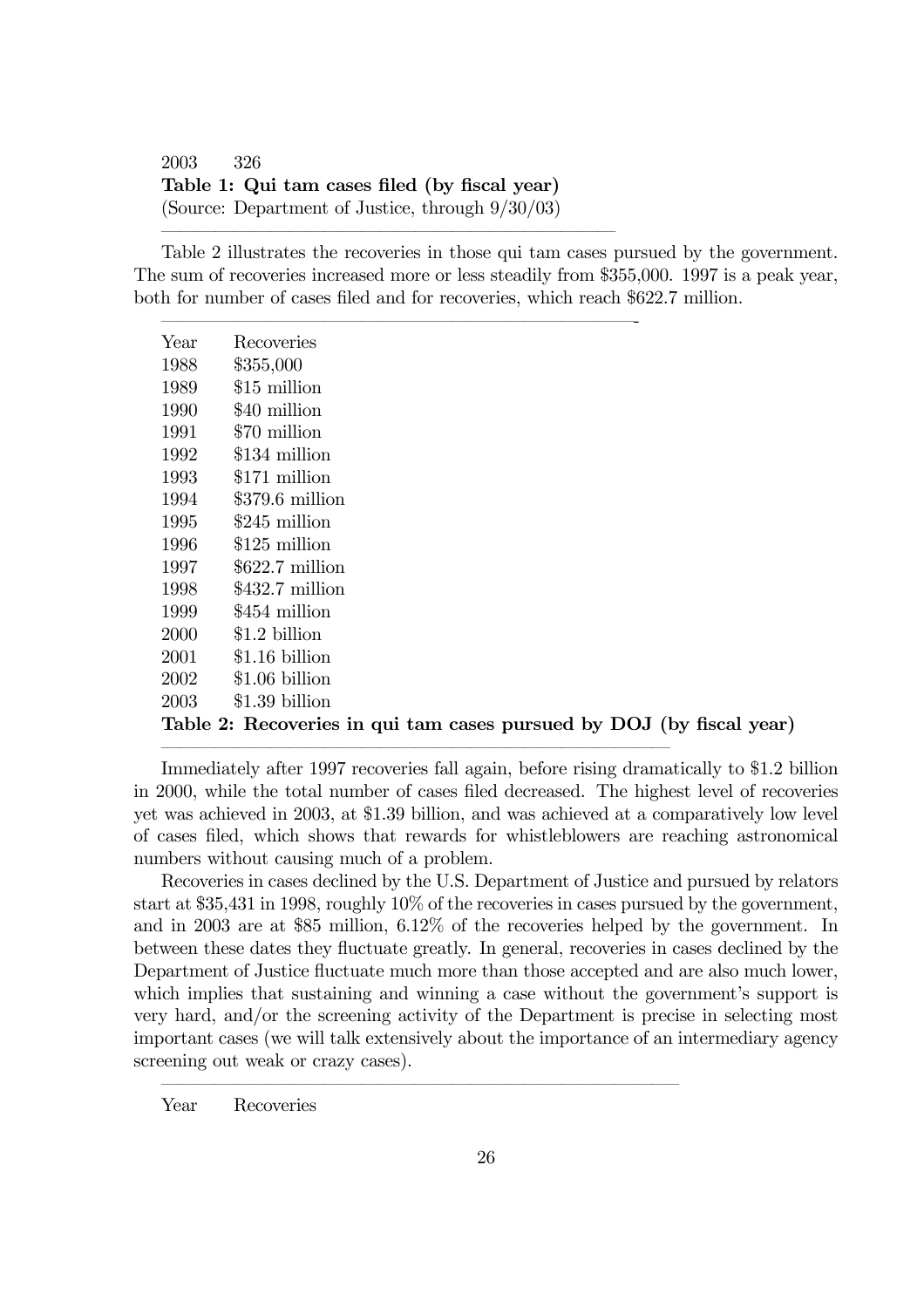| 1988                                                          | \$35,431         |  |
|---------------------------------------------------------------|------------------|--|
| 1989                                                          | 0                |  |
| 1990                                                          | \$75,000         |  |
| 1991                                                          | \$69,500         |  |
| 1992                                                          | \$994,456        |  |
| 1993                                                          | \$5.9 million    |  |
| 1994                                                          | \$1.8 million    |  |
| 1995                                                          | \$1.8 million    |  |
| 1996                                                          | \$14 million     |  |
| 1997                                                          | \$7 million      |  |
| 1998                                                          | $$29.2$ million  |  |
| 1999                                                          | $$62.5$ million  |  |
| 2000                                                          | \$1.8 million    |  |
| 2001                                                          | $$125.6$ million |  |
| 2002                                                          | \$26 million     |  |
| 2003                                                          | \$85 million     |  |
| Table 3: Recoveries in cases declined by DOJ (by fiscal year) |                  |  |

ññññññññññññññññññññññññññ

ñññññññññññññññññññññññ-

Of the total number of qui tam cases filed since 1987, the government pursued only 750, or 14.47% (see Table 4). Of these, 27, or 3.6%, were dismissed without recovery. Of the cases the government declined, 82.32% were dismissed without recovery, further supporting the view that qui tam cases need government screening and support.

Total number of qui tam cases filed 4,294 Intervened or otherwise pursued 750 Active 79 Settled or judgment 639 Inactive 3 Unclear 2 Dismissed, no recovery 27 Declined 2,653 Active 268 Settled or Judgment 153 Inactive 10 Unclear 38 Dismissed, no recovery 2,184 Under Investigation 891 Table 4: DOJ's decision on qui tam cases ñññññññññññññññññññññññ

Table 5 shows, firstly, the share of total recoveries won in cases supported by the government and those who were not. 95.3% of the total recoveries of \$7.87 billion were recovered in cases the Department of Justice entered. Relator's awards vary from a total of \$89 million in cases declined by the Department of Justice to a total of \$1.2 billion when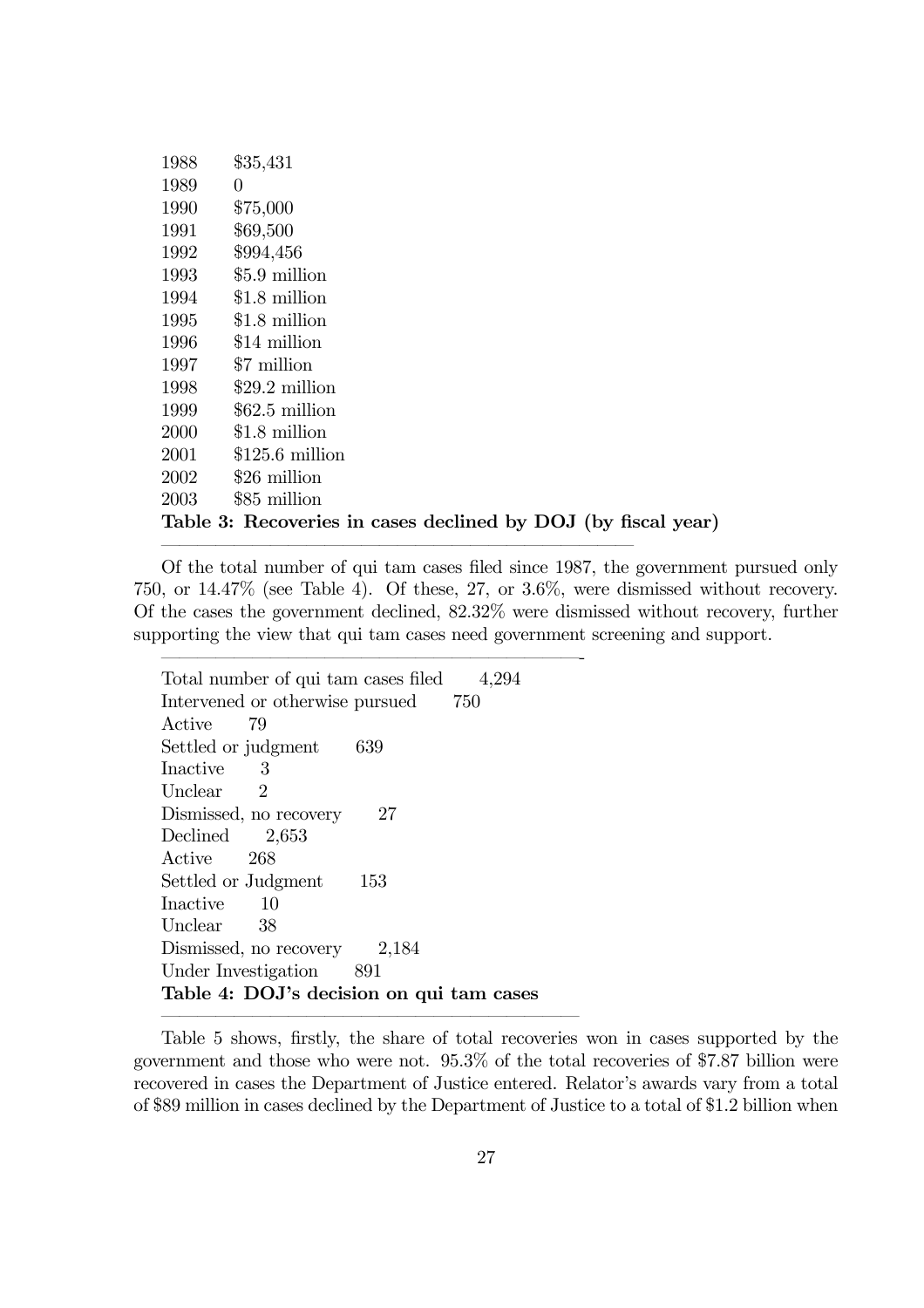pursued by the government. In addition, this table illustrates that of the qui tam cases where there was a recovery, the average recovery was \$5.8 million, whereas the average relator's award in these cases was \$1 million, which makes an average of  $17.24\%$  of the recoveries going to the relators.

## UPDATE OR CANCEL

Total amount recovered where there is an associated qui tam case \$7.87 billion

Total amount recovered in cases that the Department of Justice (DOJ) entered or otherwise pursued \$7.5 billion

Total amount recovered by relators in cases declined by DOJ \$362 million

Relatorsí awards when DOJ intervened in or otherwise pursued the case, in cases where shares have been determined (total) \$1.2 billion

Relatorsí awards when government declined to intervene (total) \$89 million

Average relator's award in qui tam cases (both entered and declined) where there has been a recovery  $$1$  million (as of  $11/99$ )

Median relator's award in qui tam cases where there has been a recovery (does not include cases delegated to U.S. Attorneys' offices)  $$183,000$  (as of  $12/97$ )

Average FCA recovery in qui tam cases (both entered and declined) where there has been a recovery  $$5.8$  million (as of  $11/99$ )

Median recovery in qui tam cases where there has been a recovery (does not include cases delegated to U.S. Attorneys' offices)  $$915,000$  (as of  $12/97$ )

Table 5

#### 6.1.2 The Sarbanes-Oxeley Act

ñññññññññññññññ

#### 6.1.3 Tentative conclusions

- $\bullet$  VERY LARGE QUI TAM REWARDS WITHOUT SERIOUS ADMINISTRATIVE COSTS LINKED TO INFORMATION FABRICATION
- INTERMEDIATION OF AN AGENCY USEFUL AND NECESSARY TO SCREEN OUT BAD APPLICATIONS, FOR THE BENEFIT OF SOCIETY AND BADLY INFORMED WHISTLEBLOWERS
- $\bullet$  DETAILS OF THE DESIGN ESSENTIAL FOR THE PROGRAM'S SUCCESS.

In particular: protection, hard evidence vs testimonies, completeness of cooperation, etc.

# 6.2 Economics of whistleblowers

## 6.2.1 Pure whistleblowers schemes

There is an extensive sociological literature on WBs REFERENCES. Main points:

1. WBs are useful, have a (documented) terrible working and social life after reporting, hence they neerewarded and protected.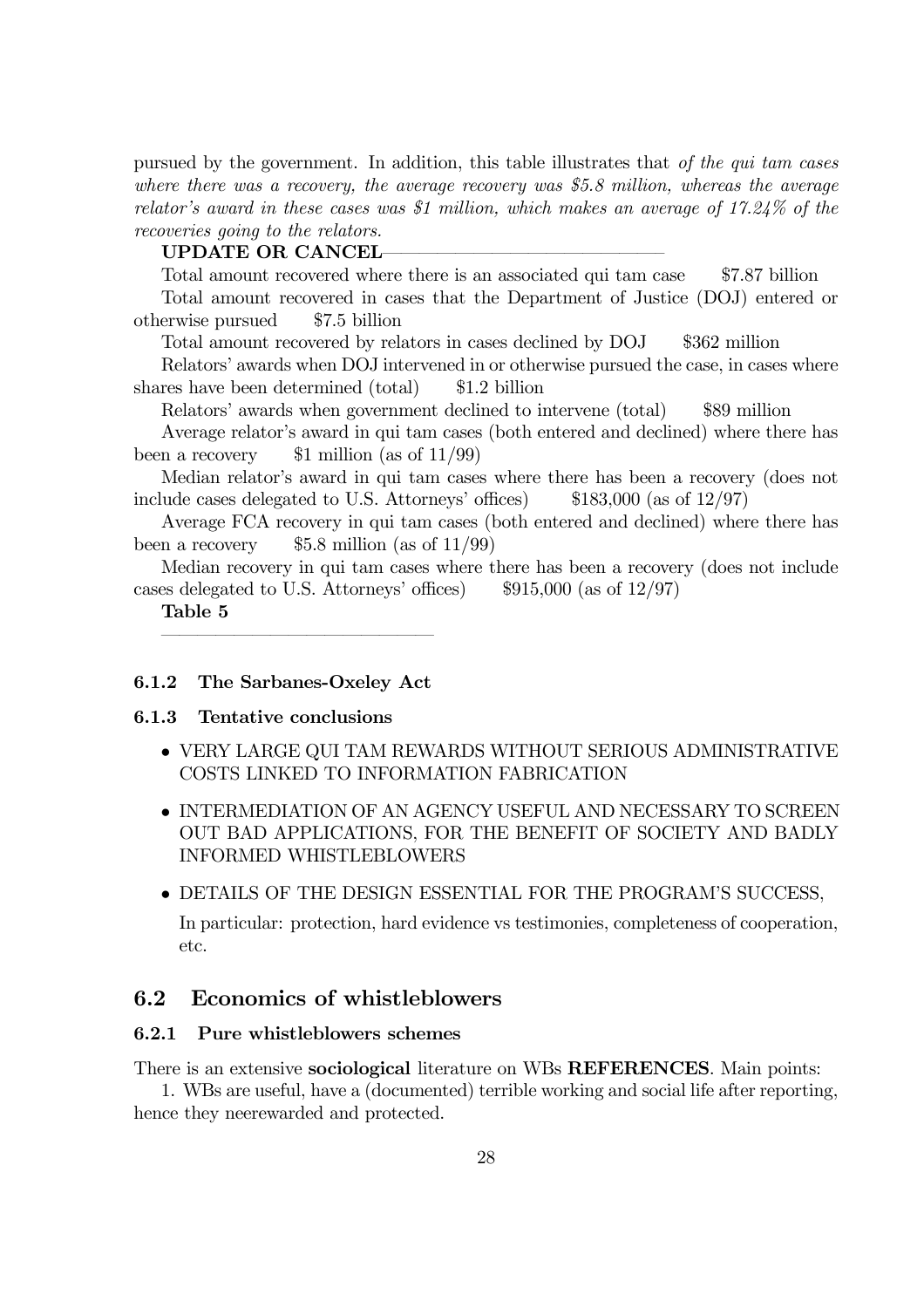2. Rewards for WBs may induce a bad climate in organizations reducing trust, cooperation and efficiency (e.g. Dworkin, T.M. and J.P. Near (1997))

Legal literature on pure whistleblowers:

## Depoorter and De Mot 2004,

Brikley 2003....

The first economic analysis of pure whistleblowers schemes we are aware of is Tokar (2000). In this model, a firm may or not behave illegally; an employee may or not blow the whistle if the firm behaved illegally, and may or not invent a false claim by fabricating information when the firm behaved legally; and the court may makes Type I and Type II errors. The deterrence effects of the whistleblower program depend on the precision of the court (the quality of the signals it observes) and the size of the reward for the whistleblower. If rewards are too low, then employees never files and the company behaves illegally has it is sure that it will not be convicted. When the quality of signals is high (the probability of mistakes is low) sufficiently high rewards lead the fir to behave legally, as the employee files only when the firm behave illegally. With very high rewards and noisy signals the employee always files in the hope to get a reward, hence the firm is led to act illegally. ADD CRITIQUE

• Other recent papers: Schmidt, M. 2003 Heyes 2004 Buccirossi-Palumbo-Spagnolo 2005

#### 6.2.2 Mixed (guilty) whistleblowers schemes, but static analyses

Legal analyses: Kovacic 2001 Economic analyses: Acemoglu 1995 Felli 1996, Koffman-Lawarree 1996 Leppamaki 1997 Cooter-Garoupa 2001 Berentsen et al. 2005 Rothschild 2005

> ï Contrast with dynamic analyses, Spagnolo (2000a, 2004), Aubert et al. (2004).

# 6.3 Policy implications

No robust counterindication to rewarding informants in Antitrust emerges from the empirical observation of other (well designed) experiences, nor from economic and legal analyses of whistleblowers. Main counterindications are small, as already discussed in Spagnolo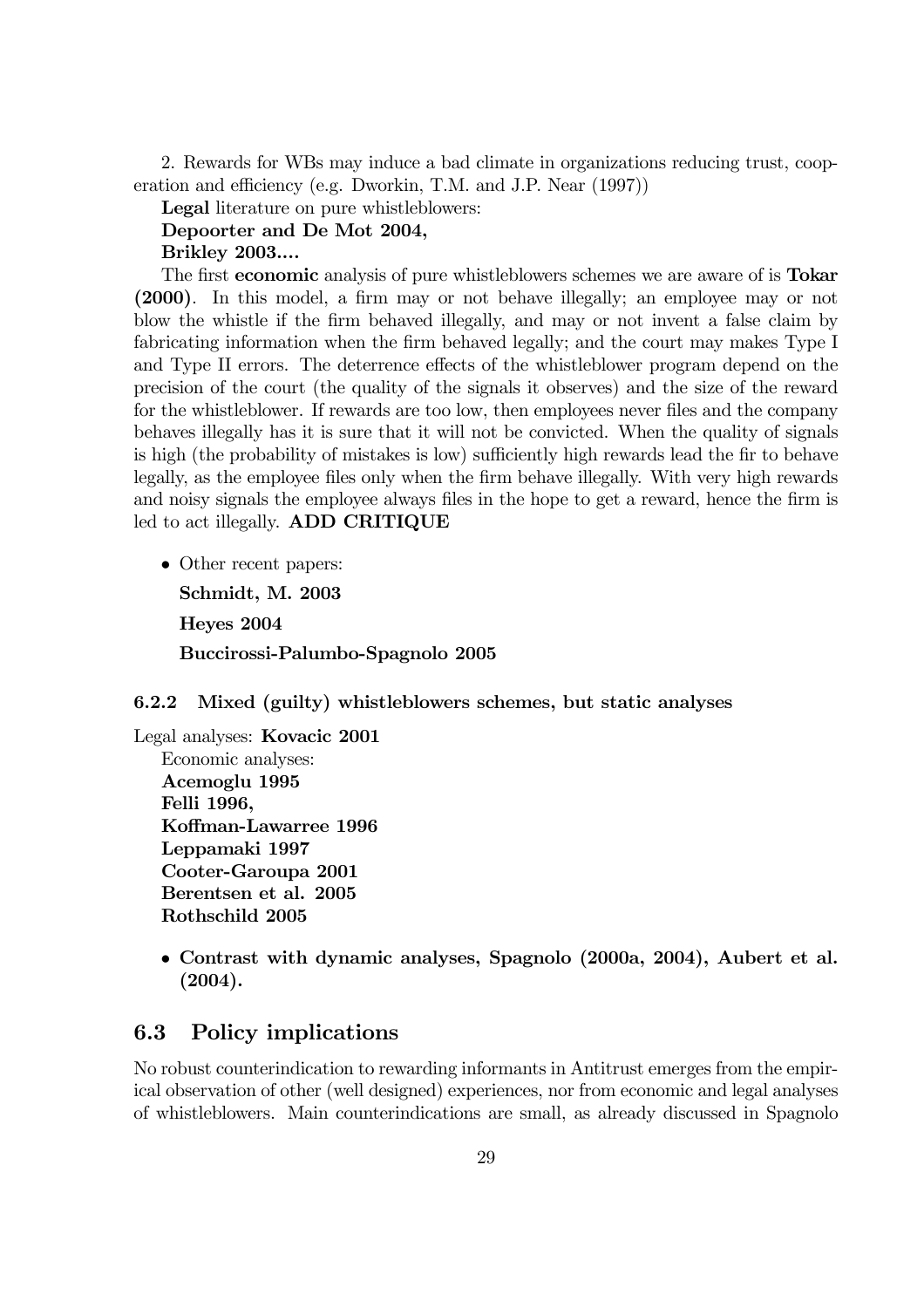(2004) and Aubert et al. (2004), provided the program is appropriately designed, caring that.... details.

# 7 Conclusions

- Features of Optimal Leniency Programs
- $\bullet$  Simple Improvements for Current LPs Remove "Restitution", Protect more from damages, "One-stop" Continue participation to help agency collect evidence, Etc.
- $\bullet$  Powering LPs with Reward/Bounty schemes is feasible and worthwhile
- $\bullet$  Open issues for further research Experiments and econometrics International coordination Optimal sanctions with leniency and whistleblowers etc.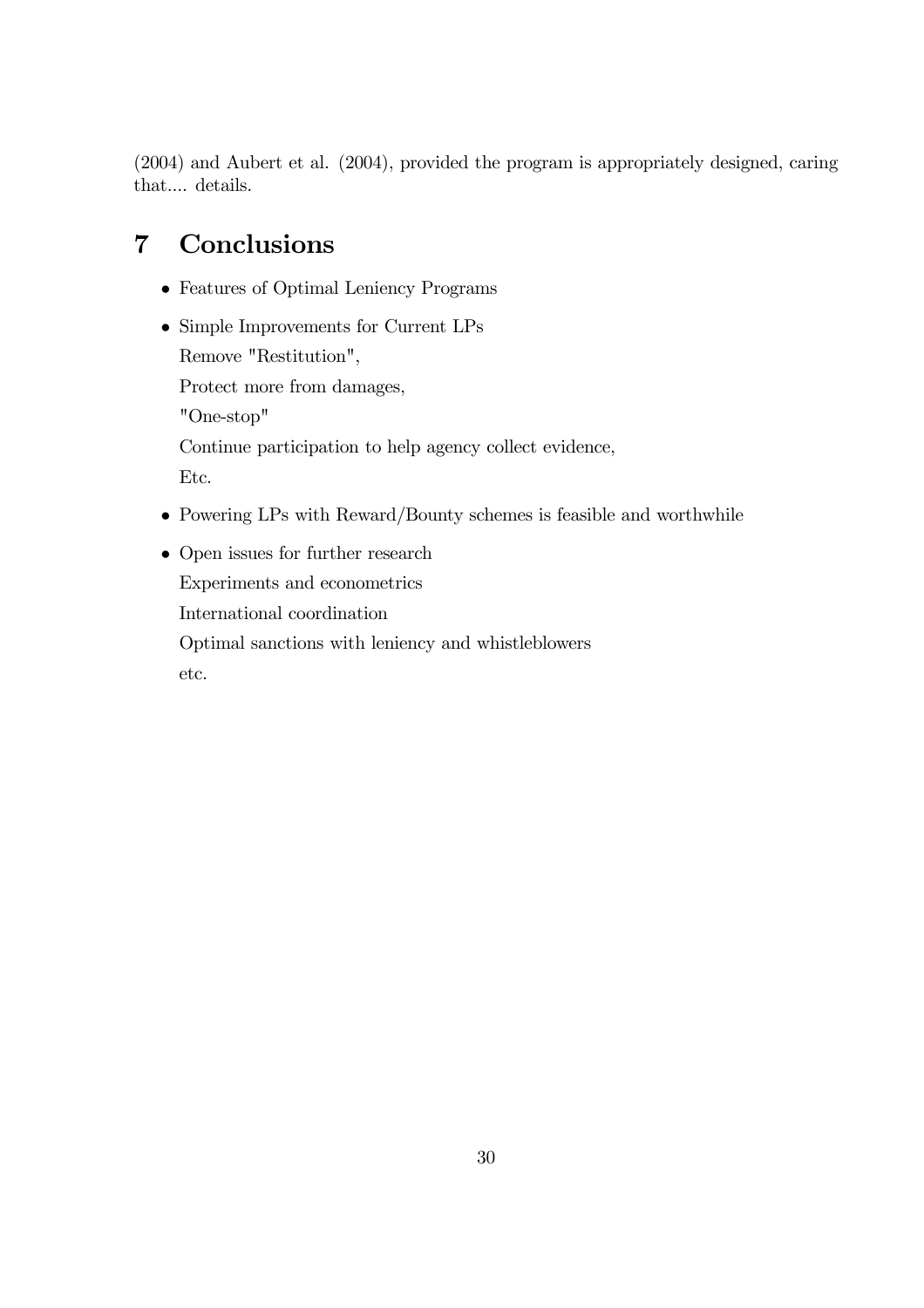# 8 References

# References

- [1] Abreu, Dilip, (1986), "Extremal Equilibria of Oligopolistic Supergames," Journal of Economic Theory 39(1), 191-225.
- [2] Abreu, Dilip, (1988), "On the Theory of Infinitely Repeated Games with Discounting", Econometrica 56, 383-396.
- [3] Apesteguia Jose; Duwfemberg, Martin and Reinhard Selten. "Blowing the Whistle", mimeo, Universities of Arizona, Bonn and Navarra.
- [4] Aubert, Cecile; William Kovacic and Patrick Rey, (2004), "The Impact of Leniency Programs on Cartels," manuscript, IDEI Toulouse.
- [5] Becker, Gary, (1968), "Crime and Punishment: An Economic Approach," Journal of Political Economy 76(2), 169-217.
- [6] Benoit, Jean-Pierre and Juan, Dubra, (2003), "Why Do Good Cops Defend Bad Cops?", manuscript, NYU
- [7] Berentsen, Aleksander, Bruegger, Esther and Loertscher, Simon, (2005), "On Cheating and Whistleblowing", Economics Department, University of Basel
- [8] Brenner, Steffen, (2005), "An Empirical Study of The European Corporate Leniency Program", manuscrtipt, Universirty of Berlin
- [9] Brickey, Kathleen, (2001), "From Enron to Worldcom and Beyond: Life and Crime after Sarbanes Oxley Act," Washington University in St. Louis, School of Law, wp n. 03-06-01.
- [10] Buccirossi, Paolo, and Spagnolo, Giancarlo (2001), "Leniency Programs and Illegal Exchange: How (Not) to Fight Corruption" Working Papers in Economics and Finance No. 451, 20 Stockholm School of Economics (Available for download at www.hhs.se and www.ssrn.com).
- [11] Buccirossi, Paolo: Palumbo, Giuliana, and Spagnolo, Giancarlo. "Whistleblowers and Financial Fraudî, manuscript, Lear, Bank of Italy and Stockholm School of Economics.
- [12] Buccirossi, Paolo. and Giancarlo, Spagnolo, (2005), "Optimal Fines in the Era of Whistleblowers: Should Price Fixers Still Go to Prison?", forthcoming in Goshal, V. and J. Stennek (Eds.), The Political Economy of Antitrust, Amsterdam: Elsevier.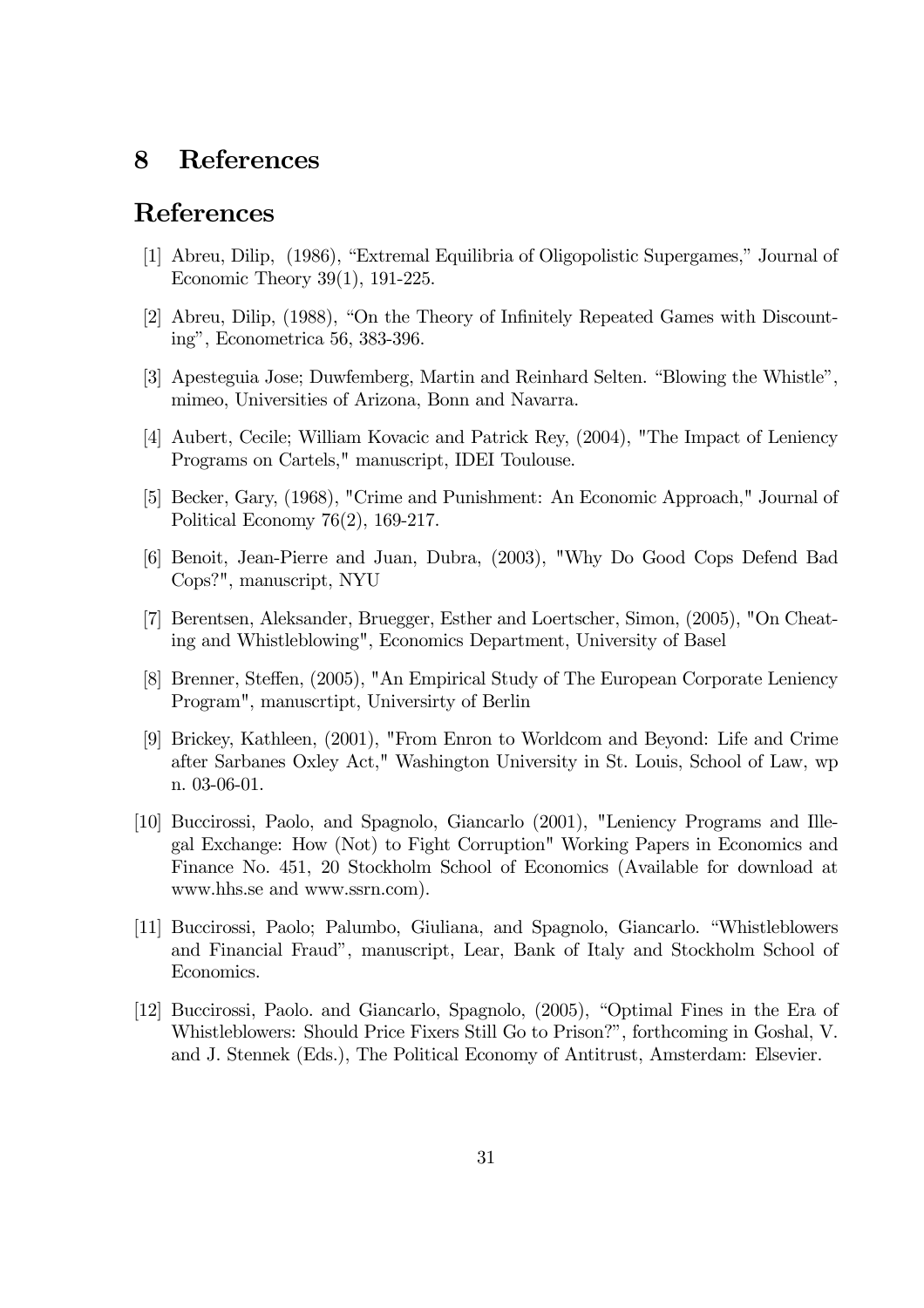- [13] Buccirossi, Paolo. and Giancarlo, Spagnolo, (2005), "Corporate Governance and Cartel Deterrenceî, forthcoming in W.D. Collins (Ed.) Issues in Competition Law and Policy, American Bar Association, Antitrust Section.
- [14] Calzolari, Giacomo and Giancarlo Spagnolo, (2005), "Reputation and Collusion in Procurement," manuscript, University of Bologna and Stockholm School of Economics
- [15] Cindy, R. Alexander and Reiffen, David, (2004), "Regret Without Detection: How Leniency Can Deter Corporate and Organizational Offenses", U.S. Securities and Exchange Commission
- [16] Chen, Joe and Harrington Joseph E. Jr., "The Impact of the Cartel Price Path", Faculty of Economics, Tokyo
- [17] Clarke, Julian L., and Evenett, Simon J., (2003), "The Deterrent Effects of National AnticartelLlaws: Evidence Form the International Vitamins Cartel", Antitrust Bulletin, Fall, 48, 3, pg. 689
- [18] Comte, Olivier, (1998), "Communication in Repeated Games with Imperfect Private Monitoring", Econometrica 66, 597-626.
- [19] Connor, John, M., (2003), "Private International Cartels: Effectiveness, Welfare, and Anticartel Enforcement", manuscript.
- [20] Connor, John, M., (2004), "How High do Cartels Raise Prices? Implications For Reform of Sentencing Guidelines", AAI Working Paper 01.
- [21] Connor, John, M., (2004), "Price-fixing Overcharges: Legal and Economic Evidence", AAI Working Paper No. 04-05.
- [22] Cooter, D. Robert and Garoupa, Nuno, (2001), "The Virtuous Circle of Distrust: A Mechanism to Deter Bribes And Other Cooperative Crimes", The Berkeley Law and Economics Working Papers, art 13
- [23] Depoorter, Ben and De Mot, Jef, (2004) "Whistle Blowing", Working Paper Series, N. 13
- [24] Dworkin, Terry Morehead and Near, Janet P.,(1997), "A Better Statutory Approach to Whistleblowing", Business Ethics Quarterly , 7: 1-16.
- [25] Ellis, Christopher and Wilson, Wesley.(2002) "Cartels, Price-Fixing, and Corporate Leniency Policy: What Doesn't Kill Us Makes Us Stronger," manuscript, University of Oregon.
- [26] Feess Eberhard and Walzl Markus, (2004), "An Analysis of Corporate Leniency Programs and Lessons to Learn for US and EU Policies", Department of Economics, Aachen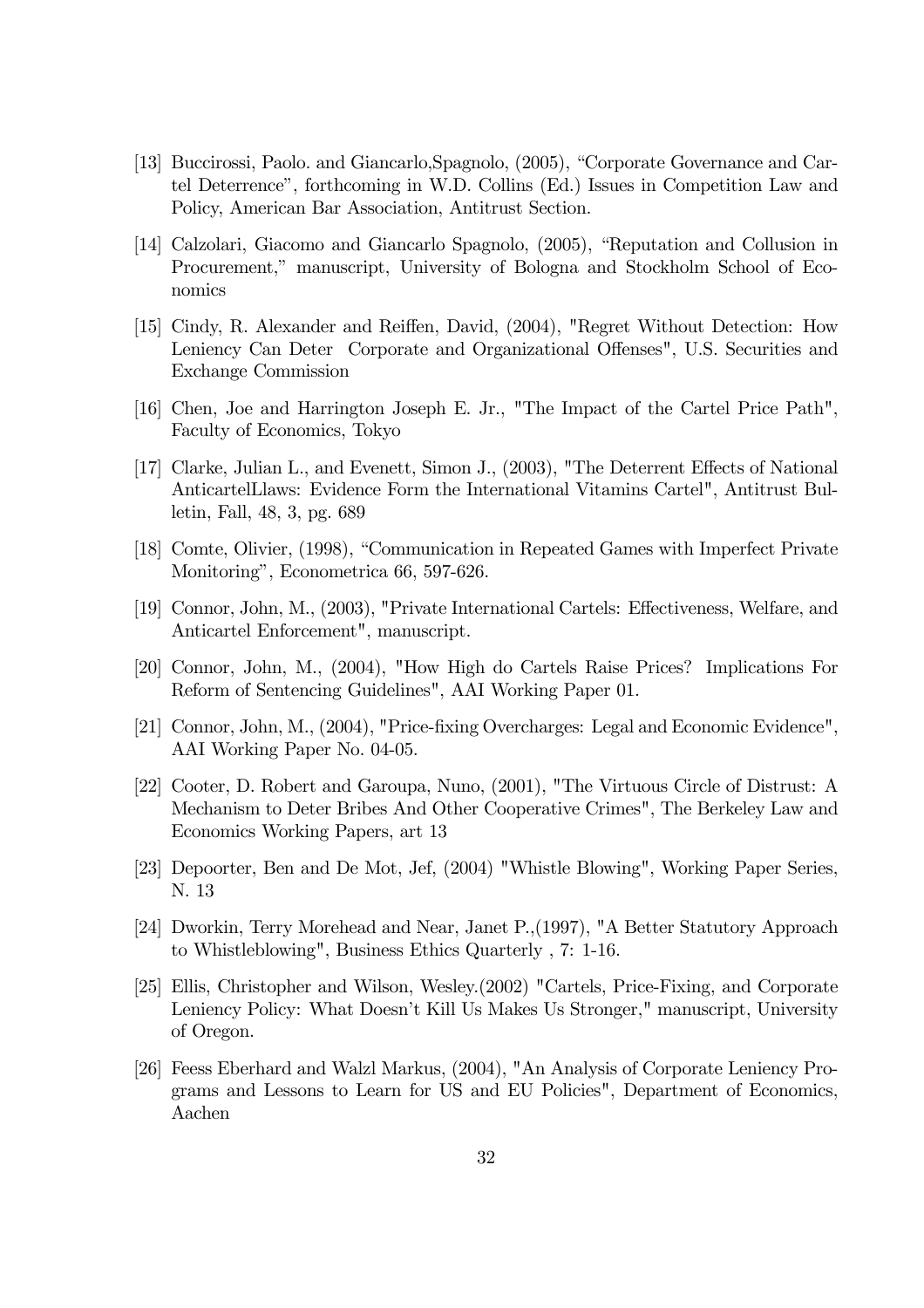- [27] Feess, Eberhard and Walzl, Markus.(2004) "Self-reporting in Optimal Law Enforcement when there are Criminal Teams," Economica 71, 333-348.
- [28] Festerling, Philipp (2005), "Cartel Prosecution and Leniency Programs", School of Economics and Management, Aarhus University Denmark, manuscript.
- [29] Fershtman, Chaim, Pakes, Ariel, (2000), "A Dynamic Game with Collusion and Price Wars," RAND Journal of Economics 31(2), 207-36.
- [30] Fiorentini, Gianluca, and Pelzman, Sam, Eds. The Economics of Organized Crime, 1995, Cambridge: C.U.P.
- [31] Friedman, James. (1971)," A Noncooperative Equilibrium for Supergames," Review of Economic Studies 38(113), 1-12.
- [32] Gambetta, Diego and Reuter, Peter (1995), "Conspiracy Among the Many: The Mafia in Legitimate Industries", in Gianluca Fiorentini and Sam Peltzman (eds.) The Economics of Organised Crime (Cambridge: Cambridge University Press), pp. 116-139.
- [33] Hammond, Scott D.,  $(2000)$ , Fighting Cartels Why and How? Lessons Common to Detecting and Deterring Cartel Activity", available for download from http://www.usdoj.gov/atr/public/speeches/6487.htm
- [34] Hammond, Scott D., (2004), "Cornerstones of An Effective Leniency Program", U.S. Department of Justice
- [35] Hammond, Scott D.(2000), "Detecting and Deterring Cartel Activity Through an Effective Leniency Program," available for download from http://www.usdoj.gov/atr/public/speeches/speech\_hammond.htm.
- [36] Hammond, Scott D. (2001), "When Calculating the Costs and Benefits of Applying for Corporate amnesty, How do You Put a Price Tag on an Individual Freedom?" available for download from http://www.usdoj.gov/atr/public/speeches/speech\_hammond.htm.
- [37] Harrington, Joseph Jr., (2005), "Optimal Corporate Leniency Programs", JEL Classification L1, L4
- [38] Harsanyi, John, (1995)" "A New Theory of Equilibrium Selection for Games with Complete Informationî, Games and Economic Behavior 8, 91-122
- [39] Harsanyi, John, and Selten, Reinhard, (1998) "A General Theory of Equilibrium Selection in Games" Cambridge MA: MIT Press.
- [40] Healy, Paul H. and G.P. Krishna (2003)"The Fall of Enron", Journal of Economic Perspective, 17, (2): 3-26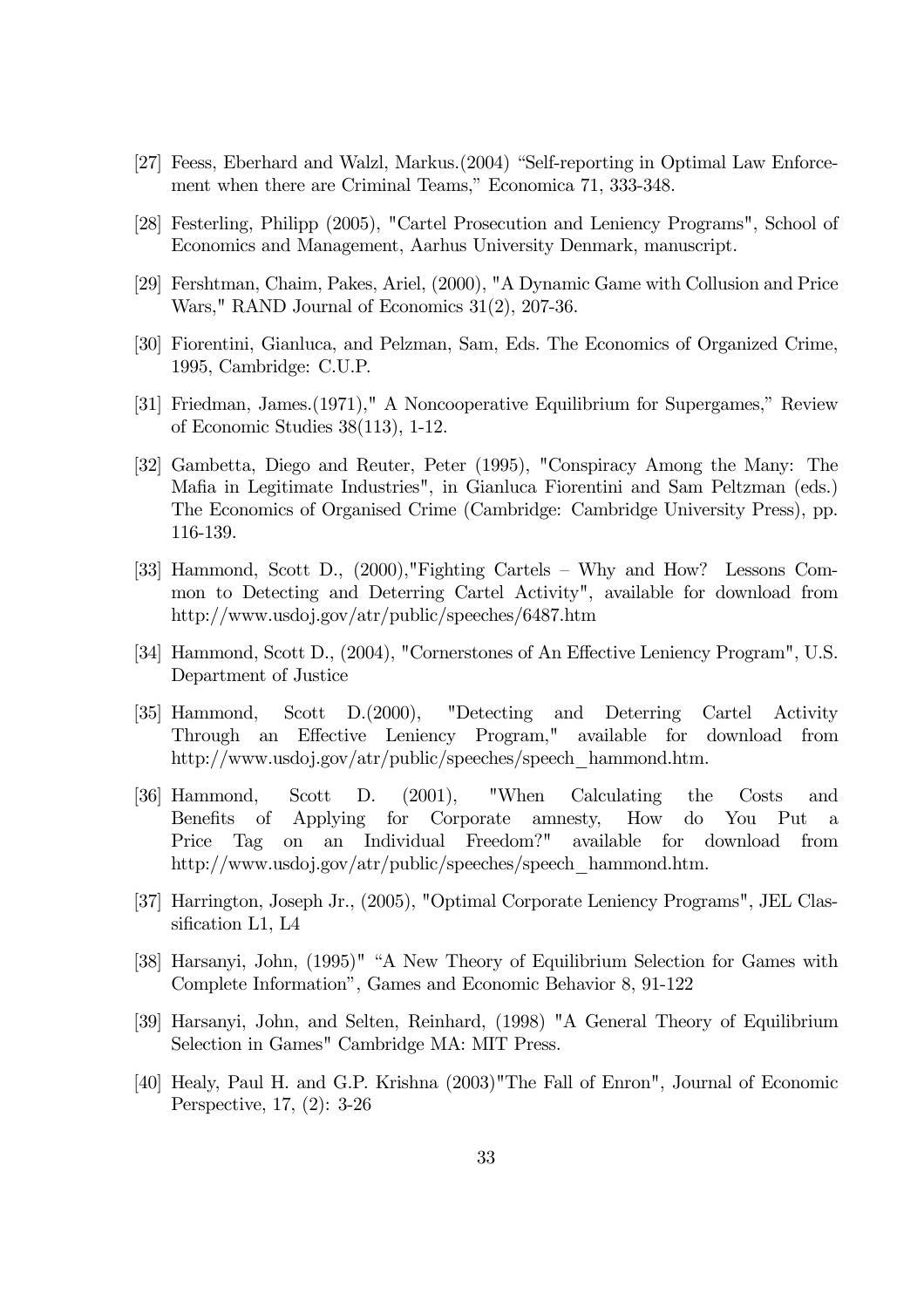- [41] Heyes, Anthony G, "Whistleblowers and the Regulation of Environmental Risk", Royal Holloway, University of London
- [42] Hinloopen, Jeroen, (2003), "An Economic Analysis of Leniency Programs in Antitrust Law", De Economist 151, N. 4
- [43] Innes, Robert.(1999), "Remediation and Self-Reporting in Optimal Law Enforcement," Journal of Public Economics 72(3), 379-393.
- [44] Innes, Robert.(1999), "Self-Policing and Optimal Law Enforcement When Violator Remediation is Valuable," Journal of Political Economy 107(6), 1305-1325.
- [45] Kaplow, Louis, and Steven Shavell.(1994), "Optimal Law Enforcement with Self-Reporting of Behavior," Journal of Political Economy 102(3), 583-606.
- [46] Kobayashi, Bruce, (1992),"Deterrence with Multiple Defendants: An Explantiton for "Unfair" Plea Bargains, RAND Journal of Economics, vol 23, N. 4.
- [47] Kobayashi, Bruce, (2004) "Antitrust, Agency and Amnesty: An Economic Analysis of the Criminal Enforcement of the Antitrust Laws Against Corporations" George-Maxon University School of Law
- [48] Koffman, Fred, and Jacques, Lawaree, (1996), "A Prisoner's Dilemma Model of Collusion Deterrence," Journal of Public Economics 59, 117-136
- [49] Kornhauser, Lewis A. and Revesz, Richard L.(1994) "Multidefendant Settlements Under Joint and Several Liability: The Problem of Insolvency", Journal of Legal Studies, vol XXIII
- [50] Kranton, Rachel E. , (2003), "Competition and the Incentive to Produce High Quality", Economica, 70, 385-404.
- [51] Landes, William M.,(1983), "Optimal Sanctions for Antitrus Violations", The University of Chicago Law Review, vol 50, N. 2,
- [52] Leppamaki, Mikko, (1997), Ch 3, "An Economic Theory of Collusion, Blackmail and Whistle-Blowing in Organisations", PhD thesis, London School of Economics
- [53] Malik, Arun, (1993), "Self-Reporting and the Design of Policies for Regulating Stochastic Pollution," Journal of Environmental Economics and Management, 24(3), 241-257.
- [54] Motchenkova, Evgenia, (2005), "Optimal Enforcement of Competition Law", Ph.D. Dissertation, University of Tilburg.
- [55] Motta, Massimo, and Polo, Michele. (2003), "Leniency Programs and Cartel Prosecution," International Journal of Industrial Organization, 21(3), 347-379.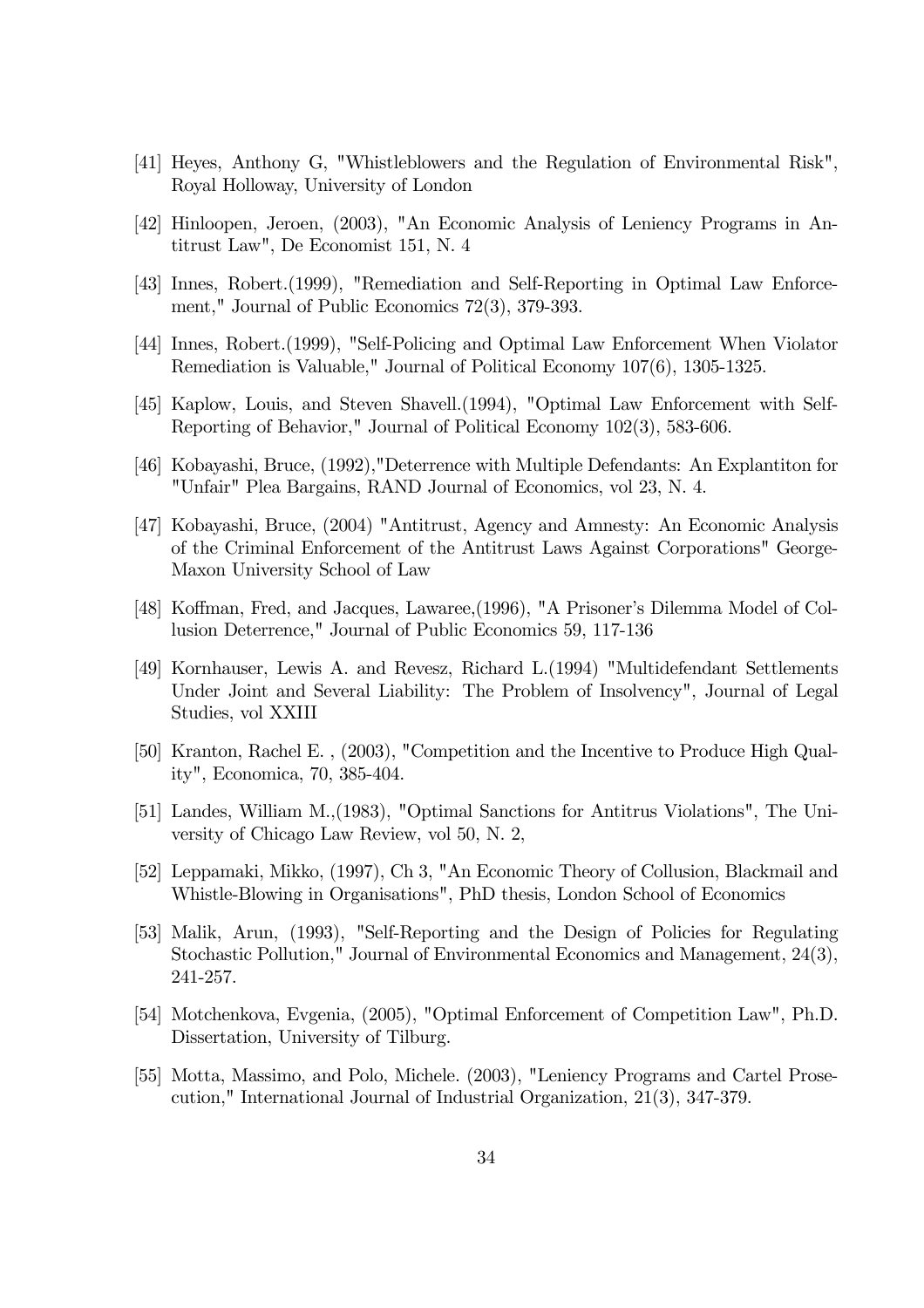- [56] Muehlheusser, Gerd and Roider, Andreas, (2004), "Black Sheep and Walls of Silence", Working Paper, University of Basel
- [57] O.E.C.D. (2001), New Zealand Report, "Optimal Sanctions in Cartel Cases", DAFFE/CLP/WP3 14.
- [58] O.E.C.D., (2002), Fighting Hard Core Cartels: Harm, Effective Sanctions and Leniency Programmes, Paris.
- [59] O.E.C.D., (2003), Hard Core Cartels. Recent Progress and Challenges Ahead, Paris.
- [60] O.E.C.D. (2005), "Cartels: Sanctions Against Individuals",  $DAF/COMP(2004)39$ .
- [61] Polinsky, Mitchell, and Shavell, Steven. (2000), "The Economic Theory of Public Enforcement of Law," Journal of Economic Literature, March, 45-76.
- [62] Rey, Patrick. (2003), "Towards a Theory of Competition Policy," in Advances in Economics and Econometrics: Theory and Applications, Eight World Congress, M. Dewatripont, L.P. Hansen S.J. Turnovsky eds., Cambridge University Press.
- [63] Rothschild, R. (2005), "Whistleblowing", manuscript, Department of Economics, Lancaster University
- [64] Schmidt, M. (2003), "Whistle-blowing Regulation and Accounting Standards Enforcement in Germany and Europe, an Economic Perspective," Humboldt University, Discussion Paper n. 29.
- [65] Spagnolo, Giancarlo, (2000), "Optimal Leniency Programs," F.E.E.M. Nota di Lavoro No. 42.00, Fondazione ENI "Enrico Mattei," Milano (Available for download at http://www.ssrn.com and http://www.feem.it/).
- [66] Spagnolo, Giancarlo, (2000), "Self-Defeating Antitrust Laws: How Leniency Programs Solve Bertrandís Paradox and Enforce Collusion in Auctions," F.E.E.M. Nota di Lavoro No. 52.00, Fondazione ENI "Enrico Mattei," Milano (Available for download at http://www.ssrn.com and http://www.feem.it/).
- [67] Spagnolo Giancarlo., (2004), "Divide et Impera: Optimal Leniency Programs", CEPR Discussion Paper No. 4840 (available at www.cepr.org and www.ssrn.com)
- [68] Spagnolo, Giancarlo, (2005), "Cartels Criminalization and their Internal Organization," forthcoming in M. Schinkel et al. (Eds.), Remedies and Sanctions in Competition Policy: Economic and Legal Implications of the Tendency to Criminalize Antitrust Enforcement in the EU Member States, London: Edwar Elgar.
- [69] Spratling, Gary R.(1998), (Deputy Assistant Attorney, Antitrust Division, U.S. Dept. of Justice). "The Corporate Leniency Policy: Answers to Recurring Questions," presented at ABA Meeting, Antitrust Section (Available for download at http://www.usdoj.gov/atr/public/speeches/1626.htm.)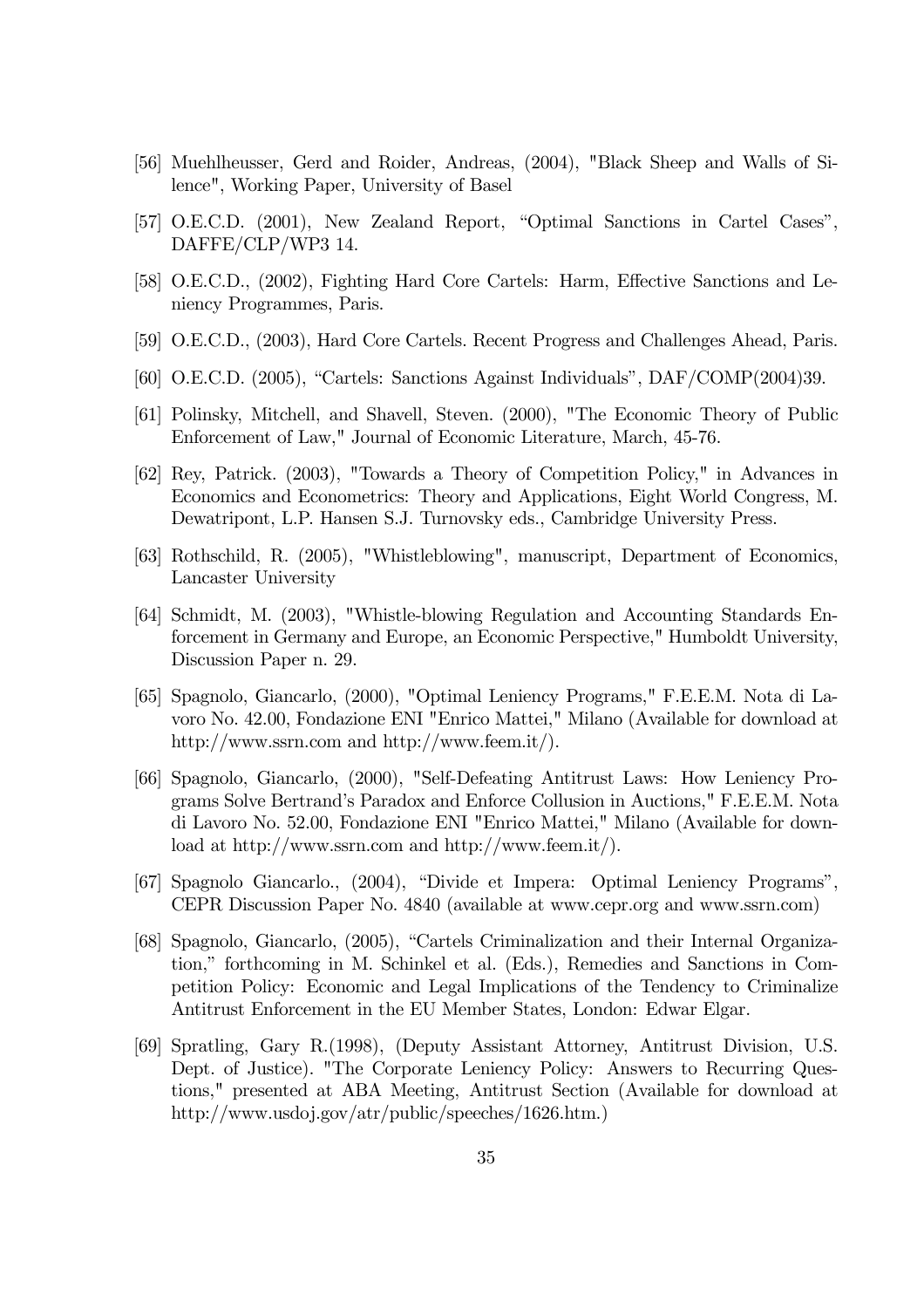- [70] Spratling, Gary R. (1999), "Making Companies an Offer they Shoudn't Refuse", (Available for download at http://www.usdoj.gov/atr/public/speeches/2247.htm)
- [71] Stigler, George J., (1964), "A Theory of Oligopoly", The Journal of Political Economy, Vol. 72, no 1, 44-61.
- [72] Stiglitz,Joseph, (1989), "Imperfect Information in the Product Market," in Richard Schmalensee and Robert Willig, eds., Handbook of Industrial Organization, Volume 1, Amsterdam: Elsevier Science Publishers, 771-847.
- [73] Schroeder, Dirk and Silke, Heinz, (2005), "Requests for Leniency in the EU: Experience and Legal Puzzles", forthcoming in M. Schinkel et al. (Eds.), Remedies and Sanctions in Competition Policy: Economic and Legal Implications of the Tendency to Criminalize Antitrust Enforcement in the EU Member States, London: Edwar Elgar.
- [74] Tokar, Steven, (2000), "Whistleblowing and Corporate Crime", umpublished manuscript, European University Institute.
- [75] Van Barlingen, Bertus. (2003), "The European Comission's Leniency Notice after One Year of Operation", Competition Policy Newsletter, 2,16-21.
- [76] Werden, Gregory J. and Simon, Marilyn J. (1987), "Why Price Fixers Should Go to Prisonî, The Antitrust Bulletin, 917-937
- [77] Zane, Phillip.C, (2003), "The Price Fixerís Dilemma: Applying Game Theory to The Decision of Whether to Plead Guilty to Antitrust Crimes", Antitrust Bulletin, 48, pg 1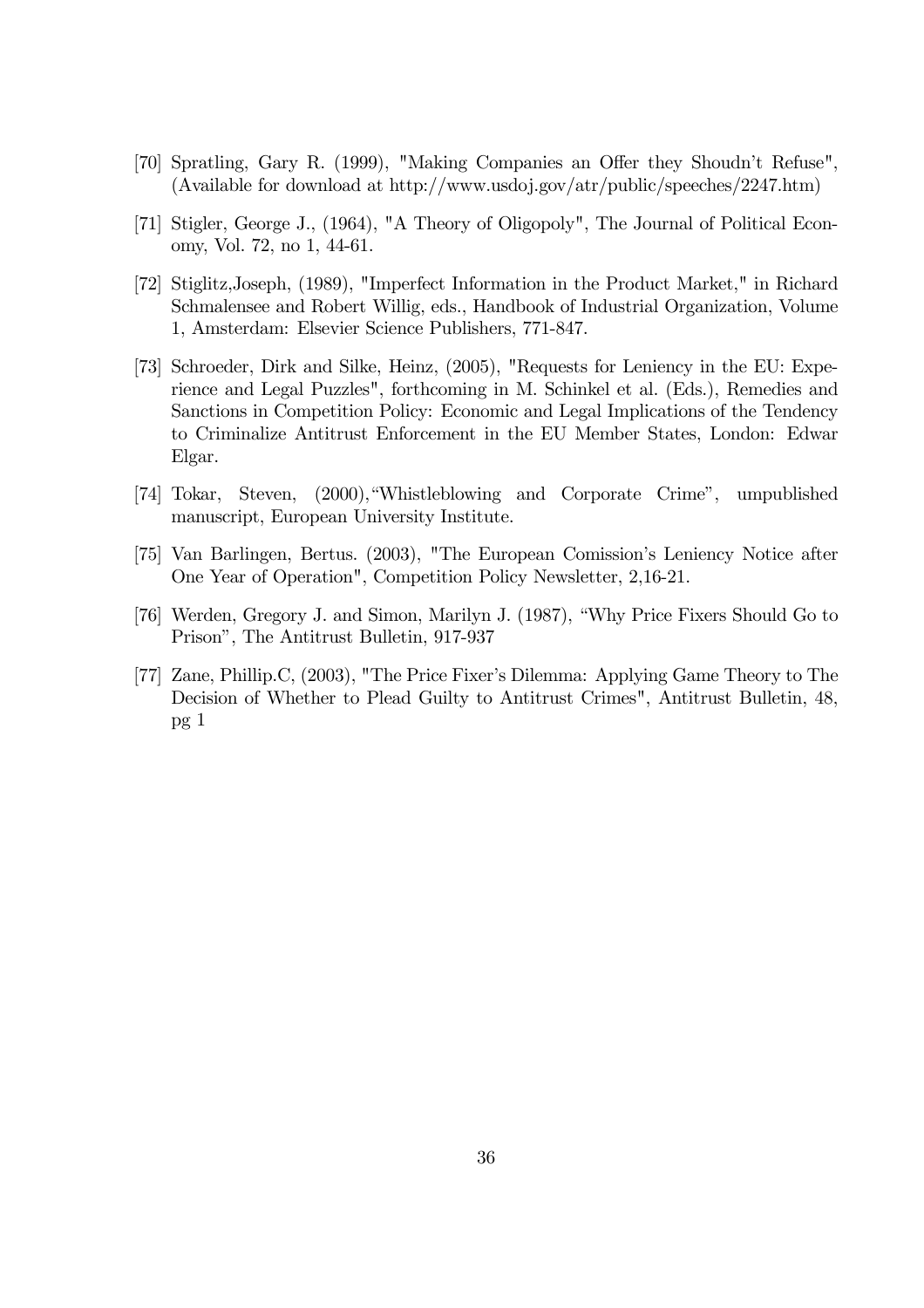

# *Department of Justice*

#### **CORPORATE LENIENCY POLICY**

The Division has a policy of according leniency to corporations reporting their illegal antitrust activity at an early stage, if they meet certain conditions. "Leniency" means not charging such a firm criminally for the activity being reported. (The policy also is known as the corporate amnesty or corporate immunity policy.)

#### A. **Leniency Before an Investigation Has Begun**

Leniency will be granted to a corporation reporting illegal activity before an investigation has begun, if the following six conditions are met:

1. At the time the corporation comes forward to report the illegal activity, the Division has not received information about the illegal activity being reported from any other source;

2. The corporation, upon its discovery of the illegal activity being reported, took prompt and effective action to terminate its part in the activity;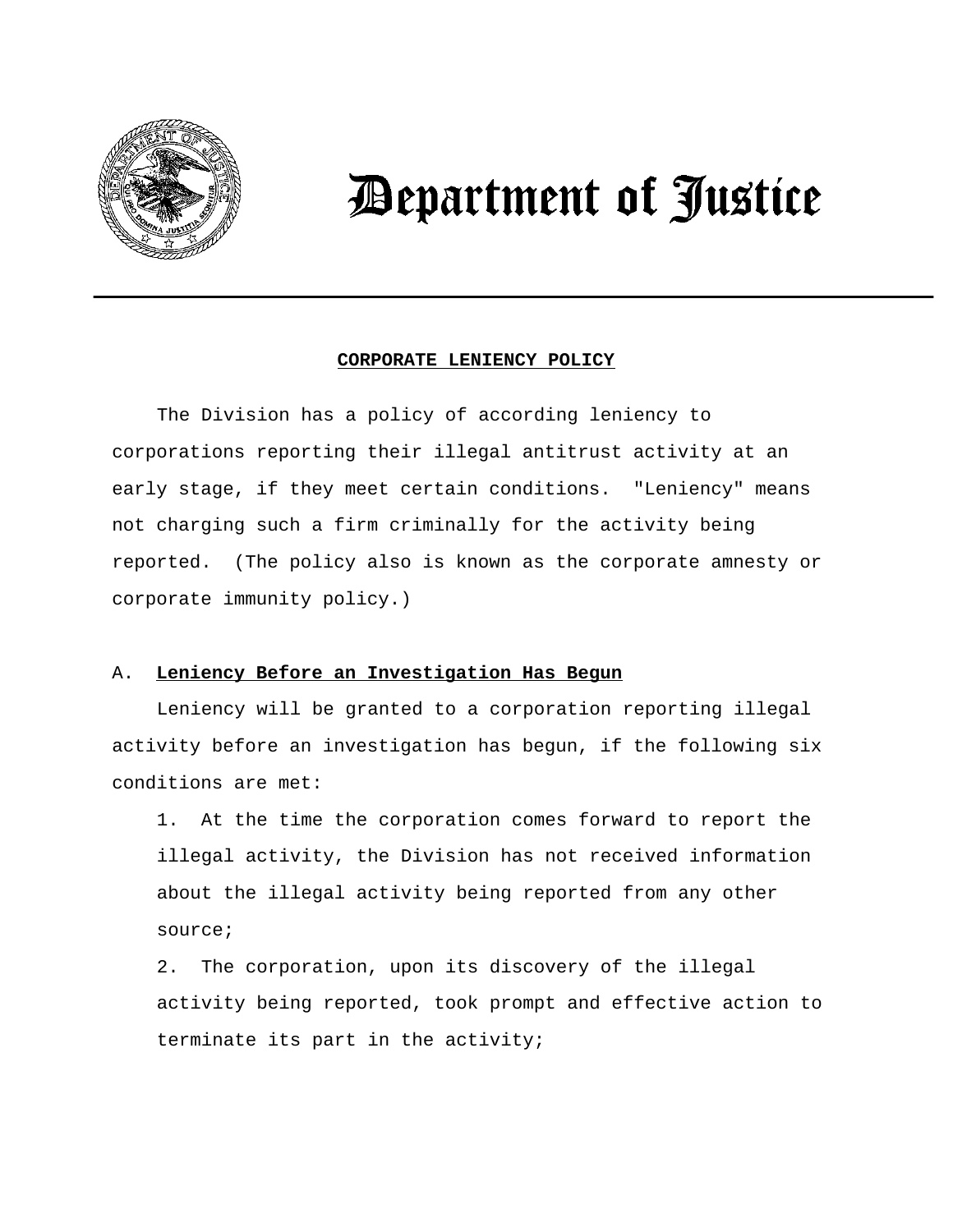3. The corporation reports the wrongdoing with candor and completeness and provides full, continuing and complete cooperation to the Division throughout the investigation; 4. The confession of wrongdoing is truly a corporate act, as opposed to isolated confessions of individual executives or officials;

5. Where possible, the corporation makes restitution to injured parties; and

6. The corporation did not coerce another party to participate in the illegal activity and clearly was not the leader in, or originator of, the activity.

#### B. **Alternative Requirements for Leniency**

If a corporation comes forward to report illegal antitrust activity and does not meet all six of the conditions set out in Part A, above, the corporation, whether it comes forward before or after an investigation has begun, will be granted leniency if the following seven conditions are met:

1. The corporation is the first one to come forward and qualify for leniency with respect to the illegal activity being reported;

2. The Division, at the time the corporation comes in, does not yet have evidence against the company that is likely to result in a sustainable conviction;

2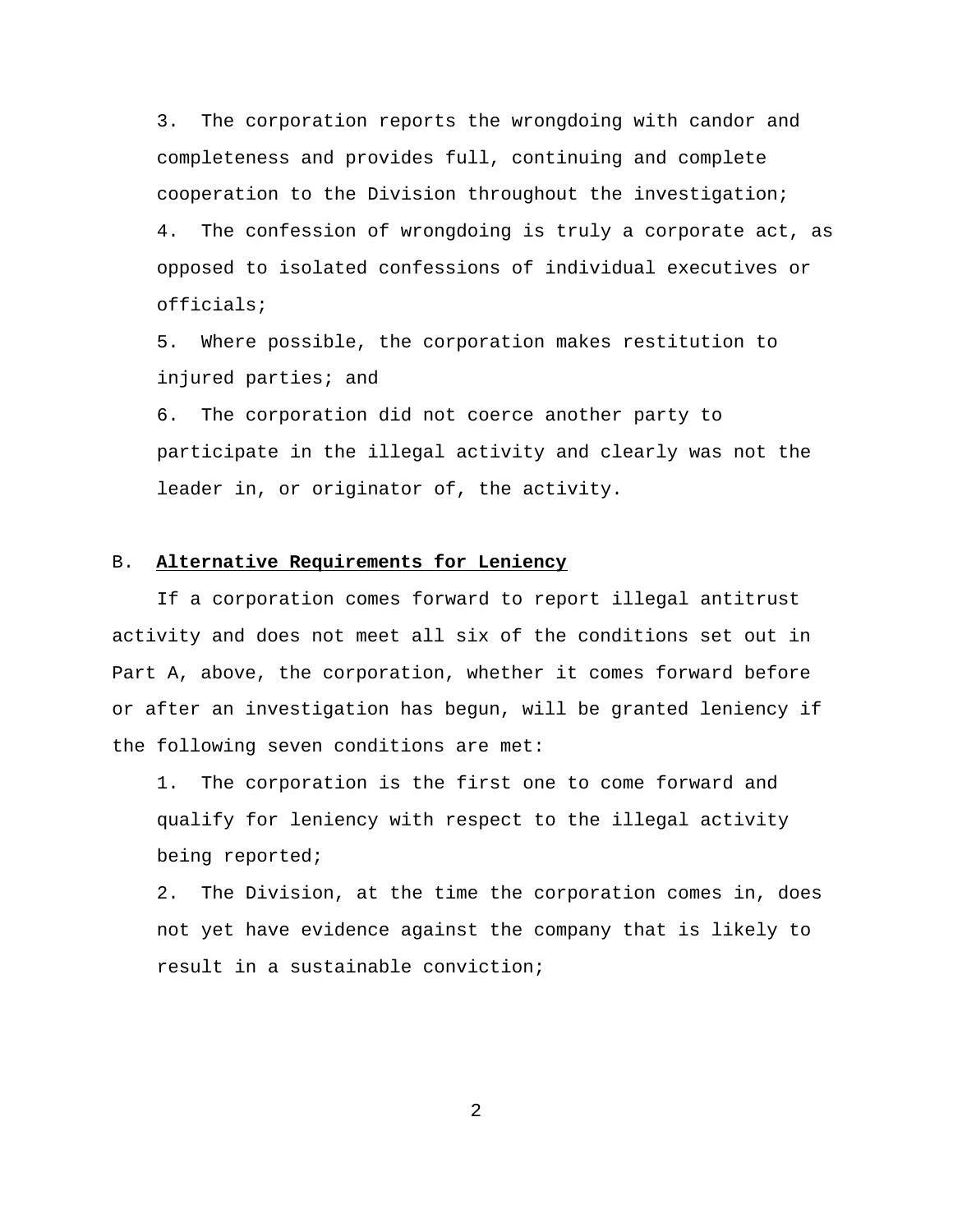3. The corporation, upon its discovery of the illegal activity being reported, took prompt and effective action to terminate its part in the activity;

4. The corporation reports the wrongdoing with candor and completeness and provides full, continuing and complete cooperation that advances the Division in its investigation; 5. The confession of wrongdoing is truly a corporate act, as opposed to isolated confessions of individual executives or officials;

6. Where possible, the corporation makes restitution to injured parties; and

7. The Division determines that granting leniency would not be unfair to others, considering the nature of the illegal activity, the confessing corporation's role in it, and when the corporation comes forward.

In applying condition 7, the primary considerations will be how early the corporation comes forward and whether the corporation coerced another party to participate in the illegal activity or clearly was the leader in, or originator of, the activity. The burden of satisfying condition 7 will be low if the corporation comes forward before the Division has begun an investigation into the illegal activity. That burden will increase the closer the Division comes to having evidence that is likely to result in a sustainable conviction.

3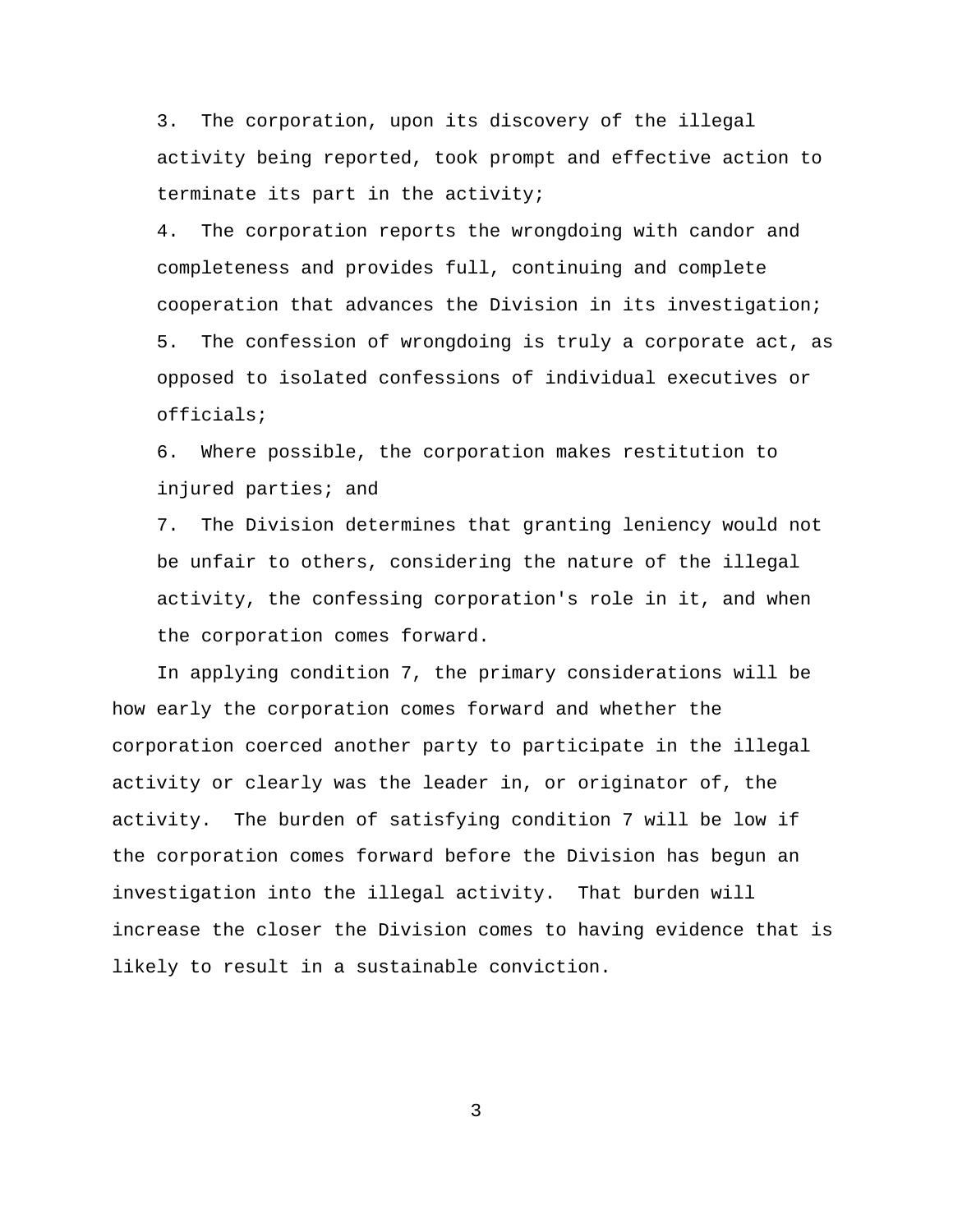#### C. **Leniency for Corporate Directors, Officers, and Employees**

If a corporation qualifies for leniency under Part A, above, all directors, officers, and employees of the corporation who admit their involvement in the illegal antitrust activity as part of the corporate confession will receive leniency, in the form of not being charged criminally for the illegal activity, if they admit their wrongdoing with candor and completeness and continue to assist the Division throughout the investigation.

If a corporation does not qualify for leniency under Part A, above, the directors, officers, and employees who come forward with the corporation will be considered for immunity from criminal prosecution on the same basis as if they had approached the Division individually.

#### D. **Leniency Procedure**

If the staff that receives the request for leniency believes the corporation qualifies for and should be accorded leniency, it should forward a favorable recommendation to the Office of Operations, setting forth the reasons why leniency should be granted. Staff should not delay making such a recommendation until a fact memo recommending prosecution of others is prepared. The Director of Operations will review the request and forward it to the Assistant Attorney General for final decision. If the staff recommends against leniency, corporate counsel may wish to seek an appointment with the Director of Operations to make their

4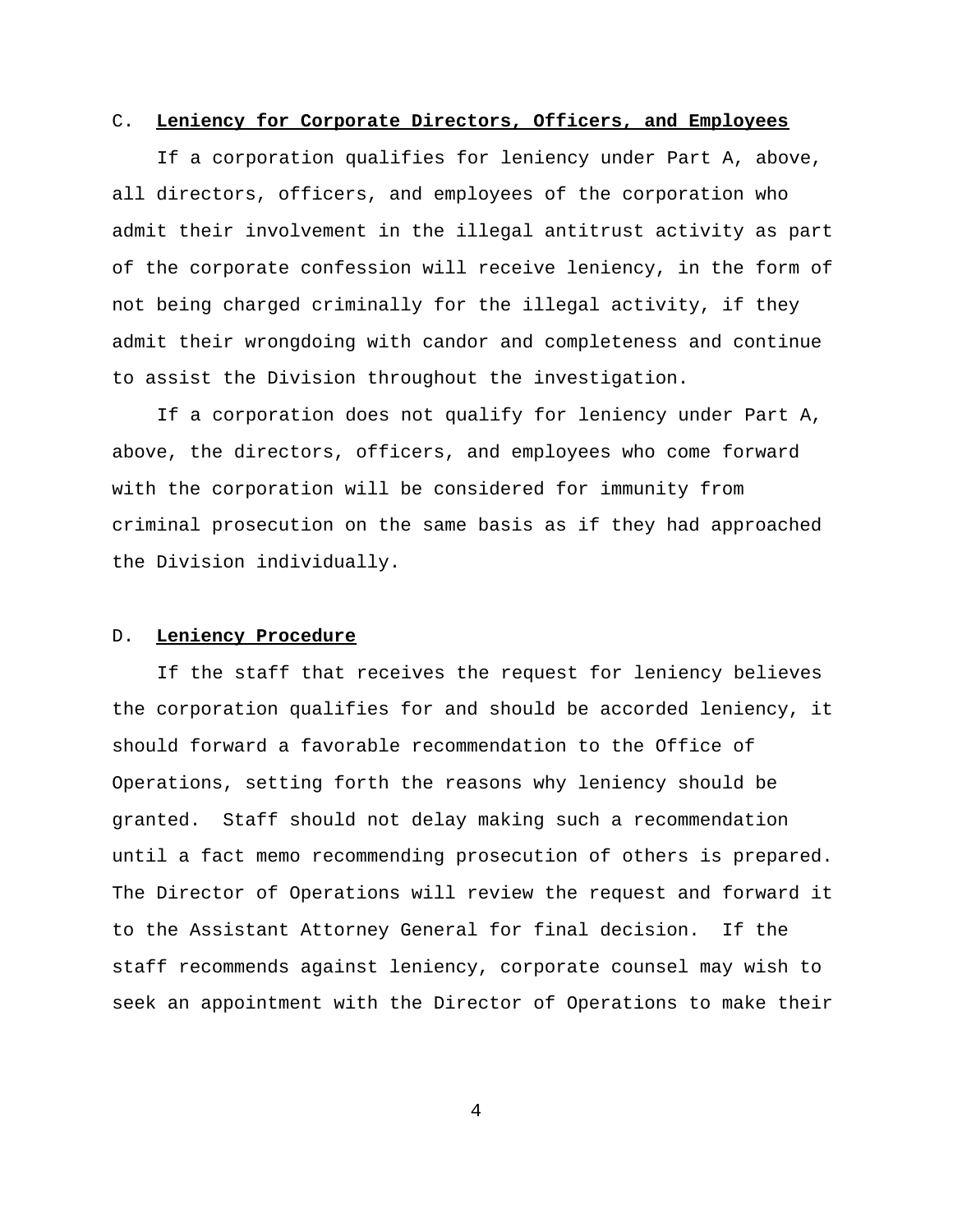views known. Counsel are not entitled to such a meeting as a matter of right, but the opportunity will generally be afforded.

Issued August 10, 1993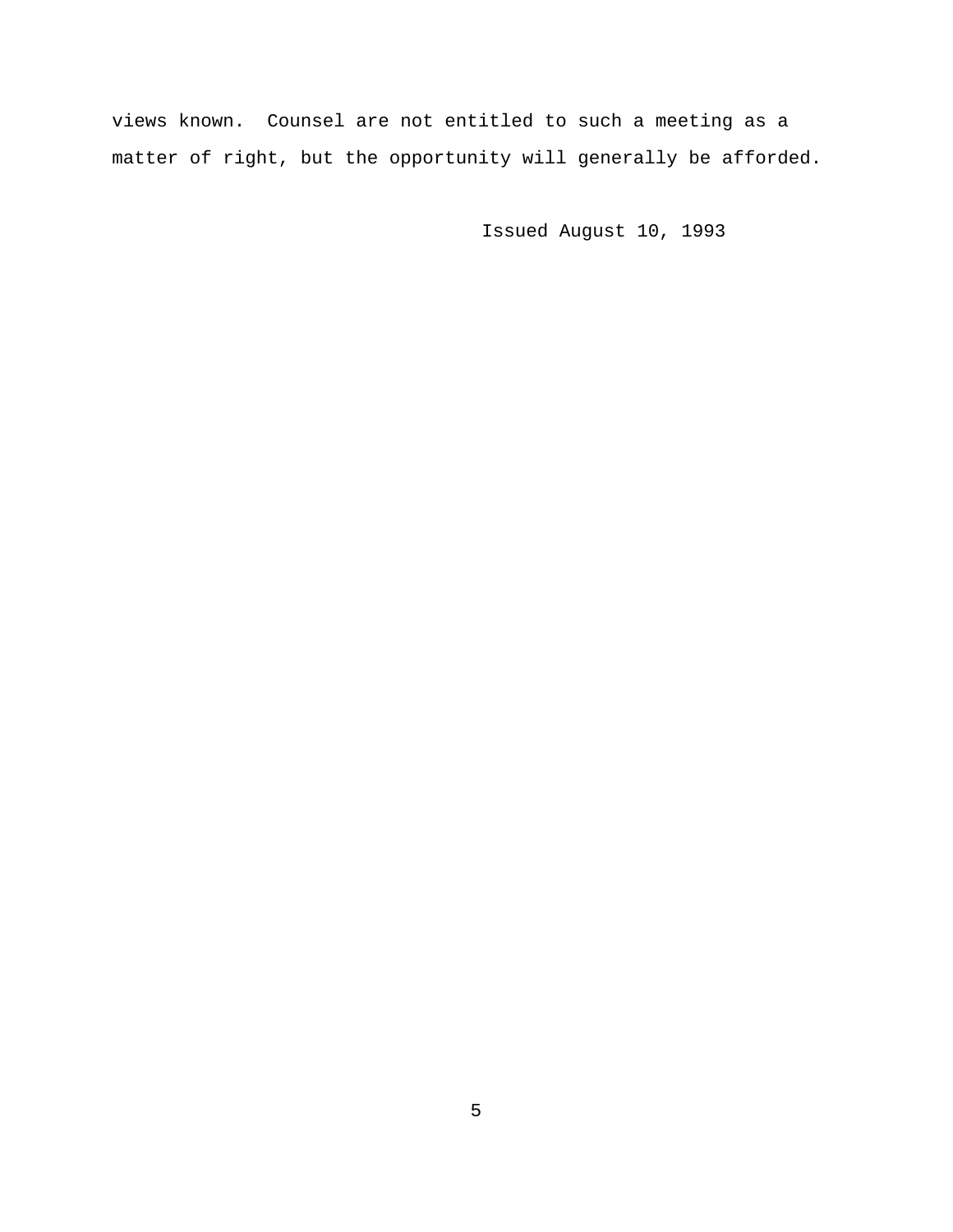

# *Department of Justice*

# **LENIENCY POLICY FOR INDIVIDUALS**

On August 10, 1993, the Division announced a new Corporate Leniency Policy under which a corporation can avoid criminal prosecution for antitrust violations by confessing its role in the illegal activities, fully cooperating with the Division, and meeting the other specified conditions. The Corporate Leniency Policy also sets out the conditions under which the directors, officers and employees who come forward with the company, confess, and cooperate will be considered for individual leniency. The Division today announces a new Leniency Policy for Individuals that is effective immediately and applies to all individuals who approach the Division on their own behalf, not as part of a corporate proffer or confession, to seek leniency for reporting illegal antitrust activity of which the Division has not previously been made aware. Under this Policy, "leniency" means not charging such an individual criminally for the activity being reported.

# **A. Requirements for Leniency for Individuals**

Leniency will be granted to an individual reporting illegal antitrust activity before an investigation has begun, if the following three conditions are met:

1. At the time the individual comes forward to report the illegal activity, the Division has not received information about the illegal activity being reported from any other source;

2. The individual reports the wrongdoing with candor and completeness and provides full, continuing and complete cooperation to the Division throughout the investigation; and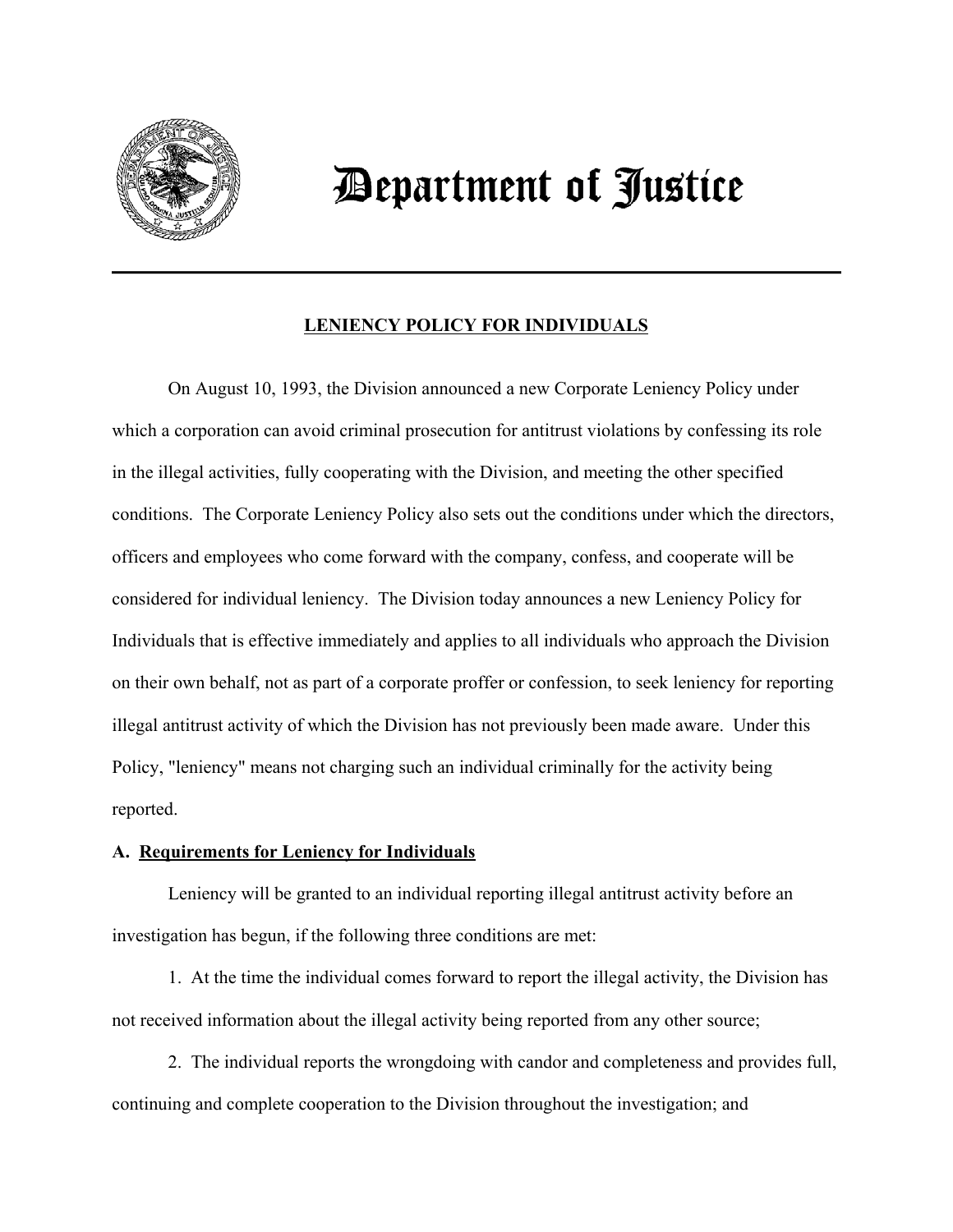3. The individual did not coerce another party to participate in the illegal activity and clearly was not the leader in, or originator of, the activity.

#### **B. Applicability of the Policy**

Any individual who does not qualify for leniency under Part A of this Policy will be considered for statutory or informal immunity from criminal prosecution. Such immunity decisions will be made by the Division on a case-by-case basis in the exercise of its prosecutorial discretion.

If a corporation attempts to qualify for leniency under the Corporate Leniency Policy, any directors, officers or employees who come forward and confess with the corporation will be considered for leniency solely under the provisions of the Corporate Leniency Policy.

### **C. Leniency Procedure**

If the staff that receives the request for leniency believes the individual qualifies for and should be accorded leniency, it should forward a favorable recommendation to the Deputy Assistant Attorney General for Litigation, setting forth the reasons why leniency should be granted. The staff should not delay making such a recommendation until a fact memo recommending prosecution of others is prepared. The Deputy Assistant Attorney General for Litigation will review the request and forward it to the Assistant Attorney General for final decision. If the staff recommends against leniency, the individual and his or her counsel may wish to seek an appointment with the Deputy Assistant Attorney General for Litigation to make their views known. Individuals and their counsel are not entitled to such a meeting as a matter of right, but the opportunity will generally be afforded.

Issued August 10, 1994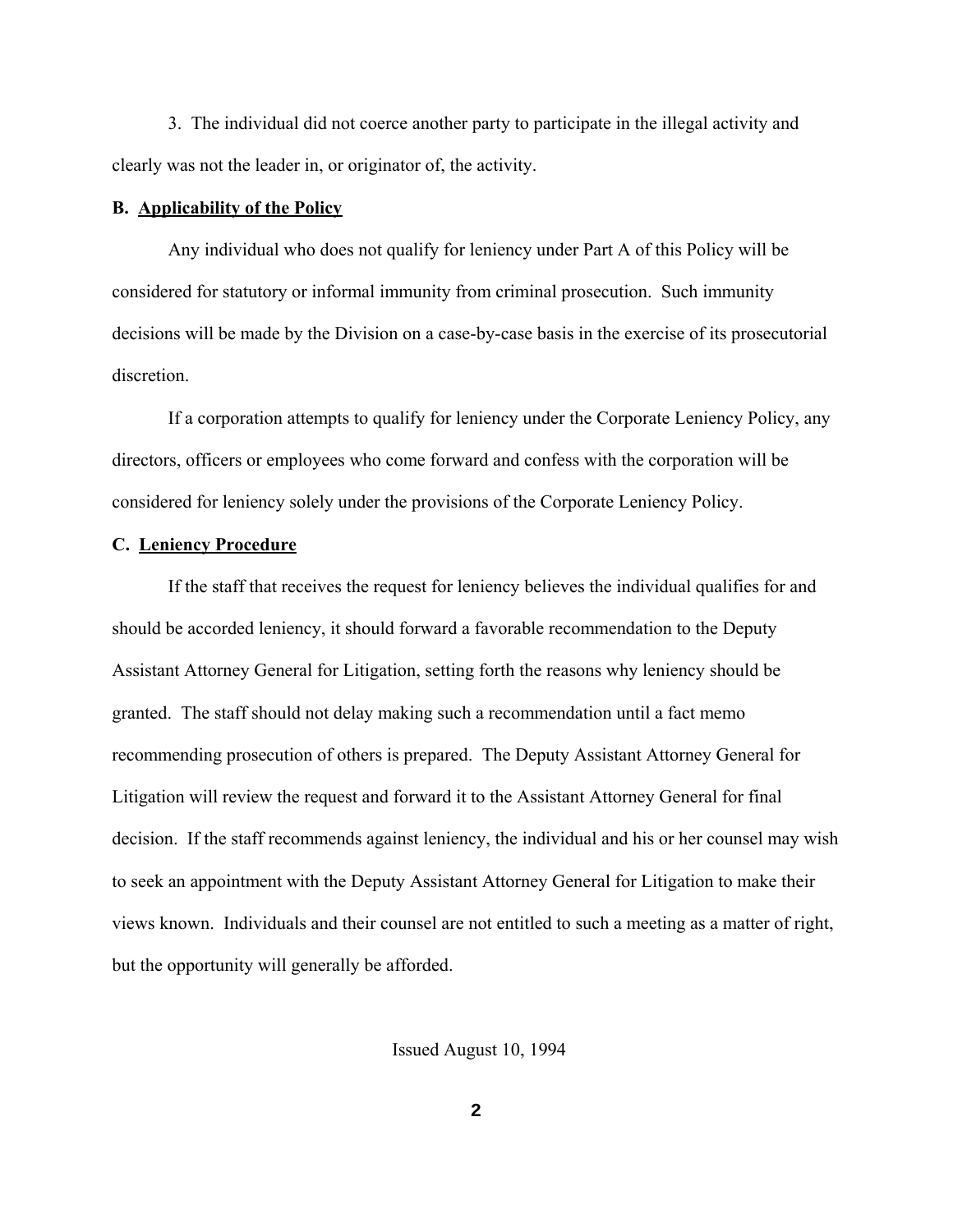#### Commission notice on immunity from fines and reduction of fines in cartel cases

#### (2002/C 45/03)

#### (Text with EEA relevance)

#### **INTRODUCTION**

- 1. This notice concerns secret cartels between two or more competitors aimed at fixing prices, production or sales quotas, sharing markets including bid-rigging or restricting imports or exports. Such practices are among the most serious restrictions of competition encountered by the Commission and ultimately result in increased prices and reduced choice for the consumer. They also harm European industry.
- 2. By artificially limiting the competition that would normally prevail between them, undertakings avoid exactly those pressures that lead them to innovate, both in terms of product development and the introduction of more efficient production methods. Such practices also lead to more expensive raw materials and components for the Community companies that purchase from such producers. In the long term, they lead to a loss of competitiveness and reduced employment opportunities.
- 3. The Commission is aware that certain undertakings involved in this type of illegal agreements are willing to put an end to their participation and inform it of the existence of such agreements, but are dissuaded from doing so by the high fines to which they are potentially exposed. In order to clarify its position in this type of situation, the Commission adopted a notice on the non-imposition or reduction of fines in cartel cases  $(1)$ , hereafter 'the 1996 notice'.
- 4. The Commission considered that it is in the Community interest to grant favourable treatment to undertakings which cooperate with it. The interests of consumers and citizens in ensuring that secret cartels are detected and punished outweigh the interest in fining those undertakings that enable the Commission to detect and prohibit such practices.
- 5. In the 1996 notice, the Commission announced that it would examine whether it was necessary to modify the notice once it had acquired sufficient experience in applying it. After five years of implementation, the Commission has the experience necessary to modify its policy in this matter. Whilst the validity of the principles governing the notice has been confirmed, experience has shown that its effectiveness would be improved by an increase in the transparency and certainty of the conditions on which any reduction of fines will be granted. A closer alignment between the level of reduction of fines and the value of a company's contribution to establishing the infringement could also increase this effectiveness. This notice addresses these issues.
- 6. The Commission considers that the collaboration of an undertaking in the detection of the existence of a cartel has an intrinsic value. A decisive contribution to the opening of an investigation or to the finding of an infringement may justify the granting of immunity from any fine to the undertaking in question, on condition that certain additional requirements are fulfilled.
- 7. Moreover, cooperation by one or more undertakings may justify a reduction of a fine by the Commission. Any reduction of a fine must reflect an undertaking's actual contribution, in terms of quality and timing, to the Commission's establishment of the infringement. Reductions are to be limited to those undertakings that provide the Commission with evidence that adds significant value to that already in the Commission's possession.

#### A. IMMUNITY FROM FINES

- 8. The Commission will grant an undertaking immunity from any fine which would otherwise have been imposed if:
	- (a) the undertaking is the first to submit evidence which in the Commission's view may enable it to adopt a decision to carry out an investigation in the sense of Article 14(3) of Regulation No  $17$  (2) in connection with an alleged cartel affecting the Community; or
	- (b) the undertaking is the first to submit evidence which in the Commission's view may enable it to find an infringement of Article 81 EC $(3)$  in connection with an alleged cartel affecting the Community.
- 9. Immunity pursuant to point 8(a) will only be granted on the condition that the Commission did not have, at the time of the submission, sufficient evidence to adopt a decision to carry out an investigation in the sense of Article 14(3) of Regulation No 17 in connection with the alleged cartel.
- 10. Immunity pursuant to point 8(b) will only be granted on the cumulative conditions that the Commission did not have, at the time of the submission, sufficient evidence to find an infringement of Article 81 EC in connection with the alleged cartel and that no undertaking had been granted conditional immunity from fines under point 8(a) in connection with the alleged cartel.

<sup>(</sup> 1) OJ C 207, 18.7.1996, p. 4.

<sup>(</sup> 2) OJ 13, 21.2.1962, p. 204/62. (Or the equivalent procedural regulations: Article 21(3) of Regulation (EEC) No 1017/68 of the Council; Article 18(3) of Council Regulation (EEC) No 4056/86 and Article 11(3) of Council Regulation (EEC) No 3975/87).

<sup>(</sup> 3) Reference in this text to Article 81 EC also covers Article 53 EEA when applied by the Commission according to the rules laid down in Article 56 of the EEA Agreement.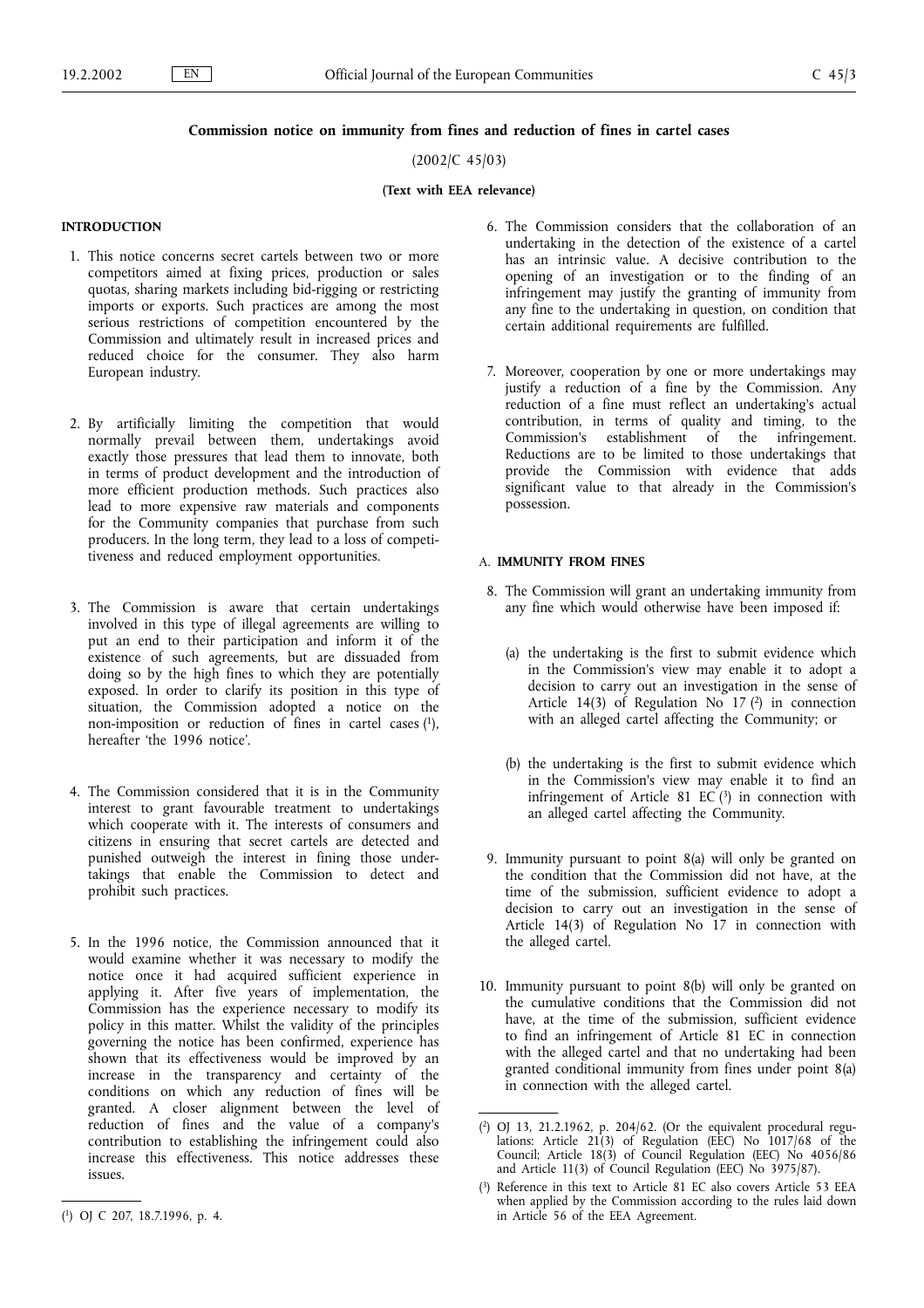- 11. In addition to the conditions set out in points 8(a) and 9 or in points 8(b) and 10, as appropriate, the following cumulative conditions must be met in any case to qualify for any immunity from a fine:
	- (a) the undertaking cooperates fully, on a continuous basis and expeditiously throughout the Commission's administrative procedure and provides the Commission with all evidence that comes into its possession or is available to it relating to the suspected infringement. In particular, it remains at the Commission's disposal to answer swiftly any request that may contribute to the establishment of the facts concerned;
	- (b) the undertaking ends its involvement in the suspected infringement no later than the time at which it submits evidence under points 8(a) or 8(b), as appropriate;
	- (c) the undertaking did not take steps to coerce other undertakings to participate in the infringement.

#### PROCEDURE

- 12. An undertaking wishing to apply for immunity from fines should contact the Commission's Directorate-General for Competition. Should it become apparent that the requirements set out in points 8 to 10, as appropriate, are not met, the undertaking will immediately be informed that immunity from fines is not available for the suspected infringement.
- 13. If immunity from fines is available for a suspected infringement, the undertaking may, in order to meet conditions 8(a) or 8(b), as appropriate:
	- (a) immediately provide the Commission with all the evidence relating to the suspected infringement available to it at the time of the submission; or
	- (b) initially present this evidence in hypothetical terms, in which case the undertaking must present a descriptive list of the evidence it proposes to disclose at a later agreed date. This list should accurately reflect the nature and content of the evidence, whilst safeguarding the hypothetical nature of its disclosure. Expurgated copies of documents, from which sensitive parts have been removed, may be used to illustrate the nature and content of the evidence.
- 14. The Directorate-General for Competition will provide a written acknowledgement of the undertaking's application for immunity from fines, confirming the date on which the undertaking either submitted evidence under 13(a) or presented to the Commission the descriptive list referred to in 13(b).
- 15. Once the Commission has received the evidence submitted by the undertaking under point 13(a) and has verified that

it meets the conditions set out in points 8(a) or 8(b), as appropriate, it will grant the undertaking conditional immunity from fines in writing.

- 16. Alternatively, the Commission will verify that the nature and content of the evidence described in the list referred to in point 13(b) will meet the conditions set out in points  $8(a)$  or  $8(b)$ , as appropriate, and inform the undertaking accordingly. Following the disclosure of the evidence no later than on the date agreed and having verified that it corresponds to the description made in the list, the Commission will grant the undertaking conditional immunity from fines in writing.
- 17. An undertaking which fails to meet the conditions set out in points 8(a) or 8(b), as appropriate, may withdraw the evidence disclosed for the purposes of its immunity application or request the Commission to consider it under section B of this notice. This does not prevent the Commission from using its normal powers of investigation in order to obtain the information.
- 18. The Commission will not consider other applications for immunity from fines before it has taken a position on an existing application in relation to the same suspected infringement.
- 19. If at the end of the administrative procedure, the undertaking has met the conditions set out in point 11, the Commission will grant it immunity from fines in the relevant decision.

#### B. REDUCTION OF A FINE

- 20. Undertakings that do not meet the conditions under section A above may be eligible to benefit from a reduction of any fine that would otherwise have been imposed.
- 21. In order to qualify, an undertaking must provide the Commission with evidence of the suspected infringement which represents significant added value with respect to the evidence already in the Commission's possession and must terminate its involvement in the suspected infringement no later than the time at which it submits the evidence.
- 22. The concept of 'added value' refers to the extent to which the evidence provided strengthens, by its very nature and/or its level of detail, the Commission's ability to prove the facts in question. In this assessment, the Commission will generally consider written evidence originating from the period of time to which the facts pertain to have a greater value than evidence subsequently established. Similarly, evidence directly relevant to the facts in question will generally be considered to have a greater value than that with only indirect relevance.